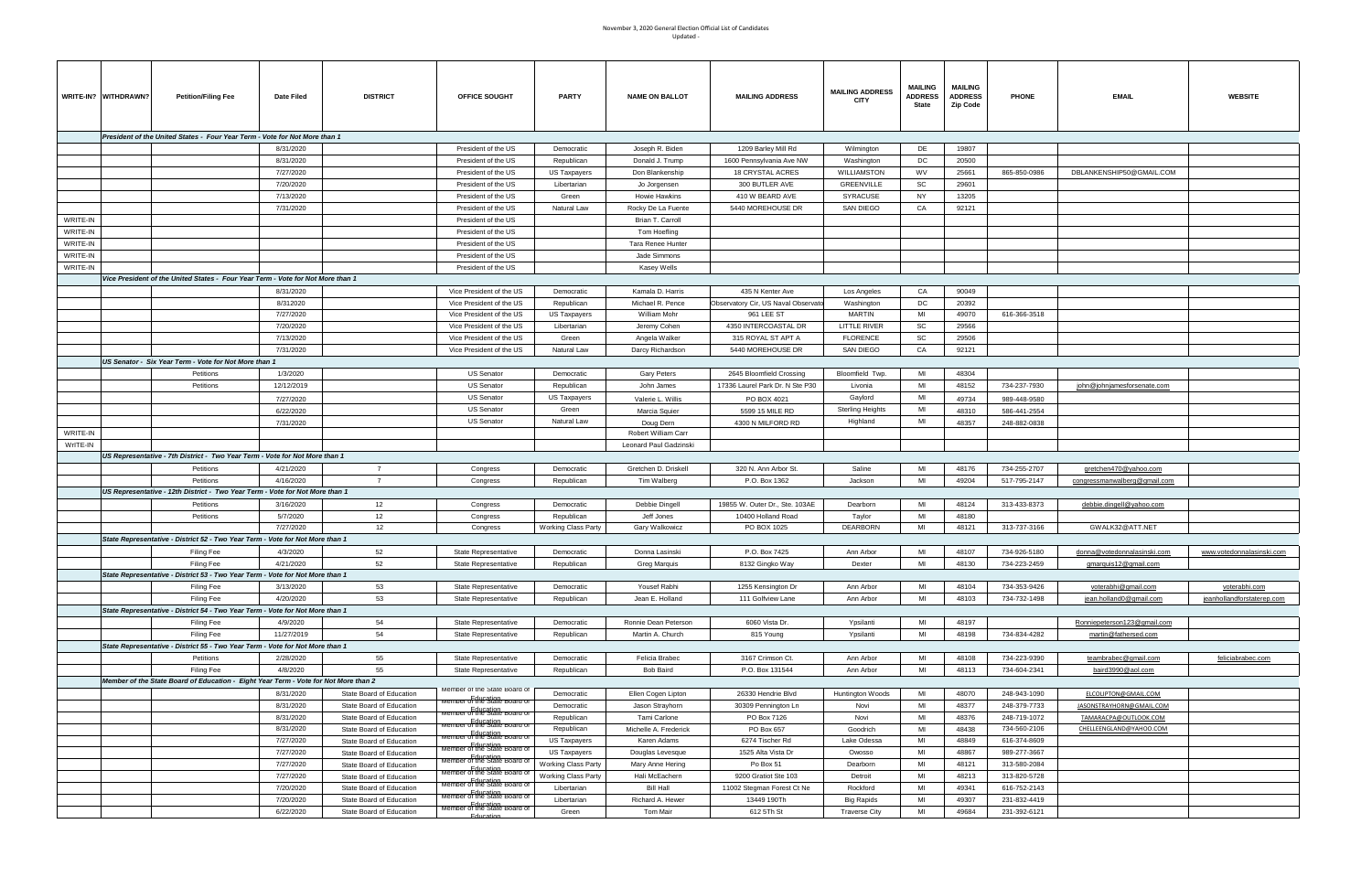## November 3, 2020 General Election Official List of Candidates Updated -

| WRITE-IN? WITHDRAWN? | <b>Petition/Filing Fee</b>                                                                             | Date Filed | <b>DISTRICT</b>         | OFFICE SOUGHT                      | <b>PARTY</b>         | <b>NAME ON BALLOT</b>    | <b>MAILING ADDRESS</b>     | <b>MAILING ADDRESS</b><br><b>CITY</b> | MAILING<br><b>ADDRESS</b><br>State | <b>MAILING</b><br><b>ADDRESS</b><br>Zip Code | <b>PHONE</b> | <b>EMAIL</b>                         | <b>WEBSITE</b>                    |
|----------------------|--------------------------------------------------------------------------------------------------------|------------|-------------------------|------------------------------------|----------------------|--------------------------|----------------------------|---------------------------------------|------------------------------------|----------------------------------------------|--------------|--------------------------------------|-----------------------------------|
|                      | Regent of the University of Michigan - Eight Year Term - Vote for Not More than 2                      |            |                         |                                    |                      |                          |                            |                                       |                                    |                                              |              |                                      |                                   |
|                      |                                                                                                        | 8/31/2020  |                         | <b>UM Regents</b>                  | Democratic           |                          |                            |                                       | MI                                 | 48104                                        | 734-320-5505 | MBERNSTEIN@SAMBERNSTEIN.COM          |                                   |
|                      |                                                                                                        | 8/31/2020  |                         |                                    | Democratic           | Mark Bernstein           | 2002 Scottwood Ave         | Ann Arbor                             | MI                                 |                                              | 313-882-5777 |                                      |                                   |
|                      |                                                                                                        | 8/31/2020  |                         | <b>UM Regents</b>                  |                      | Shauna Ryder Diggs       | 1278 Navarre PI            | Detroit                               | MI                                 | 48207                                        |              | SHAWNADIGGS4UOFM@GMAIL.COM           |                                   |
|                      |                                                                                                        |            |                         | <b>UM Regents</b>                  | Republican           | Sarah Hubbard            | 106 W Allegan Ste 200      | <b>LANSING</b>                        |                                    | 48933                                        | 517-881-7898 | HUBBARD4MICHIGAN@GMAIL.COM           |                                   |
|                      |                                                                                                        | 8/31/2020  |                         | UM Regents                         | Republican           | <b>Carl Meyers</b>       | 234 River Ln               | Dearborn                              | MI                                 | 48124                                        | 313-310-2052 | MEYERS4MICHIGAN@GMAIL.COM            |                                   |
|                      |                                                                                                        | 7/27/2020  |                         | <b>UM Regents</b>                  | US Taxpayers         | Ronald E. Graeser        | 990 W 48TH ST              | <b>FREMONT</b>                        | MI                                 | 49412                                        | 231-652-1012 | REGRAESER@COMCAST.NET                |                                   |
|                      |                                                                                                        | 7/27/2020  |                         | <b>UM Regents</b>                  | US Taxpayers         | Crystal Van Sickle       | PO BOX 38                  | WELLSTON                              | MI                                 | 49689                                        | 231-510-4070 | CNETVAN@NETSCAPE.NET                 |                                   |
|                      |                                                                                                        | 7/20/2020  |                         | <b>UM Regents</b>                  | Libertarian          | James L. Hudler          | 17165 FAHNER RD            | <b>CHELSEA</b>                        | MI                                 | 48118                                        | 734-475-9792 | JAMES.HUDLER@GMAIL.COM               |                                   |
|                      |                                                                                                        | 7/20/2020  |                         | <b>UM Regents</b>                  | Libertarian          | Eric Larson              | 2215 CASADE LAKES CIR SE   | <b>GRAND RAPIDS</b>                   | MI                                 | 49546                                        | 616-648-3384 |                                      |                                   |
|                      |                                                                                                        | 6/22/2020  |                         | <b>UM Regents</b>                  | Green                | Michael Mawilai          | 23441 MAJESTIC             | <b>OAK PARK</b>                       | MI                                 | 48237                                        | 248-397-5152 |                                      |                                   |
|                      |                                                                                                        | 7/31/2020  |                         | <b>UM Regents</b>                  | Natural Law          | Keith Butkovich          | 4424 SECOND ST             | WAYNE                                 | MI                                 | 48184                                        | 734-560-2987 | SIRKEITH17@HOTMAIL.COM               |                                   |
|                      | Trustee of Michigan State University - Eight Year Term - Vote for Not More than 2                      |            |                         |                                    |                      |                          |                            |                                       |                                    |                                              |              |                                      |                                   |
|                      |                                                                                                        | 8/31/2020  |                         | <b>MSU Trustees</b>                | Democratic           | Brian Mosallam           | 35 Turnberry Ln            | Dearborn                              | MI                                 | 48120                                        | 313-712-5300 |                                      |                                   |
|                      |                                                                                                        | 8/31/2020  |                         | <b>MSU Trustees</b>                | Democratic           | Rema Ella Vassar         | 19481 Canterbury Rd        | Detroit                               | MI                                 | 48221                                        | 562-212-7378 |                                      |                                   |
|                      |                                                                                                        | 8/31/2020  |                         | <b>MSU Trustees</b>                | Republican           | Pat O'Keefe              | 6418 Shagbark              | TROY                                  | MI                                 | 48098                                        | 586-940-6595 | POKEEFE@OKEEFELLC.COM                |                                   |
|                      |                                                                                                        | 8/31/2020  |                         | <b>MSU Trustees</b>                | Republican           | Tonya Schuitmaker        | 29924 60th Ave             | Lawton                                | MI                                 | 49065                                        | 269-624-6439 | TONYA SCHUITMAKER@HOTMAIL.COM        |                                   |
|                      |                                                                                                        | 7/27/2020  |                         | <b>MSU Trustees</b>                | US Taxpayers         | Janet M. Sanger          | 9191 HADLEY RD             | LITCHFIELD                            | MI                                 | 49252                                        | 517-542-3074 |                                      |                                   |
|                      |                                                                                                        | 7/27/2020  |                         | <b>MSU Trustees</b>                | US Taxpayers         | John Paul Sanger         | 9191 HADLEY RD             | LITCHFIELD                            | MI                                 | 49252                                        | 517-542-3074 | SANGER9@CENTURYLINK.NET              |                                   |
|                      |                                                                                                        | 7/20/2020  |                         | <b>MSU Trustees</b>                | Libertarian          | Will Tyler White         | 13783 MAIN ST              | BATH                                  | MI                                 | 48808                                        | 517-903-6040 | WHITEWI5@MSU.EDU                     |                                   |
|                      |                                                                                                        | 6/22/2020  |                         | <b>MSU Trustees</b>                | Green                | Brandon Hu               | 4576 RIVERS EDGE DR        | TROY                                  | MI                                 | 48098                                        | 248-376-5337 | BRANDON2009731@GMAIL.COM             |                                   |
|                      |                                                                                                        | 6/22/2020  |                         | <b>MSU Trustees</b>                | Green                | Robin Lea Laurain        | 4106 BRIDGEPORT            | LANSING                               | MI                                 | 48911                                        | 517-408-0027 | ROBINLAURAINLPN@GMAIL.COM            |                                   |
|                      |                                                                                                        | 7/31/2020  |                         | <b>MSU Trustees</b>                | Natural Law          | Bridgette Abraham-Guzman | 1744 SKYVIEW DR            | <b>BRIGHTON</b>                       | MI                                 | 48114                                        | 810-844-3415 | BRIDGETTE@BGUZMANARTS.COM            |                                   |
|                      | Governor of Wayne State University - Eight Year Term - Vote for Not More than 2                        |            |                         |                                    |                      |                          |                            |                                       |                                    |                                              |              |                                      |                                   |
|                      |                                                                                                        |            |                         |                                    |                      |                          |                            |                                       |                                    |                                              |              |                                      |                                   |
|                      |                                                                                                        | 8/31/2020  |                         | Wayne State Governors              | Democratic           | Eva Garza Dewaelsche     | 19322 Strathcona Dr        | Detroit                               | MI                                 | 48203                                        | 313-368-5055 | EVADEWAELSCHE@GMAIL.COM              |                                   |
|                      |                                                                                                        | 8/31/2020  |                         | Wayne State Governors              | Democratic           | <b>Shirley Stancato</b>  | 8162 E Jefferson #3A       | Detroit                               | MI                                 | 48214                                        | 313-550-8077 | SANCATO4WSU@GMAIL.COM                |                                   |
| Disqualified         |                                                                                                        | 8/31/2020  |                         | Wayne State Governors              | Republican           | Diane L. Dunaskiss       | 535 Cushing St             | <del>Lake Orion</del>                 | M⊩                                 | 48362                                        | 248-425-6693 | DDUNASKISS@GMAIL.COM                 |                                   |
|                      |                                                                                                        | 9/3/2020   |                         | Wayne State Governors              | Republican           | Terri Lynn Land          | 7955 Byron Station Court   | <b>Byron Center</b>                   | MI                                 | 49315                                        |              |                                      |                                   |
|                      |                                                                                                        | 8/31/2020  |                         | Wayne State Governors              | Republican           | Don Gates                | 39842 Golfview Dr          | Northville                            | MI                                 | 48167                                        | 313-671-7261 | GATESFORWSU@GMAIL.COM                |                                   |
|                      |                                                                                                        | 7/27/2020  |                         | Wayne State Governors              | US Taxpayers         | Christine C. Schwartz    | 1924 ELIZABETH LN          | <b>JENISON</b>                        | MI                                 | 49428                                        | 616-498-1426 | CORNERCREEK6@GMAIL.COM               |                                   |
|                      |                                                                                                        | 7/20/2020  |                         | Wayne State Governors              | Libertarian          | Jon Elgas                | 5533 SHADY KNOLL CT        | <b>BRIGHTON</b>                       | MI                                 | 48116                                        | 734-972-8590 | ELGASJA@GMAIL.COM                    |                                   |
|                      |                                                                                                        | 6/22/2020  |                         | Wayne State Governors              | Green                | Susan Odgers             | 612 5TH                    | <b>TRAVERSE CITY</b>                  | MI                                 | 49684                                        | 231-392-6843 | ODGERS_S@YAHOO.COM                   |                                   |
| WRITE-IN             |                                                                                                        |            |                         | Wayne State Governors              |                      | Lloyd Arthur Conway      |                            |                                       |                                    |                                              |              |                                      |                                   |
|                      | Washtenaw County Clerk / Register of Deeds - 4 Year Term - Vote for Not More than 1                    |            |                         |                                    |                      |                          |                            |                                       |                                    |                                              |              |                                      |                                   |
|                      | Filing Fee                                                                                             | 4/23/2019  | <b>Washtenaw County</b> | County Clerk/Register of Deeds     | Democratic           | Lawrence Kestenbaum      | P.O. Box 2563              | Ann Arbor                             | MI                                 | 48106                                        | 734-769-7388 | Kestenbaum@gmail.com                 |                                   |
|                      | <b>Filing Fee</b>                                                                                      | 4/20/2020  | <b>Washtenaw County</b> | County Clerk/Register of Deeds     | Republican           | Gary Greiner             | 6655 Jackson Rd., #508     | Ann Arbor                             | MI                                 | 48103                                        | 734-636-7878 | <u>gary.greiner@yahoo.com</u>        |                                   |
| WRITE-IN             |                                                                                                        | 8/17/2020  | <b>Washtenaw County</b> | County Clerk/Register of Deeds     | No Party Affiliation | Doristeen Taylor         | 8853 Somerset Lane         | Superior Township                     | MI                                 | 48198                                        | 734-972-5916 | taylor.dteen@yahoo.com               |                                   |
|                      | Washtenaw County Treasurer - 4 Year Term - Vote for Not More than 1                                    |            |                         |                                    |                      |                          |                            |                                       |                                    |                                              |              |                                      |                                   |
|                      | Filing Fee                                                                                             | 3/9/2020   | <b>Washtenaw County</b> | <b>County Treasurer</b>            | Democratic           | Catherine McClary        | 2669 Page Ave.             | Ann Arbor                             | MI                                 | 48104                                        | 734-678-3434 | cmcclary@provide.net                 |                                   |
|                      | <b>Filing Fee</b>                                                                                      | 4/20/2020  | Washtenaw County        | <b>County Treasurer</b>            | Republican           | Paulette Metoyer         | 467 Dhu Varren Road        | Ann Arbor                             | MI                                 | 48105                                        | 734-668-8039 | lettuce.me@gmail.com                 |                                   |
|                      | Washtenaw County Prosecuting Attorney - 4 Year Term - Vote for Not More than 1                         |            |                         |                                    |                      |                          |                            |                                       |                                    |                                              |              |                                      |                                   |
|                      | <b>Filing Fee</b>                                                                                      | 4/20/2020  | <b>Washtenaw County</b> | Prosecuting Attorney               | Democratic           | Eli Savit                | 2952 Signature Blvd.       | Ann Arbor                             | MI                                 | 48103                                        | 269-267-5422 | eli@eli2020.com                      | eli2020.com                       |
|                      | Washtenaw County Water Resources Commissioner - 4 Year Term - Vote for Not More than 1                 |            |                         |                                    |                      |                          |                            |                                       |                                    |                                              |              |                                      |                                   |
|                      | <b>Filing Fee</b>                                                                                      | 1/2/2020   | <b>Washtenaw County</b> | <b>Water Resources Commissione</b> | Democratic           | Evan N. Pratt            | 1626 Harbal Drive          | Ann Arbor                             | MI                                 | 48105                                        | 734-277-5359 |                                      |                                   |
|                      |                                                                                                        |            |                         |                                    |                      |                          |                            |                                       |                                    |                                              |              | epratt135@gmail.com                  | evanforwaterresources.com         |
|                      | Washtenaw County Sheriff - 4 Year Term - Vote for Not More than 1                                      |            |                         |                                    |                      |                          |                            |                                       |                                    |                                              |              |                                      |                                   |
|                      | Filing Fee                                                                                             | 2/3/2020   | <b>Washtenaw County</b> | <b>County Sheriff</b>              | Democratic           | Jerry L. Clayton         | 147 Carriage Way           | Ypsilanti                             | MI                                 | 48197                                        | 734-320-4793 | 12jlclayton@gmail.com                |                                   |
|                      | Washtenaw County Board of Commissioners Member - District 1 - Two Year Term - Vote for Not More than 1 |            |                         |                                    |                      |                          |                            |                                       |                                    |                                              |              |                                      |                                   |
|                      | <b>Filing Fee</b>                                                                                      | 1/30/2020  |                         | <b>County Commissioner</b>         | Democratic           | Jason Maciejewski        | 8983 Starfield Court       | Dexter                                | MI                                 | 48130                                        | 734-645-4773 | jason4commissioner@gmail.com         | https://www.jasonmaciejewski.com/ |
|                      | Filing Fee                                                                                             | 4/20/2020  | $\overline{1}$          | <b>County Commissioner</b>         | Republican           | Rod Anderson             | 314 Washington             | Chelsea                               | MI                                 | 48118                                        | 734-475-5898 | rodcanderson@gmail.com               | www.rodandersonforcommittee.com   |
|                      | Washtenaw County Board of Commissioners Member - District 2 - Two Year Term - Vote for Not More than 1 |            |                         |                                    |                      |                          |                            |                                       |                                    |                                              |              |                                      |                                   |
|                      | <b>Filing Fee</b>                                                                                      | 3/11/2020  | $\overline{2}$          | <b>County Commissioner</b>         | Democratic           | Sue Shink                | 600 W. Joy Rd.             | Ann Arbor                             | MI                                 | 48105                                        | 734-709-6223 | seshink@aol.com                      | votesueshink.com                  |
|                      | <b>Filing Fee</b>                                                                                      | 4/20/2020  | $\overline{2}$          | <b>County Commissioner</b>         | Republican           | Scott Inman              | 6176 Pontiac Trail         | South Lyon                            | MI                                 | 48178                                        | 734-658-4350 | scott.inman74@gmail.com              |                                   |
|                      | Nomination                                                                                             | 6/23/2020  | $\overline{2}$          | <b>County Commissioner</b>         | Green                | Eric Borregard           | 7544 Lake Hollow Ct.       | Dexter                                | MI                                 | 48130                                        | 734-383-0793 | eborregard@aol.com                   |                                   |
|                      | Washtenaw County Board of Commissioners Member - District 3 - Two Year Term - Vote for Not More than 1 |            |                         |                                    |                      |                          |                            |                                       |                                    |                                              |              |                                      |                                   |
|                      | <b>Filing Fee</b>                                                                                      | 4/21/2020  | $\mathbf{3}$            | <b>County Commissioner</b>         | Democratic           | Shannon Beeman           | P.O. Box 195               | Manchester                            | MI                                 | 48158                                        | 734-323-0539 | votebeeman@gmail.com                 | votebeeman.com                    |
|                      | <b>Filing Fee</b>                                                                                      | 4/21/2020  | $\mathbf{3}$            | <b>County Commissioner</b>         | Republican           | Ken Siler                | 13175 E. Pleasant Lake Rd. | Manchester                            | MI                                 | 48158                                        | 734-428-7876 | kesiler@aol.com                      |                                   |
|                      | Washtenaw County Board of Commissioners Member - District 4 - Two Year Term - Vote for Not More than 1 |            |                         |                                    |                      |                          |                            |                                       |                                    |                                              |              |                                      |                                   |
|                      | Filing Fee                                                                                             | 4/20/2020  | $\overline{4}$          | <b>County Commissioner</b>         | Democratic           | Caroline L. Sanders      | 4540 Hunt Club Drive, 2A   | Ypsilanti                             | MI                                 | 48197                                        | 734-218-3165 | electcaroline4commissioner@gmail.com |                                   |
|                      | Filing Fee                                                                                             | 4/20/2020  | $\overline{4}$          | <b>County Commissioner</b>         | Republican           | Michelle Nicholai        | 4328 Knollcrest Dr.        | Ann Arbor                             | MI                                 | 48108                                        | 734-756-1491 | tulip17587@aol.com                   |                                   |
|                      |                                                                                                        |            |                         |                                    |                      |                          |                            |                                       |                                    |                                              |              |                                      |                                   |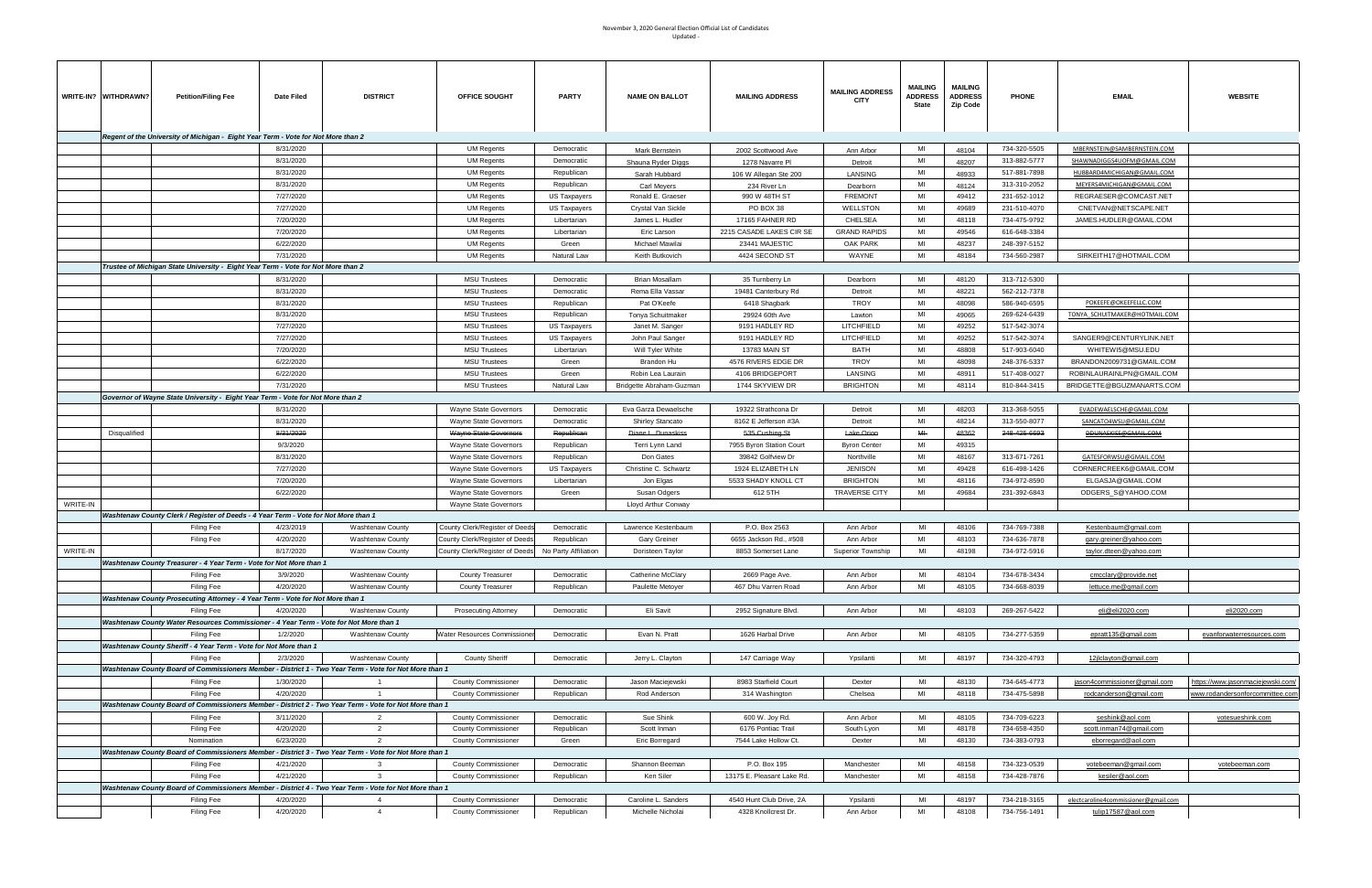| Updated - |  |
|-----------|--|
|-----------|--|

|                                                                                            | WRITE-IN? WITHDRAWN? | <b>Petition/Filing Fee</b>                                                                                           | Date Filed              | <b>DISTRICT</b>                  | <b>OFFICE SOUGHT</b>                                     | <b>PARTY</b>               | <b>NAME ON BALLOT</b>                 | <b>MAILING ADDRESS</b>                 | <b>MAILING ADDRESS</b><br><b>CITY</b> | <b>MAILING</b><br><b>ADDRESS</b><br><b>State</b> | <b>MAILING</b><br><b>ADDRESS</b><br>Zip Code | <b>PHONE</b>                 | <b>EMAIL</b>                                             | <b>WEBSITE</b>              |
|--------------------------------------------------------------------------------------------|----------------------|----------------------------------------------------------------------------------------------------------------------|-------------------------|----------------------------------|----------------------------------------------------------|----------------------------|---------------------------------------|----------------------------------------|---------------------------------------|--------------------------------------------------|----------------------------------------------|------------------------------|----------------------------------------------------------|-----------------------------|
|                                                                                            |                      | Washtenaw County Board of Commissioners Member - District 5 - Two Year Term - Vote for Not More than 1               |                         |                                  |                                                          |                            |                                       |                                        |                                       |                                                  |                                              |                              |                                                          |                             |
|                                                                                            |                      | Filing Fee                                                                                                           | 9/23/2019               | -5                               | <b>County Commissioner</b>                               | Democratic                 | Justin D. Hodge                       | 1606 Huron Street #970491              | Ypsilanti                             | MI                                               | 48197                                        | 734-325-9136                 | votejustinhodge@gmail.com                                | www.votejustinhodge.com     |
|                                                                                            |                      | Filing Fee                                                                                                           | 4/20/2020               | - 5                              | <b>County Commissioner</b>                               | Republican                 | Timothy A. King                       | 1573 Mollie St.                        | Ypsilanti                             | MI                                               | 48198                                        | 734-480-7168                 | timking1573@att.net                                      |                             |
|                                                                                            |                      | Washtenaw County Board of Commissioners Member - District 6 - Two Year Term - Vote for Not More than 1               |                         |                                  |                                                          |                            |                                       |                                        |                                       |                                                  |                                              |                              |                                                          |                             |
|                                                                                            |                      | <b>Filing Fee</b>                                                                                                    | 2/24/2020               |                                  | <b>County Commissioner</b>                               | Democratic                 | Ricky Jefferson                       | P.O. Box 971302                        | Ypsilanti                             | MI                                               | 48197                                        | 734-276-4832                 | voterickyjefferson@gmail.com                             |                             |
|                                                                                            |                      | <b>Filing Fee</b>                                                                                                    | 4/20/2020               |                                  | <b>County Commissioner</b>                               | Republican                 | Tom Banks                             | 230 S. Mansfield                       | Ypsilanti                             | MI                                               | 48197                                        | 734-476-4930                 | tmb14@comcast.net                                        |                             |
|                                                                                            |                      | Washtenaw County Board of Commissioners Member - District 7 - Two Year Term - Vote for Not More than 1               |                         |                                  |                                                          |                            |                                       |                                        |                                       |                                                  |                                              |                              |                                                          |                             |
|                                                                                            |                      | <b>Filing Fee</b>                                                                                                    | 1/8/2020                |                                  | <b>County Commissioner</b>                               | Democratic                 | Andy LaBarre                          | 2411 Meadowridge Ct.                   | Ann Arbor                             | MI                                               | 48105                                        | 734-945-1298                 | <u>andy.labarre@qmail.com</u>                            |                             |
|                                                                                            |                      | <b>Filing Fee</b>                                                                                                    | 4/20/2020               |                                  | <b>County Commissioner</b>                               | Republican                 | Joe Miriani                           | 2401 Pittsfield Blvd.                  | Ann Arbor                             | MI                                               | 48104                                        | 734-973-1369                 | mojo2miriani@gmail.com                                   |                             |
|                                                                                            |                      | Washtenaw County Board of Commissioners Member - District 8 - Two Year Term - Vote for Not More than 1               |                         |                                  |                                                          |                            |                                       |                                        |                                       | MI                                               |                                              |                              |                                                          |                             |
|                                                                                            |                      | <b>Filing Fee</b>                                                                                                    | 12/19/2019<br>4/20/2020 |                                  | <b>County Commissioner</b>                               | Democratic                 | Jason Morgan                          | 2860 Gladstone Avenue<br>P.O. Box 3387 | Ann Arbor<br>Ann Arbor                | MI                                               | 48104<br>48104                               | 989-751-6287<br>734-668-6815 | jtmorgan07@gmail.com                                     | www.jasontmorgan.com        |
|                                                                                            |                      | Filing Fee<br>Washtenaw County Board of Commissioners Member - District 9 - Two Year Term - Vote for Not More than 1 |                         |                                  | <b>County Commissioner</b>                               | Republican                 | Joan Knoertzer                        |                                        |                                       |                                                  |                                              |                              |                                                          |                             |
|                                                                                            |                      | <b>Filing Fee</b>                                                                                                    | 2/4/2020                |                                  | <b>County Commissioner</b>                               | Democratic                 | Katie Scott                           | 926 Loyola Drive                       | Ann Arbor                             | MI                                               | 48103                                        | 734-657-5980                 | 2ktscott@gmail.com                                       | votekatiescott.org          |
|                                                                                            |                      | Filing Fee                                                                                                           | 4/20/2020               | $\mathbf{q}$                     | <b>County Commissioner</b>                               | Republican                 | Terry M. Linden                       | P.O. 1961                              | Ann Arbor                             | MI                                               | 48106                                        | 734-369-6269                 | terryempireofideas@gmail.com                             |                             |
|                                                                                            |                      | City of Ann Arbor - Ward 1 City Council Member - Four Year Term - Vote for Not More than 1                           |                         |                                  |                                                          |                            |                                       |                                        |                                       |                                                  |                                              |                              |                                                          |                             |
|                                                                                            |                      | Petitions                                                                                                            | 3/27/2020               | Ward 1                           | Ann Arbor City Council Member                            | Democratic                 | Lisa Disch                            | 441 Hilldale Dr.                       | Ann Arbor                             | MI                                               | 48105                                        | 773-682-9006                 | lisadisch44@gmail.com                                    | www.votedisch.com           |
| WRITE-IN                                                                                   |                      |                                                                                                                      | 9/29/2020               | Ward 1                           | Ann Arbor City Council Member                            | Democratic                 | Eric A. Sturgis                       | 2009 Pontiac Trail                     | Ann Arbor                             | MI                                               | 48105                                        | 248-210-0684                 | ericfor1stward@gmail.com                                 |                             |
|                                                                                            |                      | City of Ann Arbor - Ward 2 City Council Member - Four Year Term - Vote for Not More than 1                           |                         |                                  |                                                          |                            |                                       |                                        |                                       |                                                  |                                              |                              |                                                          |                             |
|                                                                                            |                      | Petitions                                                                                                            | 3/30/2020               | Ward 2                           | Ann Arbor City Council Member                            | Democratio                 | Linh Song                             | 1290 Bardstown Tr.                     | Ann Arbor                             | MI                                               | 48105                                        | 734-604-0544                 | linh.song@gmail.com                                      | www.songforA2.com           |
|                                                                                            |                      | City of Ann Arbor - Ward 3 City Council Member - Four Year Term - Vote for Not More than 1                           |                         |                                  |                                                          |                            |                                       |                                        |                                       |                                                  |                                              |                              |                                                          |                             |
|                                                                                            |                      | Petitions                                                                                                            | 3/23/2020               | Ward 3                           | Ann Arbor City Council Member                            | Democratic                 | Travis A. Radina                      | 2060 Champagne Dr.                     | Ann Arbor                             | MI                                               | 48108                                        | 989-274-4433                 | radinaforcouncil@gmail.com                               | <u>www.travisradina.con</u> |
|                                                                                            |                      | City of Ann Arbor - Ward 4 City Council Member - Four Year Term - Vote for Not More than 1                           |                         |                                  |                                                          |                            |                                       |                                        |                                       |                                                  |                                              |                              |                                                          |                             |
|                                                                                            |                      | Petitions                                                                                                            | 3/27/2020               | Ward 4                           | Ann Arbor City Council Member                            | Democratic                 | Jen Eyer                              | 716 Braeside Pl.                       | Ann Arbor                             | MI                                               | 48103                                        | 734-846-1566                 | jen@votejeneyer.com                                      | votejeneyer.com             |
|                                                                                            |                      | City of Ann Arbor - Ward 5 City Council Member - Four Year Term - Vote for Not More than 1                           |                         |                                  |                                                          |                            |                                       |                                        |                                       |                                                  |                                              |                              |                                                          |                             |
|                                                                                            |                      | Petitions                                                                                                            | 3/19/2020               | Ward 5                           | Ann Arbor City Council Member                            | Democratic                 | Erica Briggs                          | 204 Mark Hannah Pl.                    | Ann Arbor                             | MI                                               | 48103                                        | 734-355-3931                 | ericafora2@gmail.com                                     | www.ericafora2.com          |
|                                                                                            |                      | Dexter City Council - Four Year Term - Vote for Not More than 3                                                      |                         |                                  |                                                          |                            |                                       | 7203 Ulrich                            |                                       | MI                                               |                                              |                              |                                                          |                             |
|                                                                                            |                      | Petitions<br>Petitions                                                                                               | 7/16/2020<br>7/20/2020  | City of Dexter<br>City of Dexter | Dexter City Council Member                               | Nonpartisan<br>Nonpartisan | <b>Phillip Mekas</b><br>Jamie Griffin | 463 Preston Circle                     | Dexter<br>Dexter                      | MI                                               | 48130<br>48130                               | 734-476-7788<br>402-302-9002 | <u>philmekas@qmail.com</u><br>griffinfordexter@gmail.com | griffinfordexter.com        |
|                                                                                            |                      | Petitions                                                                                                            | 7/20/2020               | City of Dexter                   | Dexter City Council Member<br>Dexter City Council Member | Nonpartisan                | Zach Michels                          | 3325 Dover                             | Dexter                                | MI                                               | 48130                                        | 734-726-0095                 | zach@zachfordexter.org                                   | zachfordexter.org           |
|                                                                                            |                      | Petitions                                                                                                            | 7/20/2020               | City of Dexter                   | Dexter City Coucil Member                                | Nonpartisan                | James Smith                           | 7765 Forest St.                        | Dexter                                | MI                                               | 48130                                        | 734-426-8885                 | jdsmith@umich.edu                                        |                             |
|                                                                                            |                      | Petitions                                                                                                            | 7/21/2020               | City of Dexter                   | Dexter City Coucil Member                                | Nonpartisan                | Cole Miller                           | 7654 Forest St                         | Dexter                                | MI                                               | 48130                                        | 734-426-2398                 | millercolin@mac.com                                      |                             |
|                                                                                            |                      | Petitions                                                                                                            | 7/20/2020               | City of Dexter                   | Dexter City Council Member                               | Nonpartisan                | Wa-Louisa Hubbard                     | 3355 Dover St.                         | Dexter                                | MI                                               | 48130                                        | 906-360-6595                 | walouisa@gmail.com                                       |                             |
|                                                                                            |                      | Saline City Mayor - Two Year Term - Vote for Not More than 1                                                         |                         |                                  |                                                          |                            |                                       |                                        |                                       |                                                  |                                              |                              |                                                          |                             |
|                                                                                            |                      | Petitions                                                                                                            | 7/13/2020               | City of Saline                   | Mayor                                                    | Nonpartisan                | <b>Christen Mitchell</b>              | 2887 Hawthorne Way                     | Saline                                | MI                                               | 48176                                        | 734-474-1426                 | xtenmit@gmail.com                                        |                             |
|                                                                                            |                      | Petitions                                                                                                            | 7/14/2020               | City of Saline                   | Mayor                                                    | Nonpartisan                | Brian D. Marl                         | 220 Russell St.                        | Saline                                | MI                                               | 48176                                        | 734-272-3654                 | briandmarl@gmail.com                                     |                             |
|                                                                                            |                      | Saline City Council - Two Year Term - Vote for Not More than 3                                                       |                         |                                  |                                                          |                            |                                       |                                        |                                       |                                                  |                                              |                              |                                                          |                             |
|                                                                                            |                      | Petitions                                                                                                            | 6/15/2020               | City of Saline                   | Saline City Council Member                               | Nonpartisan                | Janet Dillon                          | 433 Saline River Drive                 | Saline                                | MI                                               | 48176                                        | 248-417-7703                 | janetadillon@comcast.net                                 |                             |
|                                                                                            |                      | Petitions                                                                                                            | 6/15/2020               | City of Saline                   | Saline City Council Member                               | Nonpartisan                | Heidi McClelland                      | 208 W. Henry St.                       | Saline                                | MI                                               | 48176                                        | 734-645-7280                 | heidimcclellandforcouncil@gmail.com                      |                             |
|                                                                                            |                      | Petitions                                                                                                            | 6/24/2020               | City of Saline                   | Saline City Council Member                               | Nonpartisan                | Dawn Krause                           | 203 W. Henry, Unit A                   | Saline                                | MI                                               | 48176                                        | 734-904-5663                 | electdawnkrause@gmail.com                                |                             |
|                                                                                            |                      | Petitions                                                                                                            | 6/26/2020               | City of Saline                   | Saline Clty Council Member                               | Nonpartisan                | <b>Brian Cassise</b>                  | 401 Amherst Cir.                       | Saline                                | MI                                               | 48176                                        | 248-756-6659                 | brian.cassise@gmail.com                                  |                             |
|                                                                                            |                      | Petitions<br>Petitions                                                                                               | 6/29/2020<br>7/9/2020   | City of Saline                   | Saline City Council Member                               | Nonpartisan                | Jenn Harmount                         | 222 Monroe St.                         | Saline<br>Saline                      | MI<br>MI                                         | 48176<br>48176                               | 503-929-3605                 | iharmount@gmail.com                                      |                             |
|                                                                                            |                      | City of Ypsilanti - Ward 1 City Council Member - Four Year Term - Vote for Not More than 1                           |                         | City of Saline                   | Saline City Council Member                               | Nonpartisan                | Dean Benjamin Girbach                 | 601 S. Ann Arbor St.                   |                                       |                                                  |                                              | 734-994-7206                 | dbg_saline@hotmail.com                                   |                             |
| WRITE-IN                                                                                   |                      |                                                                                                                      | 9/2/2020                | Ward 1                           | Ypsilanti City Council Member                            | No Party Affiliation       | Brian Ebon Jones-Chance               | 504 Maus Ave                           | Ypsilanti                             | MI                                               | 48198                                        | 734-600-6902                 | brianjc@joneschance.com                                  |                             |
|                                                                                            |                      | Petitions                                                                                                            | 4/21/2020               | Ward 1                           | Ypsilanti City Council Member                            | Democratic                 | Lois Allen Richardson                 | 1055 Jefferson                         | Ypsilanti                             | MI                                               | 48197                                        | 734-482-2017                 | loiserich@hotmail.com                                    |                             |
|                                                                                            |                      | Petitions                                                                                                            | 7/16/2020               | Ward 1                           | Ypsilanti City Council Membe                             | No Party Affiliation       | Ka'Ron Gaines                         | 810 Monroe St.                         | Ypsilanti                             | MI                                               | 48197                                        | 734-972-1341                 | commissionergaines@gmail.com                             |                             |
|                                                                                            |                      | City of Ypsilanti - Ward 2 City Council Member - Four Year Term - Vote for Not More than 1                           |                         |                                  |                                                          |                            |                                       |                                        |                                       |                                                  |                                              |                              |                                                          |                             |
|                                                                                            |                      | Petitions                                                                                                            | 4/7/2020                | Ward 2                           | Ypsilanti City Council Member                            | Democratic                 | Steven Wilcoxen                       | 1728 Whittier Rd.                      | Ypsilanti                             | MI                                               | 48197                                        | 734-657-1796                 |                                                          |                             |
| City of Ypsilanti - Ward 3 City Council Member - Four Year Term - Vote for Not More than 1 |                      |                                                                                                                      |                         |                                  |                                                          |                            |                                       |                                        |                                       |                                                  |                                              |                              |                                                          |                             |
|                                                                                            |                      | Petitions                                                                                                            | 3/31/2020               | Ward 3                           | Ypsilanti City Council Member                            | Democratic                 | Annie Somerville                      | 40 E. Cross St., Apt. 5                | Ypsilanti                             | MI                                               | 48198                                        | 734-309-1208                 | somervilleannie@gmail.com                                |                             |
|                                                                                            |                      | Ann Arbor Township Clerk - Four Year Term - Vote for Not More than 1                                                 |                         |                                  |                                                          |                            |                                       |                                        |                                       |                                                  |                                              |                              |                                                          |                             |
|                                                                                            |                      | Petitions                                                                                                            | 4/1/2020                | Ann Arbor Township               | Township Clerk                                           | Democratic                 | Rena Basch                            | 4260 Shetland Drive                    | Ann Arbor                             | MI                                               | 48105                                        | 734-276-5945                 | rena bean@yahoo.com                                      |                             |
|                                                                                            |                      | Ann Arbor Township Supervisor - Four Year Term - Vote for Not More than 1                                            |                         |                                  |                                                          |                            |                                       |                                        |                                       |                                                  |                                              |                              |                                                          |                             |
|                                                                                            |                      | Petitions                                                                                                            | 4/16/2020               | Ann Arbor Township               | <b>Township Supervisor</b>                               | Democratic                 | Diane O'Connell                       | 2860 Chaseway Dr.                      | Ann Arbor                             | MI                                               | 48105                                        | 734-355-0473                 | doconnel91@gmail.com                                     |                             |
|                                                                                            |                      | Ann Arbor Township Treasurer - Four Year Term - Vote for Not More than 1                                             |                         |                                  |                                                          |                            |                                       |                                        |                                       |                                                  |                                              |                              |                                                          |                             |
|                                                                                            |                      | Petition<br>Ann Arbor Township Board of Trustees Member - Four Year Term - Vote for Not More than 4                  | 3/30/2020               | Ann Arbor Township               | <b>Township Treasurer</b>                                | Republican                 | Della DiPietro                        | 121 N. Dixboro Rd.                     | Ann Arbor                             | MI                                               | 48105                                        | 248-534-5830                 | delladipietro@yahoo.com                                  |                             |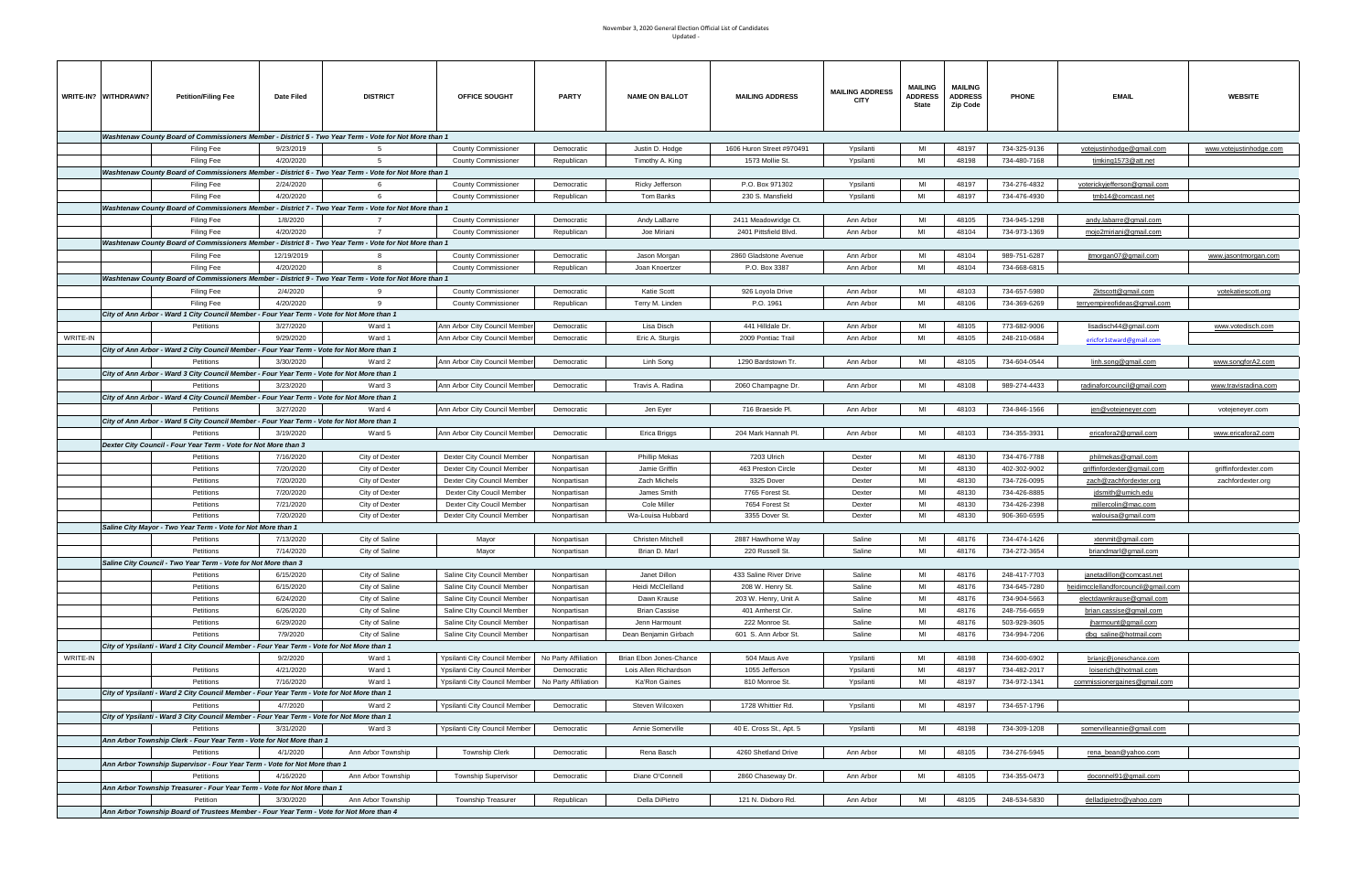|          | WRITE-IN? WITHDRAWN? | <b>Petition/Filing Fee</b>                                                                | Date Filed            | <b>DISTRICT</b>             | OFFICE SOUGHT              | <b>PARTY</b>             | <b>NAME ON BALLOT</b>              | <b>MAILING ADDRESS</b>                    | <b>MAILING ADDRESS</b><br><b>CITY</b> | <b>MAILING</b><br><b>ADDRESS</b><br>State | <b>MAILING</b><br><b>ADDRESS</b><br>Zip Code | <b>PHONE</b>                 | <b>EMAIL</b>                        | <b>WEBSITE</b>                 |
|----------|----------------------|-------------------------------------------------------------------------------------------|-----------------------|-----------------------------|----------------------------|--------------------------|------------------------------------|-------------------------------------------|---------------------------------------|-------------------------------------------|----------------------------------------------|------------------------------|-------------------------------------|--------------------------------|
|          |                      | Petitions                                                                                 | 4/7/2020              | Ann Arbor Township          | <b>Township Trustee</b>    | Democratic               | Rodney W. Smith                    | 150 Dhu Varren Rd.                        | Ann Arbor                             | MI                                        | 48105                                        | 734-665-4094                 | rodneysmith@rosmith.net             |                                |
|          |                      | Petitions                                                                                 | 4/16/2020             | Ann Arbor Township          | <b>Township Trustee</b>    | Democratic               | Michael C. Moran                   | 4621 Ford Road                            | Ann Arbor                             | MI                                        | 48105                                        | 734-761-4804                 | moranmc@prodigy.net                 |                                |
|          |                      | Petitions                                                                                 | 4/10/2020             | Ann Arbor Township          | <b>Township Trustee</b>    | Democratic               | John E. Allison                    | 4215 Shetland Dr.                         | Ann Arbor                             | MI                                        | 48105                                        | 734-971-3989                 | johnallison@comcast.net             |                                |
|          |                      |                                                                                           | 7/1/2020              | Ann Arbor Township          | <b>Township Trustee</b>    | Democratic               | Kris Olsson                        | 1213 Dhu Varren Rd.                       | Ann Arbor                             | MI                                        | 48105                                        | 734-678-7963                 | olssonk@comcast.net                 |                                |
|          |                      | Petitions                                                                                 | 4/16/2020             | Ann Arbor Township          | <b>Township Trustee</b>    | Republican               | Randolph S. Perry                  | 2475 Whitmore Lake Rd.                    | Ann Arbor                             | MI                                        | 48105                                        | 734-926-9722                 | rperry53@comcast.net                |                                |
|          |                      | Augusta Township Clerk - Four Year Term - Vote for Not More than 1                        |                       |                             |                            |                          |                                    |                                           |                                       | MI                                        |                                              |                              |                                     |                                |
|          |                      | Petitions<br>Augusta Township Supervisor - Four Year Term - Vote for Not More than 1      | 4/14/2020             | Augusta Township            | <b>Township Clerk</b>      | Democratic               | Kimberly Gonczy                    | 12640 Whittaker Rd.                       | Milan                                 |                                           | 48160                                        | 734-699-1723                 | gonzo823@comcast.net                |                                |
|          |                      | Petitions                                                                                 | 4/14/2020             | Augusta Township            | <b>Township Supervisor</b> | Democratic               | Cath Howard                        | 9229 Willow Rd.                           | Willis                                | MI                                        | 48191                                        | 734-461-6493                 | cathhoward@comcast.net              |                                |
|          |                      | Petitions                                                                                 | 4/20/2020             | Augusta Township            | <b>Township Supervisor</b> | Republican               | Brian Alan Shelby                  | 10121 Bunton                              | Willis                                | MI                                        | 48191                                        | 734-461-6140                 | bshelby10121@yahoo.com              |                                |
| WRITE-IN |                      |                                                                                           | 8/21/2020             | Augusta Township            | <b>Township Supervisor</b> | No Party Affliation      | <b>Bradley Joseph Manley</b>       | 8230 Willis Road                          | Ypsilanti                             | MI                                        | 48197                                        | 734-658-8531                 | BradManley2020@outlook.com          |                                |
|          |                      | Augusta Township Treasurer - Four Year Term - Vote for Not More than 1                    |                       |                             |                            |                          |                                    |                                           |                                       |                                           |                                              |                              |                                     |                                |
|          |                      | Petitions                                                                                 | 4/14/2020             | Augusta Township            | <b>Township Treasurer</b>  | Democratic               | Susan Burek                        | 10144 Tanksley Ct.                        | Willis                                | MI                                        | 48191                                        | 734-787-3601                 | sburek@provide.net                  |                                |
| WRITE-IN |                      |                                                                                           | 10/22/2020            | Augusta Township            | <b>Township Treasurer</b>  | No Party Affiliation     | Stephanie Prain                    | 10240 Bunton Rd                           | Willis                                | MI                                        | 48191                                        | 7349044604                   | stephanieprain86@gmail.com          |                                |
|          |                      | Petitions                                                                                 | 4/18/2020             | Augusta Township            | Township Treasurer         | Republican               | David Frey                         | 10518 McKean Rd.                          | Willis                                | MI                                        | 48191                                        | 734-765-6921                 | dbfrey@yahoo.com                    |                                |
|          |                      | Augusta Township Board of Trustees Member - Four Year Term - Vote for Not More than 4     |                       |                             |                            |                          |                                    |                                           |                                       |                                           |                                              |                              |                                     |                                |
|          |                      | Petitions                                                                                 | 4/21/2020             | Augusta Township            | <b>Township Trustee</b>    | Democratic               | <b>Terrance Darnell Green</b>      | 8144 Longmeadow Ln.                       | Ypsilanti                             | MI                                        | 48197                                        | 734-395-8345                 | terrancegreen04@gmail.com           |                                |
|          |                      | Petitions                                                                                 | 4/18/2020             | Augusta Township            | <b>Township Trustee</b>    | Democratic               | Linda Adams                        | 9271 Pitman Rd.                           | Ypsilanti                             | MI                                        | 48197                                        | 734-732-3162                 | indiansummer511@comcast.net         |                                |
|          |                      | Petitions                                                                                 | 4/18/2020             | Augusta Township            | <b>Township Trustee</b>    | Democratic               | Kathleen Ruth McDonald             | 8646 Tallaway Rd.                         | Whittaker                             | MI                                        | 48190                                        | 734-461-1053                 | mrskrmcdonald@aol.com               |                                |
|          |                      | Petitions                                                                                 | 4/20/2020             | Augusta Township            | <b>Township Trustee</b>    | Democratic               | David Hall                         | 10267 Bunton                              | Willis                                | MI                                        | 48191                                        | 734-276-4039                 | david harley45@yahoo.com            |                                |
|          |                      | Petitions                                                                                 | 4/18/2020             | Augusta Township            | <b>Township Trustee</b>    | Republican               | Deborah J. Fuqua-Frey              | 10518 McKean Rd.                          | Willis                                | MI                                        | 48191                                        | 734-461-3155                 | d.jfuqua@yahoo.com                  |                                |
|          |                      | Petitions                                                                                 | 4/14/2020             | Augusta Township            | <b>Township Trustee</b>    | Republican               | <b>Christopher Ortiz</b>           | 8320 McKean Rd.                           | Willis                                | MI                                        | 48191                                        | 313-320-6127                 | tanmexusa@yahoo.com                 |                                |
| WRITE-IN |                      |                                                                                           | 9/24/2020             | Augusta Township            | <b>Township Trustee</b>    | No Party Affiliation     | Dale-Lin Mallonen                  | 7685 Judd Rd                              | Ypsilanti                             | MI                                        | 48197                                        | 734-545-0936                 | dalelinmallonen@gmail.com           |                                |
|          |                      | Bridgewater Township Clerk - Four Year Term - Vote for Not More than 1                    |                       |                             |                            |                          |                                    |                                           |                                       |                                           |                                              |                              |                                     |                                |
|          |                      | Petitions                                                                                 | 4/21/2020             | <b>Bridgewater Township</b> | <b>Township Clerk</b>      | Republican               | Michelle McQueer                   | PO Box 8                                  | Bridgewater                           | MI                                        | 48115                                        | 734-709-8091                 | konalcaffee@yahoo.com               |                                |
|          |                      | Bridgewater Township Supervisor - Four Year Term - Vote for Not More than 1               |                       |                             |                            |                          |                                    |                                           |                                       |                                           |                                              |                              |                                     |                                |
|          |                      | Petitions                                                                                 | 4/20/2020             | <b>Bridgewater Township</b> | <b>Township Supervisor</b> | Republican               | Laurie Fromhart                    | 12831 Hogan Road                          | Clinton                               | MI                                        | 49236                                        | 734-223-2766                 | laurie.fromhart@hotmail.com         |                                |
|          |                      | Bridgewater Township Treasurer - Four Year Term - Vote for Not More than 1                |                       |                             |                            |                          |                                    |                                           |                                       |                                           |                                              |                              |                                     |                                |
|          |                      | Petitions                                                                                 | 4/21/2020             | <b>Bridgewater Township</b> | <b>Township Treasurer</b>  | Republican               | Amy Ahrens                         | 12924 East Michigan Ave.                  | Clinton                               | MI                                        | 49236                                        | 734-323-9985                 | ariley@med.umich.edu                |                                |
|          |                      | Bridgewater Township Board of Trustees Member - Four Year Term - Vote for Not More than 2 |                       |                             |                            |                          |                                    |                                           |                                       |                                           |                                              |                              |                                     |                                |
|          |                      | Petitions                                                                                 | 4/20/2020             | <b>Bridgewater Township</b> | <b>Township Trustee</b>    | Republican               | R. Geoffrey Oliver                 | 15843 Sheridan Rd.                        | Clinton                               | MI                                        | 49236                                        | 517-403-2083                 | gm.lawncare@yahoo.com               |                                |
|          |                      | Petitions                                                                                 | 4/21/2020             | <b>Bridgewater Township</b> | <b>Township Trustee</b>    | Republican               | David C. Faust                     | 11500 Clinton Rd.                         | Clinton                               | MI                                        | 49236                                        | 517-403-2431                 | <u>faustsandandgravel@gmail.com</u> |                                |
|          |                      | Dexter Township Clerk - Four Year Term - Vote for Not More than 1                         |                       |                             |                            |                          |                                    |                                           |                                       |                                           |                                              |                              |                                     |                                |
|          |                      | Petitions                                                                                 | 4/8/2020              | Dexter Township             | <b>Township Clerk</b>      | Democratic               | Michelle Stamboulellis             | 5985 Madden Rd.                           | Dexter                                | MI                                        | 48130                                        | 734-476-0956                 | stamlandscaping@yahoo.com           | michellestamboulellis.com      |
|          |                      | Petitions                                                                                 | 4/21/2020             | Dexter Township             | <b>Township Clerk</b>      | Republican               | Mark Wojno                         | 10200 Stinchfield Woods                   | Pinckney                              | MI                                        | 48169                                        | 734-476-7543                 | dmsi@mich.com                       |                                |
|          |                      | Dexter Township Supervisor - Four Year Term - Vote for Not More than 1                    |                       | Dexter Township             |                            |                          |                                    |                                           | Dexter                                | MI                                        |                                              |                              | friendsofharleyrider@hotmail.com    |                                |
|          |                      | Petitions<br>Petitions                                                                    | 4/3/2020<br>4/20/2020 | Dexter Township             | <b>Township Supervisor</b> | Republican<br>Democratic | Harley B. Rider<br>Diane Ratkovich | P.O. Box 249<br>11400 N. Territorial Road | Dexter                                | MI                                        | 48130<br>48130                               | 734-426-2841<br>734-845-6542 | homewithdiane@gmail.com             | www.harleyrider.net            |
|          |                      | Dexter Township Treasurer - Four Year Term - Vote for Not More than 1                     |                       |                             | <b>Township Supervisor</b> |                          |                                    |                                           |                                       |                                           |                                              |                              |                                     |                                |
|          |                      | Petitions                                                                                 | 4/21/2020             | Dexter Township             | <b>Township Treasurer</b>  | Democratic               | Maris Metz                         | 9800 Toma Road                            | Pinckney                              | MI                                        | 48169                                        | 734-548-5157                 | therestinglotus@gmail.com           | marismetz.com                  |
|          |                      | Petitions                                                                                 | 2/18/2020             | Dexter Township             | <b>Township Treasurer</b>  | Republican               | Libby Brushaber                    | 6678 Madden Rd.                           | Dexter                                | MI                                        | 48130                                        | 734-475-9398                 | libbybrushaber@gmail.com            |                                |
|          |                      | Dexter Township Board of Trustees Member - Four Year Term - Vote for Not More than 4      |                       |                             |                            |                          |                                    |                                           |                                       |                                           |                                              |                              |                                     |                                |
|          |                      | Petitions                                                                                 | 4/20/2020             | Dexter Township             | <b>Township Trustee</b>    | Democratic               | Laura L. Sanders                   | 11774 Quigley Rd.                         | Dexter                                | MI                                        | 48130                                        | 734-678-4814                 | createcoun333@gmail.com             |                                |
|          |                      | Petitions                                                                                 | 4/21/2020             | Dexter Township             | <b>Township Trustee</b>    | Democratic               | Karen Nolte                        | 14450 Edgewater Drive                     | Gregory                               | MI                                        | 48137                                        | 248-240-9589                 | noltekaren@gmail.com                |                                |
|          |                      |                                                                                           | 7/15/2020             | Dexter Township             | <b>Township Trustee</b>    | Democratic               | Karen Kim Sikkenga                 | 9725 Huron River Drive                    | Dexter                                | MI                                        | 48130                                        | 734-972-6591                 | karen@huronrivergroup.com           | ksikkenga65.wixsite.com/mysite |
|          |                      | Petitions                                                                                 | 2/25/2020             | Dexter Township             | <b>Township Trustee</b>    | Republican               | Mark D. Mesko                      | 6987 Madden Rd.                           | Dexter                                | MI                                        | 48130                                        | 734-272-1629                 | trademarkdm@charter.net             |                                |
|          |                      | Petitions                                                                                 | 2/18/2020             | Dexter Township             | <b>Township Trustee</b>    | Republican               | James Drolett                      | 9933 Algonquin Dr.                        | Pinckney                              | MI                                        | 48169                                        | 734-426-2598                 | jimdrolett@gmail.com                |                                |
|          |                      | Petitions                                                                                 | 4/17/2020             | Dexter Township             | Township Trustee           | Republican               | <b>Bill Gajewski</b>               | 9820 Stinchfield Woods Rd.                | Pinckney                              | MI                                        | 48169                                        | 734-426-3030                 | sunkastle8@netzero.net              |                                |
|          |                      | Petitions                                                                                 | 4/19/2020             | Dexter Township             | <b>Township Trustee</b>    | Republican               | Michael Compton                    | 9045 Lotie Lane                           | Dexter                                | MI                                        | 48130                                        | 734-834-3854                 | Mike_48118@yahoo.com                |                                |
| WRITE-IN |                      |                                                                                           | 8/26/2020             | Dexter Township             | <b>Township Trustee</b>    | Democratic               | Mary Beth Michaud                  | 14414 Edgewater Dr                        | Gregory                               | MI                                        | 48137                                        | 734-562-9020                 | jmich4@aol.com                      |                                |
|          |                      | Freedom Township Clerk-Four Year Term-Vote for Not More than 1                            |                       |                             |                            |                          |                                    |                                           |                                       |                                           |                                              |                              |                                     |                                |
|          |                      | Petitions                                                                                 | 4/21/2020             | Freedom Township            | <b>Township Clerk</b>      | Republican               | Valisa L. Bristle                  | 8795 Pleasant Lake Rd.                    | Ann Arbor                             | MI                                        | 48103                                        | 734-489-2742                 | vlbristle@yahoo.com                 |                                |
|          |                      | Freedom Township Supervisor - Four Year Term - Vote for Not More than 1                   |                       |                             |                            |                          |                                    |                                           |                                       |                                           |                                              |                              |                                     |                                |
|          |                      | Petitions                                                                                 | 4/21/2020             | Freedom Township            | <b>Township Supervisor</b> | Republican               | Larry Lindemann                    | 13500 E. Pleasant Lk. Rd.                 | Manchester                            | MI                                        | 48158                                        | 734-428-9687                 | llinde0922@aol.com                  |                                |
|          |                      | Freedom Township Treasurer - Four Year Term - Vote for Not More than 1                    |                       |                             |                            |                          |                                    |                                           |                                       |                                           |                                              |                              |                                     |                                |
|          |                      | Petitions                                                                                 | 4/21/2020             | Freedom Township            | Township Treasurer         | Republican               | Rudy T. Layher                     | 11200 Pleasant Lake Rd.                   | Manchester                            | MI                                        | 48158                                        | 734-428-9128                 | layherfarms@reagan.com              |                                |
|          |                      | Freedom Township Board of Trustees Member - Four Year Term - Vote for Not More than 2     |                       |                             |                            |                          |                                    |                                           |                                       |                                           |                                              |                              |                                     |                                |
|          |                      | Petitions                                                                                 | 4/21/2020             | Freedom Township            | <b>Township Trustee</b>    | Republican               | Dennis E. Huehl                    | 3840 S. Fletcher Rd.                      | Chelsea                               | MI                                        | 48118                                        | 734-260-4454                 | huehl3@aol.com                      |                                |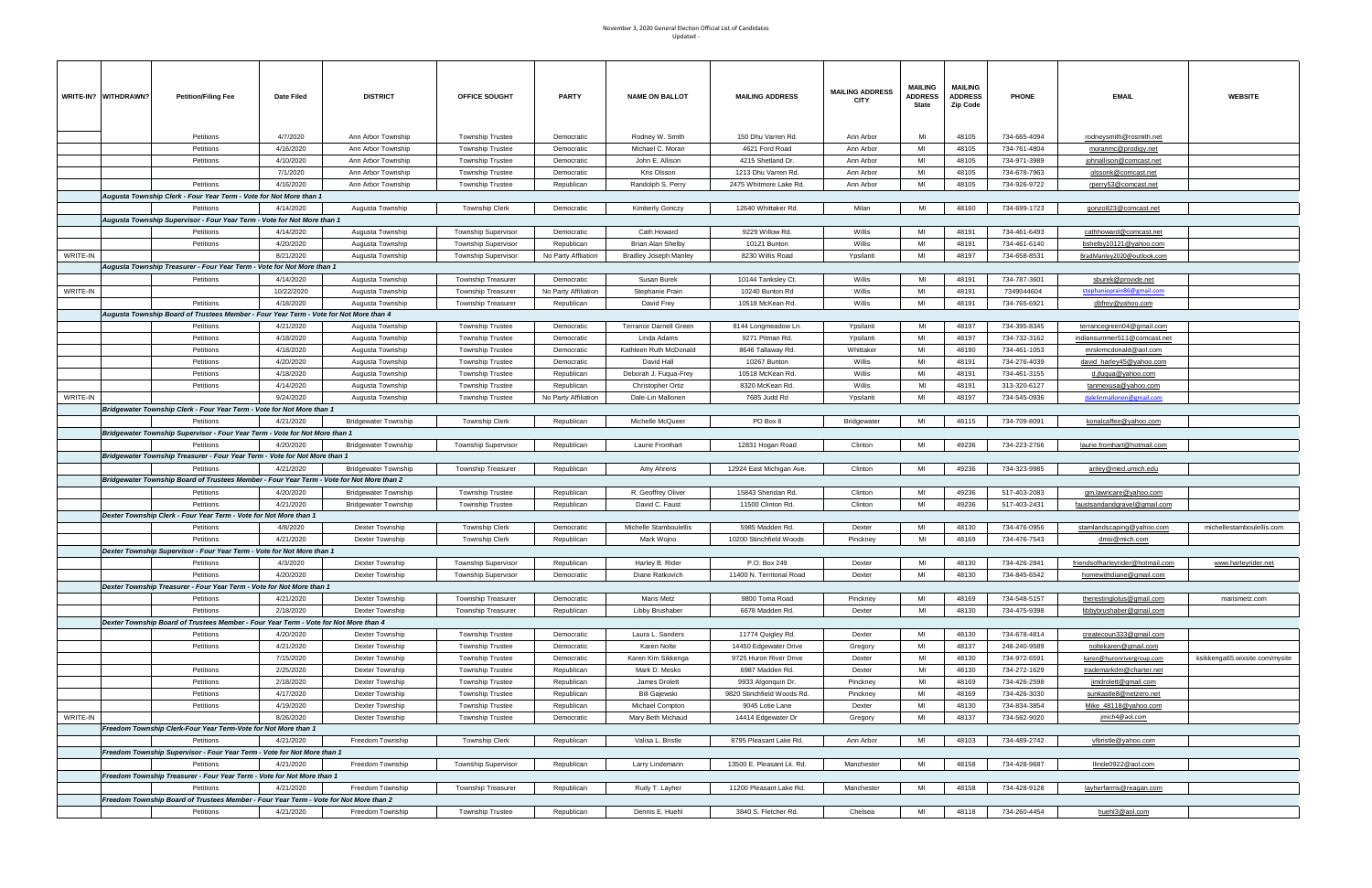| WRITE-IN? WITHDRAWN? | <b>Petition/Filing Fee</b>                                                                        | Date Filed             | <b>DISTRICT</b>                            | OFFICE SOUGHT                                      | <b>PARTY</b>                                 | <b>NAME ON BALLOT</b>             | <b>MAILING ADDRESS</b>                       | <b>MAILING ADDRESS</b><br>CITY | MAILING<br><b>ADDRESS</b><br>State | <b>MAILING</b><br><b>ADDRESS</b><br>Zip Code | <b>PHONE</b>                 | <b>EMAIL</b>                    | <b>WEBSITE</b>                       |
|----------------------|---------------------------------------------------------------------------------------------------|------------------------|--------------------------------------------|----------------------------------------------------|----------------------------------------------|-----------------------------------|----------------------------------------------|--------------------------------|------------------------------------|----------------------------------------------|------------------------------|---------------------------------|--------------------------------------|
|                      | Petitions                                                                                         | 4/21/2020              | Freedom Township                           | <b>Township Trustee</b>                            | Republican                                   | Daniel Schaible                   | 13785 Pleasant Lake                          | Manchester                     | MI                                 | 48158                                        | 734-545-2615                 | D.Schaible@hotmail.com          |                                      |
|                      | Lima Township Clerk - Four Year Term - Vote for Not More than 1                                   |                        |                                            |                                                    |                                              |                                   |                                              |                                |                                    |                                              |                              |                                 |                                      |
|                      | Petitions                                                                                         | 4/16/2020              | Lima Township                              | <b>Township Clerk</b>                              | Republican                                   | <b>Elaine Bater</b>               | 1427 S. Fletcher Rd.                         | Chelsea                        | MI                                 | 48118                                        | 734-355-8831                 | elainebater@gmail.com           |                                      |
|                      | Lima Township Supervisor - Four Year Term - Vote for Not More than 1                              |                        |                                            |                                                    |                                              |                                   |                                              |                                |                                    |                                              |                              |                                 |                                      |
|                      | Petitions                                                                                         | 4/21/2020              | Lima Township                              | <b>Township Supervisor</b>                         | Republican                                   | Duane Luick                       | 10745 Jackson Rd.                            | Dexter                         | MI                                 | 48130                                        | 734-475-3590                 | trumpetdman@yahoo.com           |                                      |
|                      | Lima Township Treasurer - Four Year Term - Vote for Not More than 1                               |                        |                                            |                                                    |                                              |                                   |                                              |                                |                                    |                                              |                              |                                 |                                      |
|                      | Petitions                                                                                         | 4/20/2020              | Lima Township                              | <b>Township Treasurer</b>                          | Republican                                   | Nanette L. Havens                 | 10420 E. Hershey Lane                        | Dexter                         | MI                                 | 48130                                        | 734-475-1978                 | irs107@hotmail.com              |                                      |
|                      | Lima Township Board of Trustees Member - Four Year Term - Vote for Not More than 2                |                        |                                            |                                                    |                                              |                                   |                                              |                                |                                    |                                              |                              |                                 |                                      |
|                      | Petitions                                                                                         | 4/14/2020              | Lima Township                              | <b>Township Trustee</b>                            | Republican                                   | Greg McKenzie                     | 1741 N. Dancer Rd.                           | Dexter                         | MI                                 | 48130                                        | 734-479-2486                 | gregmckenzie476@gmail.com       |                                      |
|                      | Petitions                                                                                         | 4/21/2020              | Lima Township                              | <b>Township Trustee</b>                            | Republican                                   | Dale Luick                        | 1455 N. Dancer Rd.                           | Dexter                         | MI<br>MI                           | 48130                                        | 734-385-6226                 |                                 |                                      |
|                      | Petition<br>Lodi Township Clerk - Four Year Term - Vote for Not More than 1                       | 7/2/2020               | Lima Township                              | <b>Township Trustee</b>                            | No Party Affiliation                         | David J. Hensel                   | 8202 Bayberry Ct.                            | Dexter                         |                                    | 48130                                        | 269-719-9969                 | davidjhensel@hotmail.com        |                                      |
|                      | Petitions                                                                                         | 4/14/2020              | Lodi Township                              | <b>Township Clerk</b>                              | Republican                                   | Christina M. Smith                | 8350 W. Ellsworth Rd.                        | Ann Arbor                      | MI                                 | 48103                                        | 734-320-5312                 | kacmsmith@gmail.com             |                                      |
|                      | Lodi Township Supervisor - Four Year Term - Vote for Not More than 1                              |                        |                                            |                                                    |                                              |                                   |                                              |                                |                                    |                                              |                              |                                 |                                      |
|                      | Petitions                                                                                         | 4/15/2020              | Lodi Township                              | <b>Township Supervisor</b>                         | Republican                                   | Jan Godek                         | 2600 Tessmer Rd.                             | Ann Arbor                      | MI                                 | 48103                                        | 734-255-5560                 | <u>jmgodek@sbcglobal.net</u>    |                                      |
|                      | Lodi Township Treasurer - Four Year Term - Vote for Not More than 1                               |                        |                                            |                                                    |                                              |                                   |                                              |                                |                                    |                                              |                              |                                 |                                      |
|                      | Petitions                                                                                         | 4/14/2020              | Lodi Township                              | <b>Township Treasurer</b>                          | Republican                                   | Michelle K. Foley                 | 4895 Ann Arbor Saline Road                   | Ann Arbor                      | MI                                 | 48103                                        | 734-645-7151                 | tsfoley5@comcast.net            |                                      |
|                      | Lodi Township Board of Trustees Member - Four Year Term - Vote for Not More than 4                |                        |                                            |                                                    |                                              |                                   |                                              |                                |                                    |                                              |                              |                                 |                                      |
|                      | Petitions                                                                                         | 4/15/2020              | Lodi Township                              | <b>Township Trustee</b>                            | Republican                                   | William W. Lindemann              | 4260 Pleasant Lk.Rd.                         | Ann Arbor                      | MI                                 | 48103                                        | 734-320-4921                 |                                 |                                      |
|                      | Petitions                                                                                         | 4/21/2020              | Lodi Township                              | <b>Township Trustee</b>                            | Republican                                   | Donald A. Rentschler              | 4541 W. Ellsworth Rd.                        | Ann Arbor                      | MI                                 | 48103                                        | 734-368-3319                 |                                 |                                      |
|                      | Petitions                                                                                         | 4/21/2020              | Lodi Township                              | <b>Township Trustee</b>                            | Republican                                   | Jacob Schaible                    | 7624 Pleasant Lake Rd.                       | Ann Arbor                      | MI                                 | 48103                                        | 734-216-7264                 | jakecornfed@gmail.com           |                                      |
|                      | Petitions                                                                                         | 4/21/2020              | Lodi Township                              | <b>Township Trustee</b>                            | Republican                                   | Craig Swenson                     | 3770 Pleasant Lake Rd.                       | Ann Arbor                      | MI                                 | 48103                                        | 734-668-8863                 | cdswenson@aol.com               |                                      |
|                      | Lyndon Township Clerk - Four Year Term - Vote for Not More than 1                                 |                        |                                            |                                                    |                                              |                                   |                                              |                                |                                    |                                              |                              |                                 |                                      |
|                      | Petitions                                                                                         | 3/16/2020              | Lyndon Township                            | Township Clerk                                     | Democratic                                   | Linda Lou Reilly                  | 11272 Joslin Lake Road                       | Gregory                        | MI                                 | 48137                                        | 734-972-4222                 | poultrybylinda@gmail.com        |                                      |
|                      | Lyndon Township Supervisor - Four Year Term - Vote for Not More than 1                            |                        |                                            |                                                    |                                              |                                   |                                              |                                |                                    |                                              |                              |                                 |                                      |
|                      | Petitions                                                                                         | 4/8/2020               | Lyndon Township                            | <b>Township Supervisor</b>                         | Democratic                                   | Pam Byrnes                        | 17381 N. M-52                                | Chelsea                        | MI                                 | 48118                                        | 734-358-8441                 | pqbyrnes@qmail.com              |                                      |
|                      | Lyndon Township Treasurer - Four Year Term - Vote for Not More than 1                             |                        |                                            |                                                    |                                              |                                   |                                              |                                |                                    |                                              |                              |                                 |                                      |
|                      | Petitions<br>Lyndon Township Board of Trustees Member - Four Year Term - Vote for Not More than 2 | 4/17/2020              | Lyndon Township                            | <b>Township Treasurer</b>                          | Democratic                                   | Kristen Brekke                    | 8015 Roepke Ct.                              | Gregory                        | MI                                 | 48137                                        | 269-806-8853                 | <u>kristen.brekke@gmail.com</u> |                                      |
|                      | Petitions                                                                                         | 4/7/2020               | Lyndon Township                            | <b>Township Trustee</b>                            | Democratic                                   | <b>Robert Mester</b>              | 8750 Mester Rd.                              | Chelsea                        | MI                                 | 48118                                        | 734-660-6637                 | bobmester@yahoo.com             |                                      |
|                      | Petitions                                                                                         | 4/7/2020               | Lyndon Township                            | <b>Township Trustee</b>                            | Democratic                                   | Tim A. Eder                       | 720 Island Lake                              | Chelsea                        | MI                                 | 48118                                        | 734-604-7281                 | timeder138@gmail.com            |                                      |
|                      | Manchester Township Clerk - Four Year Term - Vote for Not More than 1                             |                        |                                            |                                                    |                                              |                                   |                                              |                                |                                    |                                              |                              |                                 |                                      |
|                      |                                                                                                   | Petitions              | Manchester Township                        | Township Clerk                                     | Republican                                   | Danell Steele Proctor             | 10569 Rolling Oaks                           | Manchester                     | MI                                 | 48158                                        | 734-637-1589                 | jefdanel@sbcqlobal.net          |                                      |
|                      | Manchester Township Supervisor - Four Year Term - Vote for Not More than 1                        |                        |                                            |                                                    |                                              |                                   |                                              |                                |                                    |                                              |                              |                                 |                                      |
|                      | Petitions                                                                                         | 4/17/2020              | Manchester Township                        | Township Supervisor                                | Republican                                   | Ronald A. Milkey                  | 8700 Sharon Hollow Rd.                       | Manchester                     | MI                                 | 48158                                        | 734-216-9150                 | milkey1967@gmail.com            |                                      |
|                      | Manchester Township Treasurer - Four Year Term - Vote for Not More than 1                         |                        |                                            |                                                    |                                              |                                   |                                              |                                |                                    |                                              |                              |                                 |                                      |
|                      | Petitions                                                                                         | 4/17/2020              | Manchester Township                        | Township Treasurer                                 | Democratic                                   | Laurie Carey                      | 1001 East Duncan #2B                         | Manchester                     | MI                                 | 48158                                        | 734-645-0040                 | laurieanncarey@gmail.com        |                                      |
|                      | Petitions                                                                                         | 4/21/2020              | Manchester Township                        | <b>Township Treasurer</b>                          | Republican                                   | Kim Thompson                      | 14890 Ely Rd.                                | Manchester                     | MI                                 | 48158                                        | 734-260-0102                 | kkt619@gmail.com                |                                      |
|                      | Manchester Township Board of Trustees Member - Four Year Term - Vote for Not More than 4          |                        |                                            |                                                    |                                              |                                   |                                              |                                |                                    |                                              |                              |                                 |                                      |
|                      | Petitions                                                                                         | 4/14/2020              | Manchester Township                        | <b>Township Trustee</b>                            | Democratic                                   | John Seefeld                      | 7706 Sunset Drive                            | Manchester                     | MI                                 | 48158                                        | 734-323-8408                 | jseefeld@yahoo.com              |                                      |
|                      | Petitions                                                                                         | 4/21/2020              | Manchester Township                        | <b>Township Trustee</b>                            | Republican                                   | <b>Michael Fusilier</b>           | 16400 Herman Rd.                             | Manchester                     | MI                                 | 48158                                        | 734-320-6063                 | kmfusilier@aol.com              |                                      |
|                      | Petitions                                                                                         | 4/19/2020              | Manchester Township                        | <b>Township Trustee</b>                            | Republican                                   | Lisa Moutinho                     | 16920 English Road                           | Manchester                     | MI                                 | 48158                                        | 734-216-5249                 | lisamoutinho@gmail.com          |                                      |
|                      | Petitions<br>Petitions                                                                            | 7/15/2020<br>7/16/2020 | Manchester Township<br>Manchester Township | <b>Township Trustee</b><br><b>Township Trustee</b> | No Party Affiliation<br>No Party Affiliation | Donald E. Steele<br>Krista Jarvis | 225 S. Washington St.<br>101 Hibbard St. #79 | Manchester<br>Manchester       | MI<br>MI                           | 48158<br>48158                               | 734-260-0373<br>734-709-1024 | dnstl2@aol.com                  |                                      |
|                      | Northfield Township Clerk - Four Year Term - Vote for Not More than 1                             |                        |                                            |                                                    |                                              |                                   |                                              |                                |                                    |                                              |                              | kjarvis02@hotmail.com           |                                      |
|                      | Petitions                                                                                         | 4/21/2020              | Northfield Township                        | <b>Township Clerk</b>                              | Republican                                   | Kathleen Manley                   | 8690 Palma Ln.                               | South Lyon                     | MI                                 | 48178                                        | 734-231-1468                 | manleyforclerk@gmail.com        |                                      |
|                      | Nomination                                                                                        | 6/22/2020              | Northfield Township                        | <b>Township Clerk</b>                              | Green Party                                  | Marissa Prizgint                  | 32 Schrum Dr                                 | Whitmore Lake                  | MI                                 | 48189                                        | 734-845-8005                 | egan1md@gmail.com               | facebook.com/marissaprizgintforclerk |
|                      | Northfield Township Supervisor - Four Year Term - Vote for Not More than 1                        |                        |                                            |                                                    |                                              |                                   |                                              |                                |                                    |                                              |                              |                                 |                                      |
|                      | Petitions                                                                                         | 4/16/2020              | Northfield Township                        | <b>Township Supervisor</b>                         | Democratic                                   | L.J. Walter III                   | 412 E. Shore Dr.                             | Whitmore Lake                  | MI                                 | 48189                                        | 410-330-6224                 | ljwalter@gmail.com              |                                      |
|                      | Petitions                                                                                         | 2/28/2020              | Northfield Township                        | <b>Township Supervisor</b>                         | Republican                                   | Kenneth J. Dignan III             | 9210 Hillcrest Dr.                           | Whitmore Lake                  | MI                                 | 48189                                        | 734-546-7803                 | ken@kendignan.com               | www.kendignan.com                    |
|                      | Northfield Township Treasurer - Four Year Term - Vote for Not More than 1                         |                        |                                            |                                                    |                                              |                                   |                                              |                                |                                    |                                              |                              |                                 |                                      |
|                      | Filing Fee                                                                                        | 4/21/2020              | Northfield Township                        | <b>Township Treasurer</b>                          | Republican                                   | Lenore M. Zelenock                | PO Box 441                                   | Whitmore Lake                  | MI                                 | 48189                                        | 734-395-6983                 | tlzteam@yahoo.com               |                                      |
|                      | Northfield Township Board of Trustees Member - Four Year Term - Vote for Not More than 4          |                        |                                            |                                                    |                                              |                                   |                                              |                                |                                    |                                              |                              |                                 |                                      |
|                      | Petitions                                                                                         | 4/17/2020              | Northfield Township                        | <b>Township Trustee</b>                            | Democratic                                   | Adam Olney                        | 9315 Lakewood Ct.                            | Whitmore Lake                  | MI                                 | 48189                                        | 734-972-7586                 | adamolney55@gmail.com           |                                      |
|                      | Petitions                                                                                         | 4/21/2020              | Northfield Township                        | <b>Township Trustee</b>                            | Democratic                                   | David J. Gordon                   | 5558 Hellner Rd.                             | Ann Arbor                      | MI                                 | 48105                                        | 734-645-9393                 | dig392dimples@gmail.com         |                                      |
|                      | Petitions                                                                                         | 4/21/2020              | Northfield Township                        | <b>Township Trustee</b>                            | Democratic                                   | <b>Christine Miles</b>            | 9096 Wildwood Lake Drive                     | Whitmore Lake                  | MI                                 | 48189                                        | 734-347-7518                 | fourmiles@sbcqlobal.net         |                                      |
|                      | Petitions                                                                                         | 4/21/2020              | Northfield Township                        | <b>Township Trustee</b>                            | Democratic                                   | Dana Forrester                    | 9255 Lakewood Drive                          | Whitmore Lake                  | MI                                 | 48189                                        | 248-797-2348                 | danafortrustee@gmail.com        |                                      |
|                      | Petitions                                                                                         | 4/16/2020              | Northfield Township                        | <b>Township Trustee</b>                            | Republican                                   | Janet M. Chick                    | 7910 Turnberry Drive                         | Whitmore Lake                  | MI                                 | 48189                                        | 734-449-4701                 | jchick711@aol.com               |                                      |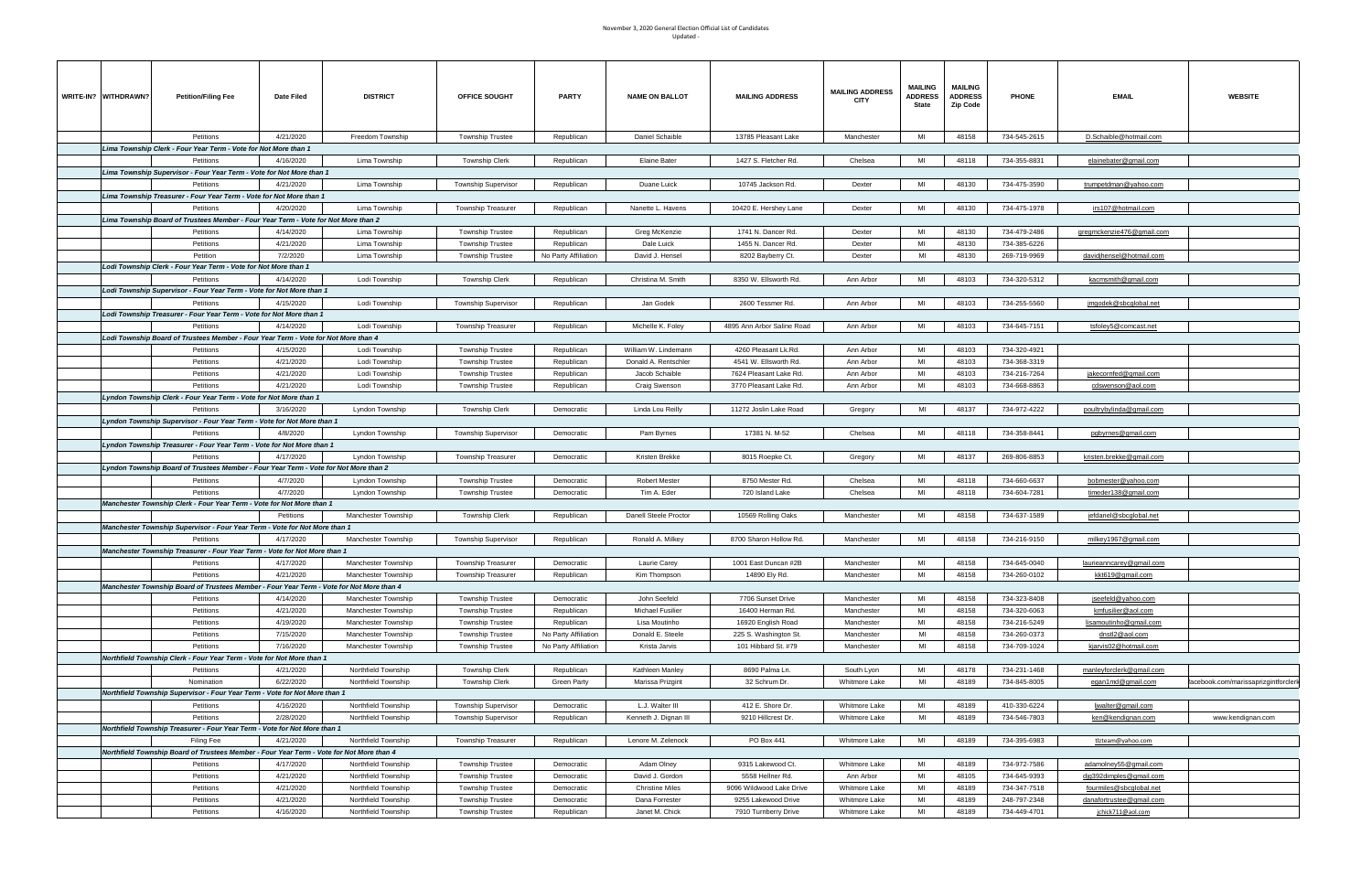|          | WRITE-IN? WITHDRAWN? | <b>Petition/Filing Fee</b>                                                               | Date Filed             | <b>DISTRICT</b>                                          | <b>OFFICE SOUGHT</b>                               | PARTY                    | <b>NAME ON BALLOT</b>          | <b>MAILING ADDRESS</b>                     | <b>MAILING ADDRESS</b><br>CITY | <b>MAILING</b><br><b>ADDRESS</b><br>State | <b>MAILING</b><br><b>ADDRESS</b><br><b>Zip Code</b> | <b>PHONE</b>                 | <b>EMAIL</b>                              | <b>WEBSITE</b>      |
|----------|----------------------|------------------------------------------------------------------------------------------|------------------------|----------------------------------------------------------|----------------------------------------------------|--------------------------|--------------------------------|--------------------------------------------|--------------------------------|-------------------------------------------|-----------------------------------------------------|------------------------------|-------------------------------------------|---------------------|
|          |                      | Petitions                                                                                | 4/16/2020              | Northfield Township                                      | <b>Township Trustee</b>                            | Republican               | Jacqueline R. Otto             | 1075 St. Andrews Dr.                       | Whitmore Lake                  | MI                                        | 48189                                               | 734-368-2251                 | jackiotto@yahoo.com                       |                     |
|          |                      | Petitions                                                                                | 4/21/2020              | Northfield Township                                      | <b>Township Trustee</b>                            | Republican               | Nate Muchow                    | 305 Jennings Rd.                           | Whitmore Lake                  | MI                                        | 48189                                               | 734-637-7557                 | nate.muchow@gmail.com                     |                     |
|          |                      | Petitions                                                                                | 4/21/2020              | Northfield Township                                      | <b>Township Trustee</b>                            | Republican               | Joshua M. Nelson               | 5314 Walnut Creek Ln.                      | Ann Arbor                      | MI                                        | 48105                                               | 734-780-4165                 | <u>joshuamnelson@protonmail.com</u>       |                     |
|          |                      | Pittsfield Township Clerk - Four Year Term - Vote for Not More than 1                    |                        |                                                          |                                                    |                          |                                |                                            |                                |                                           |                                                     |                              |                                           |                     |
|          |                      | <b>Filing Fee</b>                                                                        | 3/31/2020              | Pittsfield Township                                      | <b>Township Clerk</b>                              | Democratic               | Michelle L. Anzaldi            | 4635 Shellbark Drive                       | Ypsilanti                      | MI                                        | 48197                                               | 734-255-8273                 | mlanzaldi@gmail.com                       |                     |
|          |                      | Pittsfield Township Supervisor - Four Year Term - Vote for Not More than 1               |                        |                                                          |                                                    |                          |                                |                                            |                                |                                           |                                                     |                              |                                           |                     |
|          |                      | Filing Fee                                                                               | 3/31/2020              | Pittsfield Township                                      | <b>Township Supervisor</b>                         | Democratic               | Mandy Grewal                   | 1452 Bicentennial Pkwy.                    | Ann Arbor                      | MI                                        | 48108                                               |                              | grewalm7226@gmail.com                     |                     |
|          |                      | Pittsfield Township Treasurer - Four Year Term - Vote for Not More than 1                |                        |                                                          |                                                    |                          |                                |                                            |                                |                                           |                                                     |                              |                                           |                     |
|          |                      | Filing Fee                                                                               | 3/31/2020              | Pittsfield Township                                      | <b>Township Treasurer</b>                          | Democratic               | Patricia Tupacz Scribner       | 4295 Spring Lake Blvd.                     | Ann Arbor                      | MI                                        | 48108                                               | 734-223-8117                 | patriciaann1945@sbcqlobal.net             |                     |
|          |                      | Pittsfield Township Board of Trustees Member - Four Year Term - Vote for Not More than 4 |                        |                                                          |                                                    |                          |                                |                                            |                                | MI                                        |                                                     |                              |                                           |                     |
|          |                      | <b>Filing Fee</b>                                                                        | 3/31/2020              | <b>Pittsfield Township</b>                               | <b>Township Trustee</b>                            | Democratic               | Linda G. Edwards-Brown         | 3160 Tiger Lily Ct.                        | Ann Arbor                      | MI                                        | 48103<br>48108                                      | 734-662-7356                 | linda.edwardsbrown@gmail.com              |                     |
|          |                      | Filing Fee<br>Filing Fee                                                                 | 3/31/2020<br>4/1/2020  | <b>Pittsfield Township</b><br><b>Pittsfield Township</b> | <b>Township Trustee</b>                            | Democratic<br>Democratic | Gerald Krone<br>Yameen Jaffer  | 5784 E. Silo Ridge Dr.<br>3578 Centry Trl. | Ann Arbor<br>Ypsilanti         | MI                                        | 48197                                               | 734-662-9296<br>734-216-5430 | gfkrone@comcast.net<br>myjaffer@gmail.com |                     |
|          |                      | Filing Fee                                                                               | 4/21/2020              | <b>Pittsfield Township</b>                               | <b>Township Trustee</b><br><b>Township Trustee</b> | Democratic               | Andrea Urda-Thompson           | 7760 Crane Rd.                             | Ypsilanti                      | MI                                        | 48197                                               | 734-434-7654                 | urdathom@aaps.k12.mi.us                   |                     |
|          |                      | Pittsfield Township Park Commission Member - Four Year Term - Vote for Not More than 5   |                        |                                                          |                                                    |                          |                                |                                            |                                |                                           |                                                     |                              |                                           |                     |
|          |                      | Filing Fee                                                                               | 3/31/2020              | <b>Pittsfield Township</b>                               | Park Commissioner                                  | Democratic               | Theresa S. Tupacz              | 1292 Waterways Dr.                         | Ann Arbor                      | MI                                        | 48108                                               | 734-417-8768                 | ttupacz@comcast.net                       |                     |
|          |                      | Filing Fee                                                                               | 3/31/2020              | Pittsfield Township                                      | Park Commissioner                                  | Democratic               | <b>Trish Reilly</b>            | 4788 N. Ashford Way                        | Ypsilanti                      | MI                                        | 48197                                               | 734-474-1254                 | Treilly10@gmail.com                       |                     |
|          |                      | Filing Fee                                                                               | 4/3/2020               | Pittsfield Township                                      | Park Commissioner                                  | Democratic               | Stephanie Hunt                 | 4127 Ridgewood Dr.                         | Ypsilanti                      | MI                                        | 48197                                               | 734-945-4470                 |                                           |                     |
|          |                      | Filing Fee                                                                               | 4/21/2020              | <b>Pittsfield Township</b>                               | Park Commissioner                                  | Democratic               | Anne Maxine Fortunato          | 4817 Sandstone Pass, Apt. 3C               | Ypsilanti                      | MI                                        | 48197                                               | 734-904-8366                 | <u>annie.m.fortunato@gmail.com</u>        |                     |
|          |                      | Filing Fee                                                                               | 4/21/2020              | Pittsfield Township                                      | Park Commissioner                                  | Democratic               | Stacy L. Ebron                 | 3519 Meadow Grove Trl.                     | Ann Arbor                      | MI                                        | 48108                                               |                              | ebron.stacy@gmail.com                     |                     |
|          |                      | Filing Fee                                                                               | 4/20/2020              | <b>Pittsfield Township</b>                               | Park Commissioner                                  | Republican               | <b>Andrew Storer</b>           | 4214 Lilac Ln.                             | Ypsilanti                      | MI                                        | 48197                                               | 513-335-7486                 | andrewmstorer@gmail.com                   |                     |
|          |                      | Salem Township Clerk - Four Year Term - Vote for Not More than 1                         |                        |                                                          |                                                    |                          |                                |                                            |                                |                                           |                                                     |                              |                                           |                     |
|          |                      | Petitions                                                                                | 4/20/2020              | Salem Township                                           | <b>Township Clerk</b>                              | Republican               | Del Wensley                    | 8311 Joy Rd.                               | Plymouth                       | MI                                        | 48170                                               | 734-637-8902                 | delwensley@aol.com                        |                     |
|          |                      | Salem Township Supervisor - Four Year Term - Vote for Not More than 1                    |                        |                                                          |                                                    |                          |                                |                                            |                                |                                           |                                                     |                              |                                           |                     |
|          |                      | Petitions                                                                                | 4/20/2020              | Salem Township                                           | <b>Township Supervisor</b>                         | Republican               | Gary Whittaker                 | 7897 6 Mile                                | Northville                     | MI                                        | 48168                                               | 248-909-3200                 | threecedarsfarm@charter.net               |                     |
|          |                      | Salem Township Treasurer - Four Year Term - Vote for Not More than 1                     |                        |                                                          |                                                    |                          |                                |                                            |                                |                                           |                                                     |                              |                                           |                     |
|          |                      | Petitions                                                                                | 4/17/2020              | Salem Township                                           | <b>Township Treasurer</b>                          | Republican               | Dale Converse                  | 7667 Currie Rd.                            | Northville                     | MI                                        | 48168                                               | 734-718-4766                 | friendsofdaleconverse@gmail.com           |                     |
|          |                      | Salem Township Board of Trustees Member - Four Year Term - Vote for Not More than 4      |                        |                                                          |                                                    |                          |                                | 8190 Fox Lane                              |                                | MI                                        |                                                     |                              |                                           |                     |
|          |                      | Petitions<br>Petitions                                                                   | 4/14/2020<br>4/14/2020 | Salem Township<br>Salem Township                         | <b>Township Trustee</b><br><b>Township Tustee</b>  | Republican<br>Republican | Reggie DeLuca<br>TJ McLaughlin | 9222 N. Dixboro Rd.                        | Plymouth<br>South Lyon         | MI                                        | 48170<br>48178                                      | 734-260-2692<br>248-819-6637 | rdeluca4@charter.net<br>tj@salem-mi.org   |                     |
|          |                      | Petitions                                                                                | 4/20/2020              | Salem Township                                           | <b>Township Trustee</b>                            | Republican               | David Trent                    | 7900 6 Mile Road                           | Northville                     | MI                                        | 48168                                               | 248-982-1361                 |                                           |                     |
|          |                      | Petitions                                                                                | 4/21/2020              | Salem Township                                           | <b>Township Trustee</b>                            | Republican               | John Daniel                    | 7284 Angle Rd.                             | Northville                     | MI                                        | 48168                                               | 248-207-3375                 | john.daniel1@yahoo.com                    |                     |
|          |                      | Saline Township Clerk - Four Year Term - Vote for Not More than 1                        |                        |                                                          |                                                    |                          |                                |                                            |                                |                                           |                                                     |                              |                                           |                     |
|          |                      | Petitions                                                                                | 2/12/2020              | Saline Township                                          | <b>Township Clerk</b>                              | Republican               | Kelly Marion                   | 4254 Arkona Road                           | Saline                         | MI                                        | 48176                                               | 734-429-9968                 | salinetown@gmail.com                      |                     |
|          |                      | Saline Township Supervisor - Four Year Term - Vote for Not More than 1                   |                        |                                                          |                                                    |                          |                                |                                            |                                |                                           |                                                     |                              |                                           |                     |
|          |                      | Petitions                                                                                | 2/12/2020              | Saline Township                                          | <b>Township Supervisor</b>                         | Republican               | James C. Marion                | 8991 Marion Road                           | Saline                         | MI                                        | 48176                                               | 734-429-5155                 |                                           |                     |
|          |                      | Saline Township Treasurer - Four Year Term - Vote for Not More than 1                    |                        |                                                          |                                                    |                          |                                |                                            |                                |                                           |                                                     |                              |                                           |                     |
|          |                      | Petitions                                                                                | 2/17/2020              | Saline Township                                          | <b>Township Treasurer</b>                          | Republican               | Jennifer Zink                  | 7186 Klager Road                           | Saline                         | MI                                        | 48176                                               | 734-344-9306                 | <u>jenmzink@qmail.com</u>                 |                     |
|          |                      | Saline Township Board of Trustees Member - Four Year Term - Vote for Not More than 2     |                        |                                                          |                                                    |                          |                                |                                            |                                |                                           |                                                     |                              |                                           |                     |
|          |                      | Petitions                                                                                | 2/12/2020              | Saline Township                                          | <b>Township Trustee</b>                            | Republican               | Tom P. Hammond                 | 13076 Macon Road                           | Saline                         | MI                                        | 48176                                               | 734-429-2836                 | h5tdbsd@aol.com                           |                     |
|          |                      | Petitions                                                                                | 2/12/2020              | Saline Township                                          | <b>Township Trustee</b>                            | Republican               | Robert J. Marion               | 3150 Arkona Road                           | Saline                         | MI                                        | 48176                                               | 734-429-4869                 |                                           |                     |
|          |                      | Scio Township Clerk - Four Year Term - Vote for Not More than 1                          |                        |                                                          |                                                    |                          |                                |                                            |                                | MI                                        |                                                     | 734-418-8242                 |                                           |                     |
|          |                      | Filing Fee<br>Scio Township Supervisor - Four Year Term - Vote for Not More than 1       | 4/6/2020               | Scio Township                                            | <b>Township Clerk</b>                              | Democratic               | Jessica Flintoft               | P.O. Box 2273                              | Ann Arbor                      |                                           | 48106                                               |                              | Jessicaflintoft@gmail.com                 | jessicaflintoft.com |
|          |                      | Filing Fee                                                                               | 4/15/2020              | Scio Township                                            | <b>Township Supervisor</b>                         | Democratic               | Will Hathaway                  | 3424 Stowe Street                          | Ann Arbor                      | MI                                        | 48103                                               | 734-213-2726                 | hathwill@gmail.com                        |                     |
| WRITE-IN |                      |                                                                                          | 9/28/2020              | Scio Township                                            | <b>Township Supervisor</b>                         | No Party Affiliation     | Jillian Michele Kerry          | 153 Luella Ave.                            | Ann Arbor                      | MI                                        | 48103                                               | 734-271-5982                 | jmkerry731@gmail.com                      |                     |
|          |                      | Scio Township Treasurer - Four Year Term - Vote for Not More than 1                      |                        |                                                          |                                                    |                          |                                |                                            |                                |                                           |                                                     |                              |                                           |                     |
|          |                      | Filing Fee                                                                               | 4/17/2020              | Scio Township                                            | Township Treasurer                                 | Democratic               | Donna E. Palmer                | 2303 Scio Rd.                              | Dexter                         | MI                                        | 48130                                               | 734-649-4266                 | dpalmer1939@gmail.com                     |                     |
|          |                      | Scio Township Board of Trustees Member - Four Year Term - Vote for Not More than 4       |                        |                                                          |                                                    |                          |                                |                                            |                                |                                           |                                                     |                              |                                           |                     |
|          |                      | Filing Fee                                                                               | 4/15/2020              | Scio Township                                            | <b>Township Trustee</b>                            | Democratic               | Kathleen Knol                  | 1778 Snowberry Ridge                       | Ann Arbor                      | MI                                        | 48103                                               | 734-395-2340                 | kknol1@comcast.net                        |                     |
|          |                      | Filing Fee                                                                               | 4/16/2020              | Scio Township                                            | <b>Township Trustee</b>                            | Democratic               | Alec Jerome                    | 3825 Zeeb Rd.                              | Dexter                         | MI                                        | 48130                                               | 734-276-8078                 | aleccjerome@gmail.com                     |                     |
|          |                      | Filing Fee                                                                               | 4/21/2020              | Scio Township                                            | <b>Township Trustee</b>                            | Democratic               | Jackie Courteau                | 4241 Tubbs Road                            | Ann Arbor                      | MI                                        | 48103                                               | 734-680-5258                 | jbcourteau@gmail.com                      |                     |
|          |                      | Filing Fee                                                                               | 4/17/2020              | Scio Township                                            | <b>Township Trustee</b>                            | Democratic               | Jane E. Vogel                  | 1223 Skyhawk                               | Ann Arbor                      | MI                                        | 48103                                               | 734-747-9741                 | misc@espervogel.com                       |                     |
|          |                      | Filing Fee                                                                               | 4/20/2020              | Scio Township                                            | <b>Township Trustee</b>                            | Republican               | <b>Edward Frutig</b>           | 8040 Scio Church Road                      | Ann Arbor                      | MI                                        | 48103                                               | 313-657-6882                 | edward.frutig@gmail.com                   |                     |
|          |                      | Filing Fee                                                                               | 4/20/2020              | Scio Township                                            | <b>Township Trustee</b>                            | Republican               | William M. Gordon              | 4408 Corey Circle                          | Ann Arbor                      | MI                                        | 48103                                               | 734-994-3480                 | electwilliamgordon@gmail.com              |                     |
|          |                      | Sharon Township Clerk - Four Year Term - Vote for Not More than 1                        |                        |                                                          |                                                    |                          |                                |                                            |                                |                                           |                                                     |                              |                                           |                     |
|          |                      | Filing Fee                                                                               | 4/17/2020              | Sharon Township                                          | <b>Township Clerk</b>                              | Republican               | Kimberley A. Potocki           | 16991 Walker Road                          | Grass Lake                     | MI                                        | 49240                                               | 517-740-5484                 | k.a.potocki@gmail.com                     |                     |
|          |                      | Sharon Township Supervisor - Four Year Term - Vote for Not More than 1                   |                        |                                                          |                                                    |                          |                                |                                            |                                |                                           |                                                     |                              |                                           |                     |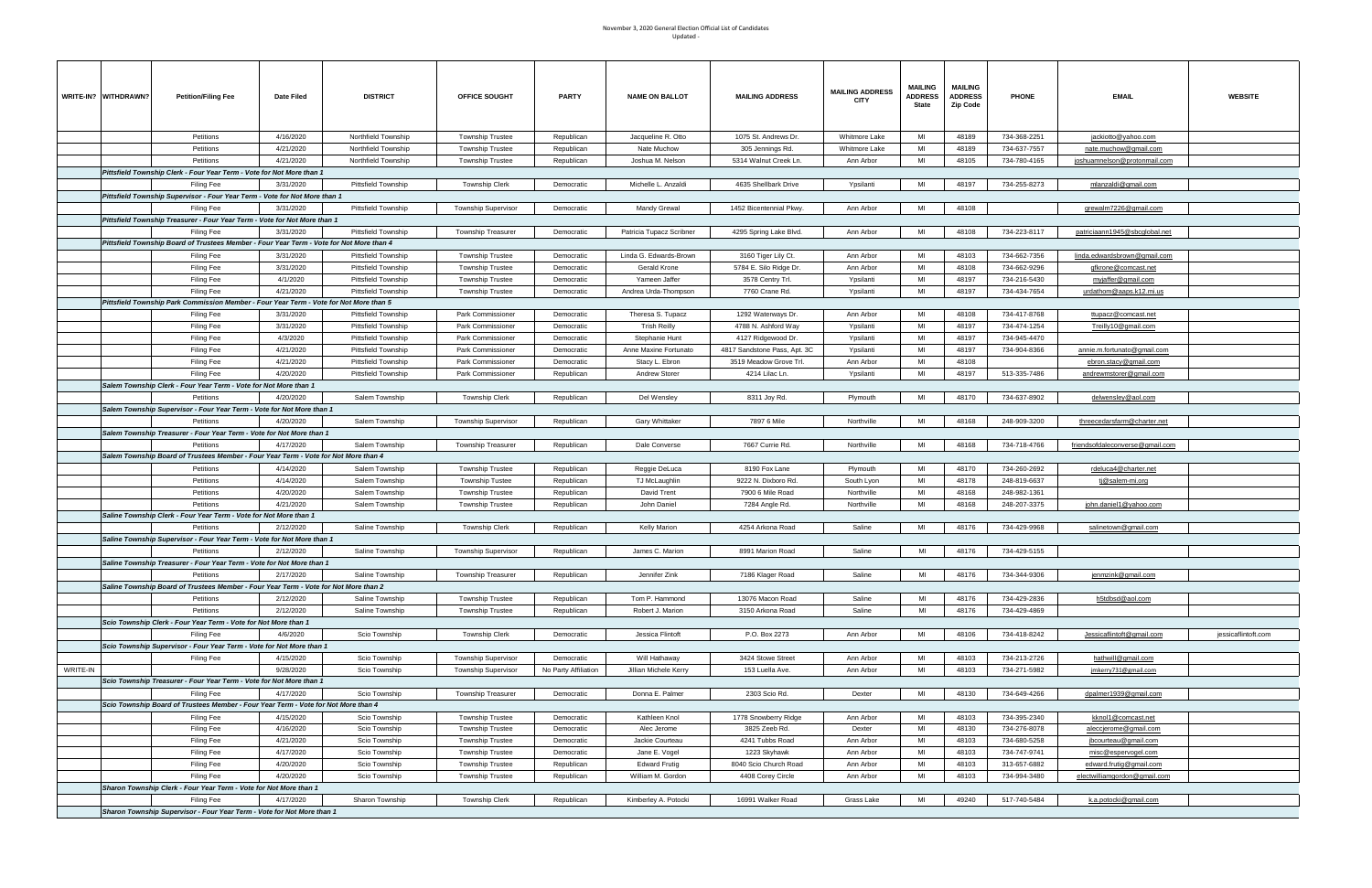|                 | WRITE-IN? WITHDRAWN? | <b>Petition/Filing Fee</b>                                                                           | Date Filed           | <b>DISTRICT</b>                    | OFFICE SOUGHT                                     | <b>PARTY</b>                                 | <b>NAME ON BALLOT</b>           | <b>MAILING ADDRESS</b>           | <b>MAILING ADDRESS</b><br>CITY | <b>MAILING</b><br><b>ADDRESS</b><br>State | <b>MAILING</b><br><b>ADDRESS</b><br>Zip Code | <b>PHONE</b> | <b>EMAIL</b>                                        | <b>WEBSITE</b>                  |
|-----------------|----------------------|------------------------------------------------------------------------------------------------------|----------------------|------------------------------------|---------------------------------------------------|----------------------------------------------|---------------------------------|----------------------------------|--------------------------------|-------------------------------------------|----------------------------------------------|--------------|-----------------------------------------------------|---------------------------------|
|                 |                      | <b>Filing Fee</b>                                                                                    | 4/3/2020             | Sharon Township                    | <b>Township Supervisor</b>                        | Republican                                   | <b>Peter Psarouthakis</b>       | 15951 Easudes                    | Grass Lake                     | MI                                        | 49240                                        | 734-320-9240 | peter@ewiassociates.com                             |                                 |
|                 |                      | Sharon Township Treasurer - Four Year Term - Vote for Not More than 1                                |                      |                                    |                                                   |                                              |                                 |                                  |                                |                                           |                                              |              |                                                     |                                 |
|                 |                      | Petitions                                                                                            | 4/12/2020            | Sharon Township                    | <b>Township Treasurer</b>                         | No Party Affiliation                         | Brian J. Brickley               | 17655 Trolz Rd.                  | Manchester                     | MI                                        | 48158                                        | 734-260-2119 | brian@brianbrickley.com                             |                                 |
|                 |                      | Sharon Township Board of Trustees Member - Four Year Term - Vote for Not More than 2                 |                      |                                    |                                                   |                                              |                                 |                                  |                                |                                           |                                              |              |                                                     |                                 |
|                 |                      | Petitions                                                                                            | 4/20/2020            | Sharon Township                    | <b>Township Trustee</b>                           | Republican                                   | Chelsea Mikel                   | 5841 M52                         | Manchester                     | MI                                        | 48158                                        | 248-910-5527 | mikel.chelsea@gmail.com                             |                                 |
|                 |                      |                                                                                                      | 7/9/2020             | Sharon Township                    | <b>Township Trustee</b>                           | No Party Affiliation                         | Trudi Cooper                    | 6221 Sharon Hollow Rd            | Manchester                     | MI                                        | 48158                                        | 734-428-9217 | trusteetrudi@gmail.com                              |                                 |
|                 |                      | Superior Township Clerk - Four Year Term - Vote for Not More than 1                                  |                      |                                    |                                                   |                                              |                                 |                                  |                                |                                           |                                              |              |                                                     |                                 |
|                 |                      | Filing Fee                                                                                           | 2/4/2020             | <b>Superior Township</b>           | Township Clerk                                    | Democratic                                   | Lynette Findley                 | 1727 Sheffield Drive             | Ypsilanti                      | MI                                        | 48198                                        | 734-218-3421 | lynettefindley@gmail.com                            |                                 |
|                 |                      | Superior Township Supervisor - Four Year Term - Vote for Not More than 1                             |                      |                                    |                                                   |                                              |                                 |                                  |                                |                                           |                                              |              |                                                     |                                 |
|                 |                      | Filing Fee                                                                                           | 3/30/2020            | <b>Superior Township</b>           | <b>Township Supervisor</b>                        | Democratic                                   | Ken Schwartz                    | 2474 Hickman                     | Ann Arbor                      | MI                                        | 48105                                        | 734-480-2060 | kenschwartz123@yahoo.com                            |                                 |
|                 |                      | Superior Township Treasurer - Four Year Term - Vote for Not More than 1                              |                      |                                    |                                                   |                                              |                                 |                                  |                                | MI                                        | 48198                                        |              |                                                     |                                 |
|                 |                      | Petitions                                                                                            | 1/13/2020            | <b>Superior Township</b>           | <b>Township Treasurer</b>                         | Democratic                                   | Brenda L. McKinney              | 8418 Thames Ct.                  | Superior Twp.                  |                                           |                                              |              |                                                     |                                 |
|                 |                      | Superior Township Board of Trustees Member - Four Year Term - Vote for Not More than 4<br>Filing Fee | 2/18/2020            | <b>Superior Township</b>           | <b>Township Trustee</b>                           | Democratic                                   | Nancy Caviston                  | 4115 Napier Rd.                  | Plymouth                       | MI                                        | 48170                                        | 734-455-8120 | caviston@cavistonagency.com                         |                                 |
|                 |                      | Petitions                                                                                            | 3/2/2020             | <b>Superior Township</b>           | <b>Township Trustee</b>                           | Democratic                                   | Lisa Lewis                      | 8395 Lakeview Ct.                | Ypsilanti                      | MI                                        | 48198                                        | 734-635-8626 | <u>llewis448@qmail.com</u>                          |                                 |
|                 |                      | Filing Fee                                                                                           | 4/19/2020            | <b>Superior Township</b>           | <b>Township Trustee</b>                           | Democratic                                   | Rhonda P. McGill                | 8454 Barrington Dr.              | Superior Twp.                  | MI                                        | 48198                                        | 734-480-0148 | prmcgill4@gbcglobal.net                             |                                 |
|                 |                      | <b>Filing Fee</b>                                                                                    | 4/14/2020            | <b>Superior Township</b>           | <b>Township Trustee</b>                           | Democratic                                   | Bernice Lindke                  | 3396 Alan Mark Dr.               | Ann Arbor                      | MI                                        | 48105                                        | 734-730-7769 | <u>lindkeber@qmail.com</u>                          |                                 |
|                 |                      | <b>Filing Fee</b>                                                                                    | 4/20/2020            | <b>Superior Township</b>           | <b>Township Trustee</b>                           | Republican                                   | Hamilton Zachariahs             | 8152 Stamford Road               | Superior Twp.                  | MI                                        | 48198                                        | 605-310-8331 | hamizach@gmail.com                                  |                                 |
|                 |                      | Superior Township Park Commission Member - Four Year Term - Vote for Not More than 7                 |                      |                                    |                                                   |                                              |                                 |                                  |                                |                                           |                                              |              |                                                     |                                 |
|                 |                      | Petitions                                                                                            | 4/15/2020            | <b>Superior Township</b>           | Park Commissioner                                 | Democratic                                   | Marion E. Morris                | 8264 Vreeland Rd.                | Ypsilanti                      | MI                                        | 48198                                        | 734-482-7414 |                                                     |                                 |
|                 |                      | Petitions                                                                                            | 4/13/2020            | <b>Superior Township</b>           | Park Commissioner                                 | Democratic                                   | Terry Lee Lansing               | 9805 Geddes Rd.                  | Superior Twp.                  | MI                                        | 48198                                        | 734-484-6481 | terryleeisme7@gmail.com                             |                                 |
|                 |                      | Petitions                                                                                            | 4/14/2020            | <b>Superior Township</b>           | Park Commissioner                                 | Democratic                                   | Martha Kern-Boprie              | 1659 Sheffield Drive             | Ypsilanti                      | MI                                        | 48198                                        | 734-483-3621 | kernm@umich.edu                                     |                                 |
|                 |                      | Petitions                                                                                            | 4/20/2020            | <b>Superior Township</b>           | Park Commissioner                                 | Democratic                                   | Nahid Sanii-Yahyai              | 3500 Blue Heron Ct.              | Superior Twp.                  | MI                                        | 48198                                        | 734-272-2854 | nyahyai@comcast.net                                 |                                 |
|                 |                      | Petitions                                                                                            | 4/20/2020            | <b>Superior Township</b>           | Park Commissioner                                 | Democratic                                   | Gregory K. Vessels              | 333 E. Clark Rd.                 | Superior Twp.                  | MI                                        | 48198                                        | 734-645-9180 | ypsivish@yahoo.com                                  |                                 |
| <b>WRITE IN</b> |                      |                                                                                                      | 10/19/2020           | <b>Superior Township</b>           | Park Commissioner                                 | No Party Affiliation                         | Riley Rose Schofield            | 8690 Cherry Hill Rd              | Ypsilanti                      | MI                                        | 48198                                        | 734-660-7349 | rrs903@gmail.com                                    |                                 |
| WRITE IN        |                      |                                                                                                      | 10/9/2020            | <b>Superior Township</b>           | Park Commissioner                                 | No Party Affiliation                         | Guy Thomas Conti                | 8372 Barrington Dr               | Superior Twp.                  | MI                                        | 48198                                        | 734-418-8474 | flotsam@casadelconti.com                            |                                 |
|                 |                      | Sylvan Township Clerk - Four Year Term - Vote for Not More than 1                                    |                      |                                    |                                                   |                                              |                                 |                                  |                                |                                           |                                              |              |                                                     |                                 |
|                 |                      | Petitions                                                                                            | 4/21/2020            | Sylvan Township                    | Township Clerk                                    | Democratic                                   | Kathleen Kennedy                | 1339 Liebeck Rd.                 | Chelsea                        | MI                                        | 48118                                        | 734-358-9390 | kathyekenn@gmail.com                                |                                 |
|                 |                      | Sylvan Township Supervisor - Four Year Term - Vote for Not More than 1                               |                      |                                    |                                                   |                                              |                                 |                                  | Chelsea                        | MI                                        | 48118                                        | 734-475-4235 |                                                     |                                 |
|                 |                      | Petitions<br>Petitions                                                                               | 7/9/2020<br>7/9/2020 | Sylvan Township<br>Sylvan Township | <b>Township Supervisor</b><br>Township Supervisor | No Party Affiliation<br>No Party Affiliation | Scott E. Cooper<br>David Brooks | 1280 Ridge Rd.<br>2627 Hayes Rd. | Chelsea                        | MI                                        | 48118                                        | 734-475-9851 | secooper09@comcast.net<br><u>dhbrooks@umich.edu</u> |                                 |
|                 |                      | Petitions                                                                                            | 7/15/2020            | Sylvan Township                    | <b>Township Supervisor</b>                        | No Party Affiliation                         | Clifford Camp                   | 23002 Laurel Drive               | Chelsea                        | MI                                        | 48118                                        | 517-512-2429 | campc@cooley.edu                                    |                                 |
|                 |                      | Sylvan Township Treasurer - Four Year Term - Vote for Not More than 1                                |                      |                                    |                                                   |                                              |                                 |                                  |                                |                                           |                                              |              |                                                     |                                 |
|                 |                      | Petitions                                                                                            | 4/21/2020            | Sylvan Township                    | <b>Township Treasurer</b>                         | Democratic                                   | Cyndi Jabara                    | 19980 Ivey                       | Chelsea                        | MI                                        | 48118                                        | 248-756-3266 | c.jabara@sbcqlobal.net                              |                                 |
|                 |                      | Petitions                                                                                            |                      | Sylvan Township                    | <b>Township Treasurer</b>                         | Republican                                   | Rodney Branham                  | 17262 Fahrner Rd.                | Chelsea                        | MI                                        | 48118                                        | 734-604-2540 | rbranham@sylvan-township.org                        |                                 |
|                 |                      | Sylvan Township Board of Trustees Member - Four Year Term - Vote for Not More than 2                 |                      |                                    |                                                   |                                              |                                 |                                  |                                |                                           |                                              |              |                                                     |                                 |
|                 |                      | Filing Fee                                                                                           | 4/21/2020            | Sylvan Township                    | Township Trustee                                  | Democratic                                   | Sandra E. Schulze               | 19900 W. Old US Highway 12       | Chelsea                        |                                           | 48118                                        | 734-255-3518 | seschulze@aol.com                                   |                                 |
|                 |                      | Petitions                                                                                            | 4/20/2020            | Sylvan Township                    | <b>Township Trustee</b>                           | Republican                                   | Kurt P. Koseck                  | 679 Glazier Rd.                  | Chelsea                        | MI                                        | 48118                                        | 734-272-2576 |                                                     |                                 |
|                 |                      | Petitions                                                                                            | 6/16/2020            | Sylvan Township                    | <b>Township Trustee</b>                           | No Party Affiliation                         | Amanda Nimke-Ballard            | 16333 Lowery Rd.                 | Chelsea                        | MI                                        | 48118                                        | 734-368-0880 | amandaforsylvantrustee@gmail.com                    |                                 |
|                 |                      | Webster Township Clerk - Four Year Term - Vote for Not More than 1                                   |                      |                                    |                                                   |                                              |                                 |                                  |                                |                                           |                                              |              |                                                     |                                 |
|                 |                      | Petitions                                                                                            | 4/17/2020            | Webster Township                   | <b>Township Clerk</b>                             | Democratic                                   | Barbara Calleja                 | 6260 Webster Church Rd.          | Dexter                         | MI                                        | 48130                                        | 734-904-0522 | a3bc2co@gmail.com                                   |                                 |
|                 |                      | Webster Township Supervisor - Four Year Term - Vote for Not More than 1                              |                      | Webster Township                   |                                                   |                                              |                                 |                                  |                                | MI                                        |                                              |              |                                                     |                                 |
|                 |                      | Filing Fee                                                                                           | 4/17/2020            |                                    | <b>Township Supervisor</b>                        | Republican                                   | John V. Kingsley                | 6000 Joy Rd.                     | Dexter                         |                                           | 48130                                        | 734-426-0669 | kingsley3@hotmail.com                               |                                 |
|                 |                      | Webster Township Treasurer - Four Year Term - Vote for Not More than 1<br>Petitions                  | 4/10/2020            | Webster Township                   | Township Treasurer                                | Republican                                   | John Scharf                     | 5327 Webster Church Rd.          | Dexter                         | MI                                        | 48130                                        | 734-780-6509 | jscharf@usa.com                                     | www.linkedin.com/in/johndscharf |
|                 |                      | Webster Township Board of Trustees Member - Four Year Term - Vote for Not More than 4                |                      |                                    |                                                   |                                              |                                 |                                  |                                |                                           |                                              |              |                                                     |                                 |
|                 |                      | Petitions                                                                                            | 4/14/2020            | Webster Township                   | <b>Township Trustee</b>                           | Democratic                                   | Shelly Vrsek                    | 6060 Hickory Lane                | Dexter                         | MI                                        | 48130                                        | 248-514-3032 | svrsek@yahoo.com                                    |                                 |
|                 |                      | Petitions                                                                                            | 4/17/2020            | Webster Township                   | <b>Township Trustee</b>                           | Democratic                                   | Dan Munzel                      | 4770 N. Whitman Circle           | Ann Arbor                      | MI                                        | 48103                                        | 734-680-6179 | dmunzel@itctransco.com                              |                                 |
|                 |                      | Petitions                                                                                            | 4/17/2020            | Webster Township                   | <b>Township Trustee</b>                           | Republican                                   | Richard Kleinschmidt            | 6158 Webster Church              | Dexter                         | MI                                        | 48130                                        | 734-649-0747 | rdkleinschmidt@juno.com                             |                                 |
|                 |                      | Petitions                                                                                            | 4/17/2020            | Webster Township                   | <b>Township Trustee</b>                           | Republican                                   | John H. Westman                 | 8130 Chamberlin Rd.              | Dexter                         | MI                                        | 48130                                        | 734-426-3420 | jwestman@umich.edu                                  |                                 |
|                 |                      | Petitions                                                                                            | 4/20/2020            | Webster Township                   | <b>Township Trustee</b>                           | Republican                                   | Jeff Harms                      | 3360 Meadow Lane                 | Whitmore Lake                  | MI                                        | 48189                                        | 734-449-4650 | jiharms@charter.net                                 |                                 |
|                 |                      | Petitions                                                                                            | 4/21/2020            | Webster Township                   | <b>Township Trustee</b>                           | Republican                                   | <b>Bryan Danek</b>              | 8038 Walsh Rd.                   | Dexter                         | MI                                        | 48130                                        | 732-983-6848 | bryan.m.danek@gmail.com                             |                                 |
|                 |                      | York Township Clerk - Four Year Term - Vote for Not More than 1                                      |                      |                                    |                                                   |                                              |                                 |                                  |                                |                                           |                                              |              |                                                     |                                 |
|                 |                      | Petitions                                                                                            | 4/20/2020            | York Township                      | <b>Township Clerk</b>                             | Republican                                   | Mitch Gasche                    | 9162 Cambridge Drive             | Saline                         | MI                                        | 48176                                        | 734-645-6998 | mgasche@comcast.net                                 |                                 |
|                 |                      | York Township Supervisor - Four Year Term - Vote for Not More than 1                                 |                      |                                    |                                                   |                                              |                                 |                                  |                                |                                           |                                              |              |                                                     |                                 |
|                 |                      | Petitions                                                                                            | 3/12/2020            | York Township                      | <b>Township Supervisor</b>                        | Republican                                   | <b>Chuck Tellas</b>             | 3121 Judd Rd.                    | Milan                          | MI                                        | 48160                                        | 734-432-1363 | chuck.ceetee@yahoo.com                              |                                 |
|                 |                      | York Township Treasurer - Four Year Term - Vote for Not More than 1                                  |                      |                                    |                                                   |                                              |                                 |                                  |                                |                                           |                                              |              |                                                     |                                 |
|                 |                      | Petitions                                                                                            | 3/17/2020            | York Township                      | Township Treasurer                                | Republican                                   | Sally B. Louis                  | 80 Willow Rd.                    | Milan                          | MI                                        | 48160                                        | 734-646-6663 | swimmomx4@sbcqlobal.net                             |                                 |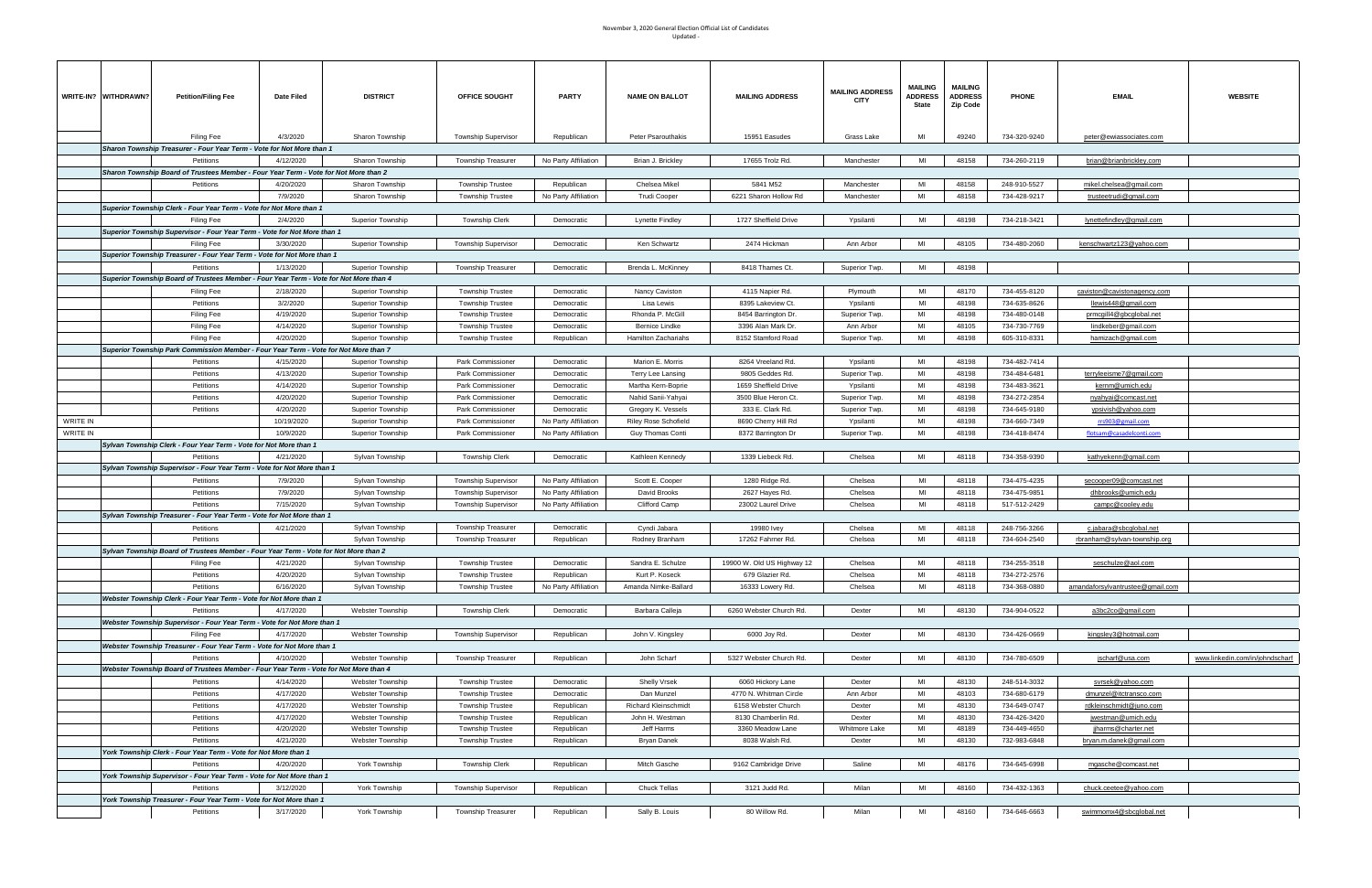| WRITE-IN? WITHDRAWN? | <b>Petition/Filing Fee</b>                                                                                             | Date Filed | <b>DISTRICT</b>         | OFFICE SOUGHT                       | <b>PARTY</b> | <b>NAME ON BALLOT</b>  | <b>MAILING ADDRESS</b>       | <b>MAILING ADDRESS</b><br><b>CITY</b> | MAILING<br><b>ADDRESS</b><br>State | <b>MAILING</b><br><b>ADDRESS</b><br>Zip Code | <b>PHONE</b> | <b>EMAIL</b>                     | <b>WEBSITE</b>              |
|----------------------|------------------------------------------------------------------------------------------------------------------------|------------|-------------------------|-------------------------------------|--------------|------------------------|------------------------------|---------------------------------------|------------------------------------|----------------------------------------------|--------------|----------------------------------|-----------------------------|
|                      |                                                                                                                        |            |                         |                                     |              |                        |                              |                                       |                                    |                                              |              |                                  |                             |
|                      | York Township Board of Trustees Member - Four Year Term - Vote for Not More than 4                                     |            |                         |                                     |              |                        |                              |                                       |                                    |                                              |              |                                  |                             |
|                      | Filing Fee                                                                                                             | 4/16/2020  | York Township           | <b>Township Trustee</b>             | Republican   | Sean Gleason           | 304 Judd Rd.                 | Milan                                 | MI                                 | 48160                                        | 734-439-0378 | sglea58501@aol.com               |                             |
|                      | Petitions                                                                                                              | 4/16/2020  | York Township           | <b>Township Trustee</b>             | Republican   | Derek Stern            | 9360 Sunset Lake Drive       | Saline                                | MI                                 | 48176                                        | 419-376-8512 | derek.stern@comcast.net          |                             |
|                      | Petitions                                                                                                              | 4/21/2020  | York Township           | <b>Township Trustee</b>             | Republican   | John Hargrove          | 11300 Moon Road              | Milan                                 | MI                                 | 48160                                        | 734-255-0751 | <u>jjhar@frontier.com</u>        |                             |
|                      | Petitions                                                                                                              | 4/21/2020  | York Township           | <b>Township Trustee</b>             | Republican   | Jason D. McGovern      | 51 Green Valley Dr.          | Milan                                 | мі                                 | 48160                                        | 734-216-7485 | jasonmcgo@gmail.com              | jason.mcgovern@worksync.com |
|                      | Ypsilanti Township Clerk - Four Year Term - Vote for Not More than 1                                                   |            |                         |                                     |              |                        |                              |                                       |                                    |                                              |              |                                  |                             |
|                      | Filing Fee                                                                                                             | 4/21/2020  | Ypsilanti Township      | <b>Township Clerk</b>               | Democratic   | Heather Jarrell Roe    | 7192 Roxbury                 | Ypsilanti                             | MI                                 | 48197                                        | 734-780-4681 | heather.roe7@gmail.com           |                             |
|                      | Ypsilanti Township Supervisor - Four Year Term - Vote for Not More than 1                                              |            |                         |                                     |              |                        |                              |                                       |                                    |                                              |              |                                  |                             |
|                      |                                                                                                                        |            |                         |                                     |              |                        |                              |                                       |                                    |                                              |              |                                  |                             |
|                      | Filing Fee                                                                                                             | 2/14/2020  | Ypsilanti Township      | <b>Township Supervisor</b>          | Democratic   | Brenda Stumbo          | 9622 Endicott Lane           | Ypsilanti                             | MI                                 | 48197                                        | 734-255-6302 | beestumbo@gmail.com              |                             |
|                      | Ypsilanti Township Treasurer - Four Year Term - Vote for Not More than 1                                               |            |                         |                                     |              |                        |                              |                                       |                                    |                                              |              |                                  |                             |
|                      | Filing Fee                                                                                                             | 4/21/2020  | Ypsilanti Township      | <b>Township Treasurer</b>           | Democratic   | Stan Eldridge          | 7024 St. Andrews Dr.         | Ypsilanti                             | MI                                 | 48197                                        | 734-646-5309 |                                  |                             |
|                      | Ypsilanti Township Board of Trustees Member - Four Year Term - Vote for Not More than 4                                |            |                         |                                     |              |                        |                              |                                       |                                    |                                              |              |                                  |                             |
|                      | Filing Fee                                                                                                             | 1/6/2020   | Ypsilanti Township      | <b>Township Trustee</b>             | Democratic   | Gloria C. Peterson     | 6060 Vista Drive             | Ypsilanti                             | MI                                 | 48197                                        | 734-664-1236 | gpeterson1130@gmail.com          |                             |
|                      | Petitions                                                                                                              | 3/20/2020  | Ypsilanti Township      | <b>Township Trustee</b>             | Democratic   | Jimmie Wilson Jr.      | 7110 Wellington Ln.          | Ypsilanti                             | MI                                 | 48197                                        | 734-999-0049 | jimmiewilsonjr@gmail.com         |                             |
|                      | Filing Fee                                                                                                             | 4/17/2020  | Ypsilanti Township      | <b>Township Trustee</b>             | Democratic   | Debbie Swanson         | 2446 Harding Ave.            | Ypsilanti                             | MI                                 | 48197                                        | 734-645-4811 | debbie4yttrustee@gmail.com       |                             |
|                      | Filing Fee                                                                                                             | 4/17/2020  | Ypsilanti Township      | <b>Township Trustee</b>             | Democratic   | John P. Newman II      | 7882 Breezewood Ct.          | Ypsilanti                             | MI                                 | 48197                                        | 313-348-7755 | johnpnewman4trustee@gmail.com    |                             |
|                      |                                                                                                                        |            |                         |                                     |              |                        |                              |                                       |                                    |                                              |              |                                  |                             |
|                      | Ypsilanti Township Park Commission Member - Four Year Term - Vote for Not More than 7                                  |            |                         |                                     |              |                        |                              |                                       |                                    |                                              |              |                                  |                             |
|                      | Filing Fee                                                                                                             | 2/7/2020   | Ypsilanti Township      | Park Commissioner                   | Democratic   | Tajalli Hodge          | 1440 Andrea St               | Ypsilanti                             | MI                                 | 48198                                        | 517-719-6100 | <u>votetajalli@gmail.com</u>     |                             |
|                      | Filing Fee                                                                                                             | 4/21/2020  | Ypsilanti Township      | Park Commissioner                   | Democratic   | Star Smith             | 2359 Sunnyglen               | Ypsilanti                             | MI                                 | 48198                                        | 734-417-6130 | authentic29@aol.com              |                             |
|                      | Filing Fee                                                                                                             | 4/16/2020  | Ypsilanti Township      | Park Commissioner                   | Democratic   | Brad O'Conner          | 1228 Hull Ave.               | Ypsilanti                             | MI                                 | 48197                                        | 734-474-3935 | brad@ofurey.com                  |                             |
|                      | Filing Fee                                                                                                             | 4/16/2020  | Ypsilanti Township      | Park Commissioner                   | Democratic   | David L. Streeter      | 2326 Burns Ave.              | Ypsilanti                             | MI                                 | 48197                                        | 734-395-8202 | dstreets40@yahoo.com             |                             |
|                      | Filing Fee                                                                                                             | 4/20/2020  | Ypsilanti Township      | Park Commissioner                   | Democratic   | Darrell Kirby          | 7340 Homestead Rd.           | Ypsilanti                             | MI                                 | 48197                                        | 248-773-2512 | darltk@gmail.com                 |                             |
|                      | Filing Fee                                                                                                             | 4/20/2020  | Ypsilanti Township      | Park Commissioner                   | Democratic   | Brad Hine              | 286 Dakota                   | Ypsilanti                             | MI                                 | 48198                                        | 734-417-6432 | bradhine@icloud.com              |                             |
|                      | Filing Fee                                                                                                             | 4/21/2020  | Ypsilanti Township      | Park Commissioner                   | Democratic   | Jeff Neel              | 6235 Cherrywood Dr.          | Ypsilanti                             | MI                                 | 48197                                        | 734-780-5074 | <u>jefferson_neel@yahoo.com</u>  |                             |
|                      | Justice of Supreme Court - 8 Year Term - Vote for Not More than 2                                                      |            |                         |                                     |              |                        |                              |                                       |                                    |                                              |              |                                  |                             |
|                      |                                                                                                                        | 8/31/2020  |                         |                                     |              |                        |                              |                                       | MI                                 | 48059                                        |              |                                  |                             |
|                      |                                                                                                                        |            |                         | Justice of the Supreme Court        | Non-partisan | Mary Kelly             | 5600 Lakeshore Rd            | <b>Fort Gratiot</b>                   |                                    |                                              | 810-841-3236 | MARYKELLY717@AOL.COM             |                             |
|                      |                                                                                                                        | 8/31/2020  |                         | Justice of the Supreme Court        | Non-partisan | <b>Brock Swartzle</b>  | PO Box 11145                 | LANSING                               | MI                                 | 48901                                        | 517-528-5088 | BROCK@BROCKFORJUSTICE.COM        |                             |
|                      |                                                                                                                        | 8/31/2020  |                         | Justice of the Supreme Court        | Non-partisan | Elizabeth M. Welch     | 2515 Indian Trl SE           | <b>Grand Rapids</b>                   | MI                                 | 49506                                        | 616-286-2319 | ELIZABETH@WELCHFORJUSTICE.COM    |                             |
|                      |                                                                                                                        | 6/22/2020  |                         | Justice of the Supreme Court        | Non-partisan | Susan L. Hubbard       | 186 MORAN RD                 | ROSSE POINTE FARMS                    | MI                                 | 48236                                        | 313-468-7077 | SUSANHUBBARD@ICLOUD.COM          |                             |
|                      |                                                                                                                        | 4/15/2020  |                         | Justice of the Supreme Court        | Non-partisan | Bridget Mary McCormack | Incumbent (address withheld) |                                       |                                    |                                              | 734-355-1721 | BRIDGET.MARY.MCCORMACK@GMAIL.COM |                             |
|                      |                                                                                                                        | 7/20/2020  |                         | Justice of the Supreme Court        | Non-partisan | Kerry Lee Morgan       | <b>20601 SUMNER</b>          | REDFORD                               | MI                                 | 48240                                        | 313-477-0180 | KMORGANESQ@AOL.COM               |                             |
|                      |                                                                                                                        | 7/20/2020  |                         | Justice of the Supreme Court        | Non-partisan | Katherine Mary Nepton  | 7436 W WILLOW HWY            | LANSING                               | MI                                 | 48917                                        | 517-528-5088 | VOTENEPTON@GMAIL.COM             |                             |
|                      | Judge Court of Appeals (3rd District) - Incumbent Position - Six Year Term - Vote for Not More than 2                  |            |                         |                                     |              |                        |                              |                                       |                                    |                                              |              |                                  |                             |
|                      |                                                                                                                        | 1/15/2020  | 3rd District            | Judge of Court of Appeals           | Nonpartisan  | Mark Thomas Boonstra   | Incumbent (address withheld) |                                       |                                    |                                              |              |                                  |                             |
|                      |                                                                                                                        |            |                         |                                     |              |                        |                              |                                       |                                    |                                              |              |                                  |                             |
|                      |                                                                                                                        | 3/18/2020  | 3rd District            | Judge of Court of Appeals           | Nonpartisan  | Jane E. Markey         | Incumbent (address withheld) |                                       |                                    |                                              |              |                                  |                             |
|                      | Judge Court of Appeals (3rd District) - Incumbent Position - Partial Term Ending 01/01/2023 - Vote for Not More than 1 |            |                         |                                     |              |                        |                              |                                       |                                    |                                              |              |                                  |                             |
|                      |                                                                                                                        | 1/10/2020  | 3rd District            | Judge of Court of Appeals           | Nonpartisan  | James Robert Redford   | Incumbent (address withheld) |                                       |                                    |                                              |              |                                  |                             |
|                      | Judge Circuit Court (22nd Circuit) - Incumbent Position - Six Year Term - Vote for Not More than 1                     |            |                         |                                     |              |                        |                              |                                       |                                    |                                              |              |                                  |                             |
|                      |                                                                                                                        | 1/17/2020  | 22nd Circuit            | Judge Circuit Court                 | Nonpartisan  | Patrick J. Conlin Jr.  | Incumbent (address withheld) |                                       |                                    |                                              |              |                                  |                             |
|                      | Judge Circuit Court (22nd Circuit) - Non-Incumbent Position - Six Year Term - Vote for Not More than 1                 |            |                         |                                     |              |                        |                              |                                       |                                    |                                              |              |                                  |                             |
|                      | Petitions                                                                                                              | 4/14/2020  | 22nd Circuit            | Judge Circuit Court                 | Nonpartisan  | Nick Roumel            | 2718 Hampshire Rd.           | Ann Arbor                             | MI                                 | 48104                                        |              | nick@nickroumelforjudge.com      |                             |
|                      | Petitions                                                                                                              | 3/19/2020  | 22nd Circuit            | Judge Circuit Court                 | Nonpartisan  | Tracy E. Van den Bergh | 7860 Scio Church Rd.         | Ann Arbor                             | MI                                 | 48103                                        |              |                                  |                             |
|                      | Judge of Probate Court - Incumbent Position - Six Year Term - Vote for Not More than 1                                 |            |                         |                                     |              |                        |                              |                                       |                                    |                                              |              |                                  |                             |
|                      | Aff. Of Candidacy                                                                                                      | 1/9/2020   | Probate                 | Judge of Probate Court              | Nonpartisan  |                        | Incumbent (address withheld) |                                       |                                    |                                              |              |                                  |                             |
|                      |                                                                                                                        |            |                         |                                     |              | Julia B. Owdziej       |                              |                                       |                                    |                                              |              |                                  |                             |
|                      | Judge District Court - (14A District) - Incumbent Position - Six Year Term - Vote for Not More than 1                  |            |                         |                                     |              |                        |                              |                                       |                                    |                                              |              |                                  |                             |
|                      |                                                                                                                        | 2/18/2020  | 14A District            | Judge of District Court             | Nonpartisan  | Anna Maria Frushour    | Incumbent (address withheld) |                                       |                                    |                                              |              |                                  |                             |
|                      | Judge District Court - (14B District) - Non-Incumbent Position - Six Year Term - Vote for Not More than 1              |            |                         |                                     |              |                        |                              |                                       |                                    |                                              |              |                                  |                             |
|                      |                                                                                                                        | 4/9/2020   | 14B District            | Judge of District Court             | Nonpartisan  | Mark W. Nelson         | 7981 Mallard Way             | Ypsilanti                             | MI                                 | 48197                                        |              | mwnelson55@gmail.com             |                             |
|                      |                                                                                                                        | 3/11/2020  | 14B District            | Judge of District Court             | Nonpartisan  | Erane Washington       | 8409 Huron River Dr.         | Ypsilanti                             | MI                                 | 48197                                        |              | contact@eraneforjudge.com        |                             |
|                      | Judge District Court - (15th District) - Incumbent Position - Six Year Term - Vote for Not More than 1                 |            |                         |                                     |              |                        |                              |                                       |                                    |                                              |              |                                  |                             |
|                      |                                                                                                                        | 11/22/2019 | 15th District           | Judge of District Court             | Nonpartisan  | Karen Quinlan Valvo    | Incumbent (address withheld) |                                       |                                    |                                              |              |                                  |                             |
|                      | Village of Barton Hills Trustee - Four Year Term - Vote for Not More than 5                                            |            |                         |                                     |              |                        |                              |                                       |                                    |                                              |              |                                  |                             |
|                      | Petitions                                                                                                              | 7/8/2020   | Village of Barton Hills | Barton Hills Village Trustee        | Non-Partisan | Riad Al-Awar           | 1075 Country Club Rd.        | Ann Arbor                             | MI                                 | 48105                                        | 734-216-5302 | rsalawar@aol.com                 |                             |
|                      | Petitions                                                                                                              | 7/6/2020   | Village of Barton Hills |                                     | Non-Partisan | Sharon Popp            |                              | Ann Arbor                             | MI                                 | 48105                                        | 734-761-8570 |                                  |                             |
|                      |                                                                                                                        |            |                         | <b>Barton Hills Village Trustee</b> |              |                        | 1035 Country Club Rd.        |                                       |                                    |                                              |              | sharon.popp@gmail.com            |                             |
|                      | Petitions                                                                                                              | 7/13/2020  | Village of Barton Hills | <b>Barton Hills Village Trustee</b> | Non-Partisan | Carla Smith            | 767 Oakdale Rd.              | Ann Arbor                             | MI                                 | 48105                                        | 734-604-6275 | carlasmith48105@gmail.com        |                             |
|                      | Petitions                                                                                                              | 7/15/2020  | Village of Barton Hills | <b>Barton Hills Village Trustee</b> | Non-Partisan | Denton Wolf            | 80 Underdown Rd.             | Ann Arbor                             | MI                                 | 48105                                        | 734-646-3030 | denton48009@yahoo.com            |                             |
|                      | Petitions                                                                                                              | 7/15/2020  | Village of Barton Hills | <b>Barton Hills Village Trustee</b> | Non-Partisan | Mostafa Haitam         | 100 Barton North Drive       | Ann Arbor                             | MI                                 | 48105                                        | 734-358-0852 |                                  |                             |
|                      | Petitions                                                                                                              | 7/15/2020  | Village of Barton Hills | Barton Hills Village Trustee        | Non-Partisan | Howard S. Holmes II    | 248 Barton Shore Dr.         | Ann Arbor                             | MI                                 | 48105                                        | 734-646-9199 | Howard.Holmes@JiffyMix.com       |                             |
|                      |                                                                                                                        |            |                         |                                     |              |                        |                              |                                       |                                    |                                              |              |                                  |                             |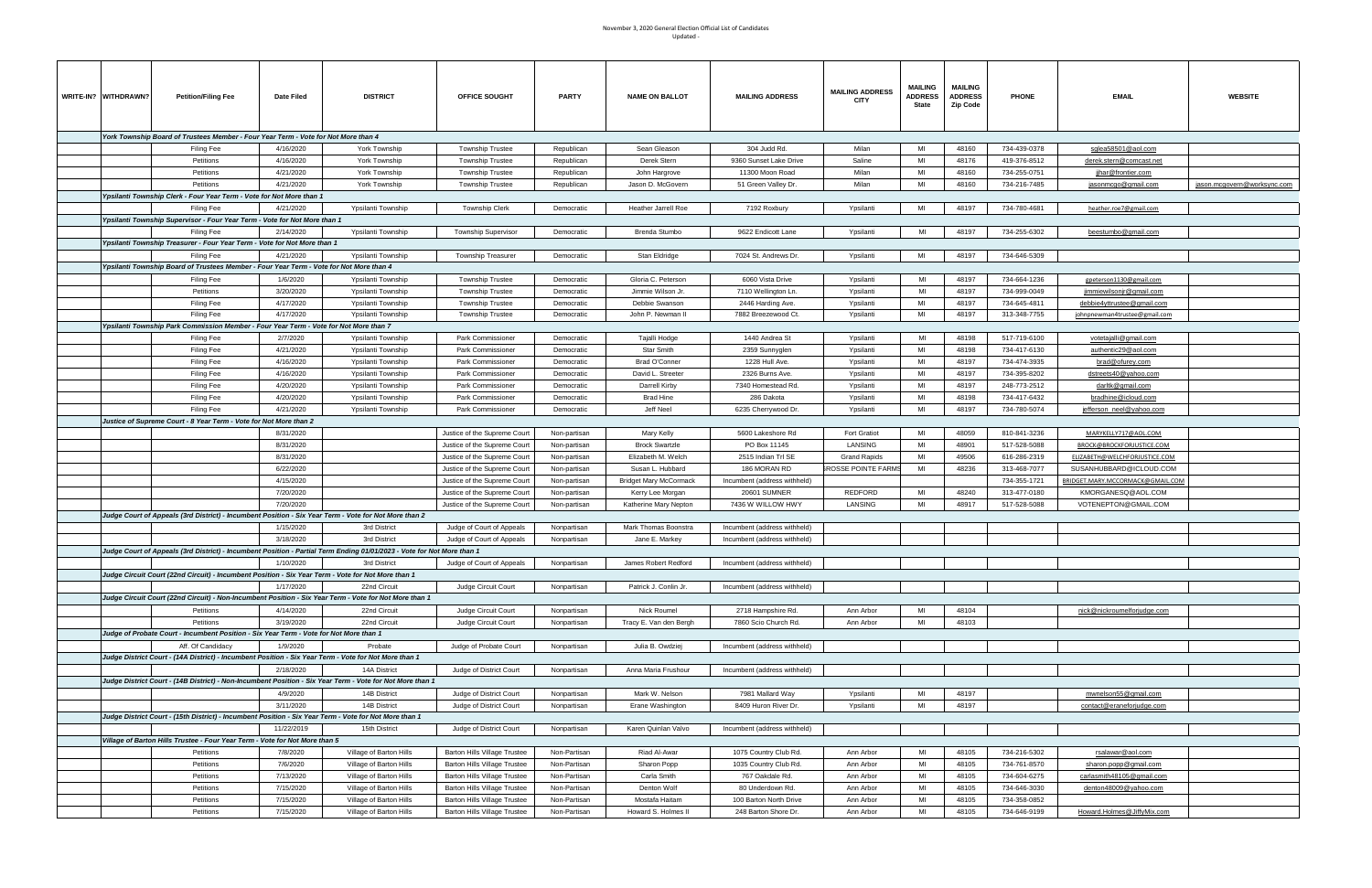|          | WRITE-IN? WITHDRAWN? | <b>Petition/Filing Fee</b>                                                                        | Date Filed | <b>DISTRICT</b>                     | <b>OFFICE SOUGHT</b>                | <b>PARTY</b> | <b>NAME ON BALLOT</b>     | <b>MAILING ADDRESS</b>      | <b>MAILING ADDRESS</b><br><b>CITY</b> | <b>MAILING</b><br><b>ADDRESS</b><br>State | <b>MAILING</b><br><b>ADDRESS</b><br><b>Zip Code</b> | <b>PHONE</b> | <b>EMAIL</b>                             | <b>WEBSITE</b>                  |
|----------|----------------------|---------------------------------------------------------------------------------------------------|------------|-------------------------------------|-------------------------------------|--------------|---------------------------|-----------------------------|---------------------------------------|-------------------------------------------|-----------------------------------------------------|--------------|------------------------------------------|---------------------------------|
|          |                      |                                                                                                   |            |                                     | <b>Barton Hills Village Trustee</b> |              |                           |                             |                                       | MI                                        | 48105                                               | 734-477-6052 |                                          |                                 |
|          |                      | Petitions                                                                                         | 7/15/2020  | Village of Barton Hills             |                                     | Non-Partisan | Christopher U. Conlin     | 315 Corrie Road             | Ann Arbor                             |                                           |                                                     |              | cuconlin@gmail.com                       |                                 |
|          |                      | Village of Manchester President - Four Year Term - Vote for Not More than 1                       |            |                                     |                                     |              |                           |                             |                                       |                                           |                                                     |              |                                          |                                 |
|          |                      | Petitions                                                                                         | 7/15/2020  | Village of Manchester               | Village President                   | Non-Partisan | Audra F. Schebella        | 316 Riverside Drive         | Manchester                            | MI                                        | 48158                                               | 734-347-0587 | audra1972@outlook.com                    |                                 |
|          |                      | Petitions                                                                                         | 7/15/2020  | Village of Manchester               | Village President                   | Non-Partisan | Patricia K. Vailliencourt | 304 Riverbend               | Manchester                            | MI                                        | 48158                                               | 734-385-6319 | pvailliencourt@comcast.net               |                                 |
|          |                      | Village of Manchester Trustee - Four Year Term - Vote for Not More than 3                         |            |                                     |                                     |              |                           |                             |                                       |                                           |                                                     |              |                                          |                                 |
|          |                      | Petitions                                                                                         | 7/15/2020  | Village of Manchester               | Village Trustee                     | Non-Partisan | Patrick J. DuRussel       | 315 Ann Arbor St.           | Manchester                            | MI                                        | 48158                                               | 734-260-9573 | Patdurussel@hotmail.com                  |                                 |
|          |                      | Petitions                                                                                         | 7/15/2020  | Village of Manchester               | Village Trustee                     | Non-Partisan | Martin J. Way             | 803 City Road               | Manchester                            | MI                                        | 48158                                               | 734-330-6011 | mwhd51@yahoo.com                         |                                 |
|          |                      |                                                                                                   |            |                                     |                                     |              |                           |                             |                                       | MI                                        |                                                     |              |                                          |                                 |
|          |                      | Petitions                                                                                         | 7/20/2020  | Village of Manchester               | <b>Village Trustee</b>              | Non-Partisan | Dana R. Andrews           | 515 W. Main St.             | Manchester                            |                                           | 48158                                               | 815-541-9686 | drandrewsdc@gmail.com                    |                                 |
|          |                      | Public Schools of the City of Ann Arbor Board Member - Four Year Term - Vote for Not More than 3  |            |                                     |                                     |              |                           |                             |                                       |                                           |                                                     |              |                                          |                                 |
|          |                      | Petitions                                                                                         | 7/14/2020  | Ann Arbor Public Schools            | School Board Member                 | Non-Partisan | Ernesto Querijero         | 3282 Roon the Ben           | Ann Arbor                             | MI                                        | 48108                                               | 734-657-5174 | <u>eqquerijero@yahoo.com</u>             |                                 |
|          | Withdrawn            | Filing Fee                                                                                        | 7/20/2020  | Ann Arbor Public Schools            | School Board Member                 | Non-Partisan | Jon Strite                | 1218 Van Dusen Dr.          | Ann Arbor                             | MH                                        | 48103                                               | 734-678-5876 | jon.strite@gmail.com                     |                                 |
|          |                      | Filing Fee                                                                                        | 7/17/2020  | Ann Arbor Public Schools            | School Board Member                 | Non-Partisan | John Spisak               | 2704 Radcliffe Avenue       | Ann Arbor                             | MI                                        | 48104                                               | 734-645-0067 | jlspisak@umich.edu                       |                                 |
|          |                      | Filing Fee                                                                                        | 7/21/2020  | Ann Arbor Public Schools            | School Board Member                 | Non-Partisan | Jamila James              | 3052 Chelsea Circle         | Ann Arbor                             | MI                                        | 48108                                               | 734-277-8767 | knowledgeseeking42@gmail.com             |                                 |
|          |                      | Filing Fee                                                                                        | 7/20/2020  | Ann Arbor Public Schools            | School Board Member                 | Non-Partisan | Krystle R. DuPree         | 3065 Whisperwood Drive #387 | Ann Arbor                             | MI                                        | 48105                                               | 734-845-0976 | ose@mahoganymovementstreetstrategies.org |                                 |
|          |                      | Petitions                                                                                         | 7/17/2020  | Ann Arbor Public Schools            | School Board Member                 | Non-Partisan | Jeff Gaynor               | 3020 Bolgos Circle          | Ann Arbor                             | MI                                        | 48105                                               | 734-277-2305 | <u>ieffreytoddgaynor@gmail.com</u>       |                                 |
|          |                      |                                                                                                   | 7/21/2020  | Ann Arbor Public Schools            |                                     | Non-Partisan |                           | 1701 Crestland Drive        | Ann Arbor                             | MI                                        | 48104                                               | 734-678-9748 |                                          |                                 |
|          |                      | Filing Fee                                                                                        |            |                                     | School Board Member                 |              | Libby Hemphill            |                             |                                       |                                           |                                                     |              | libbyh@gmail.com                         |                                 |
|          |                      | Filing Fee                                                                                        | 7/21/2020  | Ann Arbor Public Schools            | School Board Member                 | Non-Partisan | Xan Morgan                | 2614 Page Ct.               | Ann Arbor                             | MI                                        | 48104                                               | 734-717-0886 | <u>xandramorqan@qmail.com</u>            |                                 |
|          | Withdrawn            | Filing Fee                                                                                        | 7/21/2020  | Ann Arbor Public Schools            | <b>School Board Member</b>          | Non-Partisan | Susan W. Schmidt          | 532 S. Ashley St.           | Ann Arbor                             | MH                                        | 48103                                               | 517-337-3247 | schmidtsubus@gmail.com                   |                                 |
|          |                      | Petitions                                                                                         | 7/21/2020  | Ann Arbor Public Schools            | School Board Member                 | Non-Partisan | Maggi Richards Kennel     | 1833 Mershon Dr.            | Ann Arbor                             | MI                                        | 48103                                               | 734-369-2542 | maggi.kennel@gmail.com                   |                                 |
|          |                      | Petitions                                                                                         | 7/21/2020  | Ann Arbor Public Schools            | School Board Member                 | Non-Partisan | Angie Smith               | 2803 Lillian                | Ann Arbor                             | MI                                        | 48104                                               | 313-204-5164 | angieannarbor@gmail.com                  |                                 |
|          |                      | Chelsea School District Board Member - Six Year Term - Vote for Not More than 2                   |            |                                     |                                     |              |                           |                             |                                       |                                           |                                                     |              |                                          |                                 |
|          |                      | Filing Fee                                                                                        | 7/19/2020  | Chelsea Schools                     | School Board Member                 | Non-Partisan | Dana Durst                | 6025 Sibley Road            | Chelsea                               | MI                                        | 48118                                               | 734-323-1999 | d.durst1234@yahoo.com                    |                                 |
| WRITE-IN |                      |                                                                                                   | 9/9/2020   | Chelsea Schools                     | School Board Member                 | Non-partisan | Mark Allen VanDeWege      | 138 E. Middle St.           | Chelsea                               | MI                                        | 48118                                               | 301-370-8974 | tehdow@hotmail.com                       |                                 |
|          |                      | Petitiions                                                                                        | 7/17/2020  |                                     |                                     | Non-Partisan |                           |                             | Chelsea                               | MI                                        | 48118                                               | 734-627-7592 |                                          |                                 |
|          |                      |                                                                                                   |            | Chelsea Schools                     | School Board Member                 |              | Eric E. Wilkinson         | 4720 Kalmbach Road          |                                       |                                           |                                                     |              | wilkinsoneric@yahoo.com                  |                                 |
|          |                      | Filing Fee                                                                                        | 7/21/2020  | Chelsea Schools                     | School Board Member                 | Non-Partisan | Tammy Lehman              | 5697 S. Hayrake Hollow      | Chelsea                               | MI                                        | 48118                                               | 734-320-0959 | tammylehman@msn.com                      |                                 |
|          |                      | Clinton Community Schools Board Member - Six Year Term - Vote for Not More than 2                 |            |                                     |                                     |              |                           |                             |                                       |                                           |                                                     |              |                                          |                                 |
|          |                      | Files w/ Lenawee County                                                                           |            | <b>Clinton Community Schools</b>    | School Board Member                 | Non-Partisan | Steve Clegg               | 11980 TECUMSEH CLINTON RD.  | Clinton                               | MI                                        | 49236                                               |              |                                          |                                 |
|          |                      | Files w/ Lenawee County                                                                           |            | <b>Clinton Community Schools</b>    | School Board Member                 | Non-Partisan | Dale Wingerd              | 802 COLEBROOK AVE.          | Clinton                               | MI                                        | 49236                                               |              | DALE.WINGERD@CLINT ON.K12.MI.US          |                                 |
|          |                      | Columbia School District Board Member - Six Year Term - Vote for Not More than 3                  |            |                                     |                                     |              |                           |                             |                                       |                                           |                                                     |              |                                          |                                 |
|          |                      | Files w/Jackson County                                                                            |            | Columbia School District            | School Board Member                 | Non-Partisan | Kyle Bamm                 | 10825 Hayes Rd.             | Clarklake                             | MI                                        | 49234                                               | 517-499-4492 | kylebamm@gmail.com                       |                                 |
|          |                      | Files w/Jackson County                                                                            |            | Columbia School District            | School Board Member                 | Non-Partisan | Lindsey Schiel            | 734 Spicer Dr.              | Brooklyn                              | MI                                        | 49230                                               | 517-745-9036 | lindseylee619@yahoo.com                  |                                 |
|          |                      | Files w/Jackson County                                                                            |            | Columbia School District            | School Board Member                 | Non-Partisan | Robert B Wahr             | 215 Delamater St.           | Brooklyn                              | MI                                        | 49230                                               | 517-592-6106 | bobwahr215@comcast.net                   |                                 |
|          |                      | Columbia School District Board Member - Partial Term Ending 12/31/2022 - Vote for Not More than 1 |            |                                     |                                     |              |                           |                             |                                       |                                           |                                                     |              |                                          |                                 |
|          |                      |                                                                                                   |            |                                     |                                     |              |                           |                             |                                       |                                           |                                                     |              |                                          |                                 |
| WRITE-IN |                      | Files w/Jackson County                                                                            |            | Columbia School District            | School Board Member                 | Non-Partisan | Jennifer Joan Steele      | 5893 Pleasant View Dr       | Clark Lake                            | MI                                        | 49234                                               |              |                                          |                                 |
|          |                      | Dexter Community Schools Board Member - Six Year Term - Vote for Not More than 3                  |            |                                     |                                     |              |                           |                             |                                       |                                           |                                                     |              |                                          |                                 |
|          |                      | Filing Fee                                                                                        | 6/8/2020   | <b>Dexter Community Schools</b>     | School Board Member                 | Non-Partisan | <b>Elise Bruderly</b>     | 7051 Wilson Dr.             | Dexter                                | MI                                        | 48130                                               | 734-474-4173 | eliseleeann@comcast.net                  | eliseforeducation.com           |
|          |                      | Petitions                                                                                         | 6/24/2020  | <b>Dexter Community Schools</b>     | School Board Member                 | Non-Partisan | Barbara Read              | 7130 Ulrich St.             | Dexter                                | MI                                        | 48130                                               | 734-644-0908 | barbararead.bpr@gmail.com                | www.barbararead4schoolboard.com |
|          |                      | Filing Fee                                                                                        | 6/23/2020  | <b>Dexter Community Schools</b>     | School Board Member                 | Non-Partisan | Melanie Klark Szawara     | 6456 Mast Rd.               | Dexter                                | MI                                        | 48130                                               | 734-355-1910 | mcklark@gmail.com                        |                                 |
|          |                      | Filing Fee                                                                                        | 7/7/2020   | <b>Dexter Community Schools</b>     | School Board Member                 | Non-Partisan | Brian J. Arnold           | 5757 Libby Ct.              | Dexter                                | MI                                        | 48130                                               | 312-848-3049 | brian.arnold.boe@gmail.com               |                                 |
|          |                      | Filing Fee                                                                                        | 7/20/2020  | <b>Dexter Community Schools</b>     | School Board Member                 | Non-Partisan | Jennifer Kangas           | 6755 Scio Church Road       | Ann Arbor                             | MI                                        | 48103                                               | 734-347-3320 | jennkangas@gmail.com                     |                                 |
|          |                      | Grass Lake Community Schools Board Member - Six Year Term - Vote for Not More than 2              |            |                                     |                                     |              |                           |                             |                                       |                                           |                                                     |              |                                          |                                 |
|          |                      | Files w/Jackson County                                                                            |            |                                     | School Board Member                 | Non-Partisan | Chris Maynard             | 11377 Sand Hill Dr.         | Grass Lake                            | MI                                        | 49240                                               | 248-345-1979 | chris.maynard01@gmail.com                |                                 |
|          |                      |                                                                                                   |            | Grass Lake Community Schools        |                                     |              |                           |                             |                                       |                                           |                                                     |              |                                          |                                 |
|          |                      | Files w/Jackson County                                                                            |            | Grass Lake Community Schools        | School Board Member                 | Non-Partisan | Jamie Peacock             | 559 Portage Street          | Grass Lake                            | MI                                        | 49240                                               | 517-612-9538 | peacockjko@gmail.com                     |                                 |
|          |                      | Files w/Jackson County                                                                            |            | <b>Grass Lake Community Schools</b> | School Board Member                 | Non-Partisan | Shari Hein                | 2440 N Burgett Lane         | Grass Lake                            | MI                                        | 49240                                               | 517-202-3044 | sdavishein@gmail.com                     |                                 |
|          |                      | Lincoln Consolidated Schools Board Member - Six Year Term - Vote for Not More than 3              |            |                                     |                                     |              |                           |                             |                                       |                                           |                                                     |              |                                          |                                 |
|          |                      | Filing Fee                                                                                        | 7/9/2020   | <b>Lincoln Consolidated Schools</b> | School Board Member                 | Non-Partisan | Jennifer Czachorski       | 7397 Hogan Dr.              | Ypsilanti                             | MI                                        | 48197                                               | 734-395-5625 | czachorski@comcast.net                   |                                 |
|          |                      | Filing Fee                                                                                        | 7/16/2020  | <b>Lincoln Consolidated Schools</b> | School Board Member                 | Non-Partisan | Michael Lange             | 9017 Parkland Drive         | Ypsilanti                             | MI                                        | 48197                                               | 734-487-4966 | mlange1221@yahoo.com                     |                                 |
|          |                      | Filing Fee                                                                                        | 7/17/2020  | <b>Lincoln Consolidated Schools</b> | School Board Member                 | Non-Partisan | Jennifer LaBombarbe       | 8125 Bemis Road             | Ypsilanti                             | MI                                        | 48197                                               | 734-320-4508 | jlabombarb@aol.com                       |                                 |
|          |                      | Filing Fee                                                                                        | 7/20/2020  | <b>Lincoln Consolidated Schools</b> | School Board Member                 | Non-Partisan | <b>Thomas Rollins</b>     | 6219 Truman Dr.             | Belleville                            | MI                                        | 48111                                               | 734-883-6030 | thomas.rollins@yahoo.com                 |                                 |
|          |                      | Manchester Community Schools Board Member - Four Year Term - Vote for Not More than 4             |            |                                     |                                     |              |                           |                             |                                       |                                           |                                                     |              |                                          |                                 |
|          |                      |                                                                                                   |            |                                     |                                     |              |                           |                             | Manchester                            | MI                                        | 48158                                               | 678-938-4654 |                                          |                                 |
|          |                      | Filing Fee                                                                                        | 7/8/2020   | Manchester Community Schools        | School Board Member                 | Non-Partisan | Brandon M. Woods          | 721 Granger St.             |                                       |                                           |                                                     |              | 721Woodsfamily@gmail.com                 |                                 |
|          |                      | Petitions                                                                                         | 7/15/2020  | Manchester Community Schools        | School Board Member                 | Non-Partisan | Corey Horky               | 10523 Rolling Oaks Dr.      | Manchester                            | MI                                        | 48158                                               | 734-474-3058 | chorky32@gmail.com                       |                                 |
|          |                      | Petitions                                                                                         | 7/15/2020  | Manchester Community Schools        | School Board Member                 | Non-Partisan | Kody Naylor               | 17500 Sharon Valley Rd.     | Manchester                            | MI                                        | 48158                                               | 989-429-3135 | kodynaylor@hotmail.com                   |                                 |
|          |                      | Filing Fee                                                                                        | 7/17/2020  | Manchester Community Schools        | School Board Member                 | Non-Partisan | James R. Stewart          | 18551 Sandborn Rd.          | Manchester                            | MI                                        | 48158                                               | 734-674-7372 | wheatandtare@gmail.com                   |                                 |
|          |                      | Filing Fee                                                                                        | 7/21/2020  | Manchester Community Schools        | School Board Member                 | Non-Partisan | Ryan Novess               | 11433 Sheridan Rd.          | Manchester                            | MI                                        | 48158                                               | 248-602-1802 | rnovess@gmail.com                        |                                 |
|          |                      | Milan Area Schools Board Member - Six Year Term - Vote for Not More than 3                        |            |                                     |                                     |              |                           |                             |                                       |                                           |                                                     |              |                                          |                                 |
|          |                      | Filing Fee                                                                                        | 7/10/2020  | Milan Schools                       | School Board Member                 | Non-Partisan | Michelle R. Heikka        | 1230 Beavertail Lane        | Milan                                 | MI                                        | 48160                                               | 734-476-3928 | mrheikka@hotmail.com                     |                                 |
|          |                      | Filing Fee                                                                                        | 7/16/2020  | Milan Schools                       | School Board Member                 | Non-Partisan | Andrew Cislo              | 1228 Daisy Lane             | Milan                                 | MI                                        | 48160                                               | 734-417-7465 | andrew.cislo@gmail.com                   |                                 |
|          |                      |                                                                                                   |            |                                     |                                     |              |                           |                             |                                       |                                           |                                                     |              |                                          |                                 |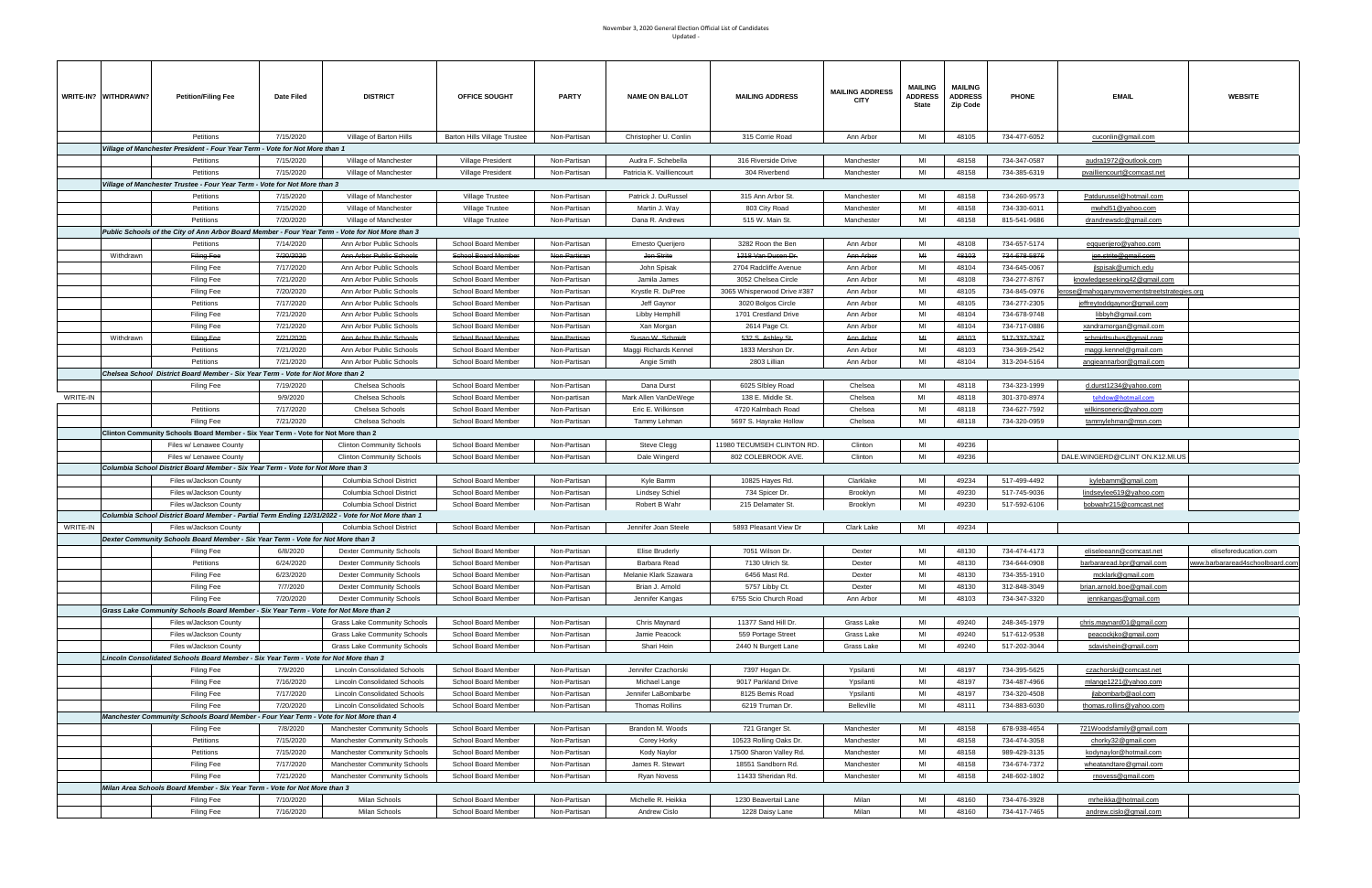|          | WRITE-IN? WITHDRAWN?   | <b>Petition/Filing Fee</b>                                                                | Date Filed             | <b>DISTRICT</b>                                                                                            | OFFICE SOUGHT                                          | PARTY                        | <b>NAME ON BALLOT</b>                                       | <b>MAILING ADDRESS</b>             | <b>MAILING ADDRESS</b><br>CITY         | <b>MAILING</b><br><b>ADDRESS</b><br>State | <b>MAILING</b><br><b>ADDRESS</b><br>Zip Code | <b>PHONE</b>                 | <b>EMAIL</b>                                       | <b>WEBSITE</b>        |
|----------|------------------------|-------------------------------------------------------------------------------------------|------------------------|------------------------------------------------------------------------------------------------------------|--------------------------------------------------------|------------------------------|-------------------------------------------------------------|------------------------------------|----------------------------------------|-------------------------------------------|----------------------------------------------|------------------------------|----------------------------------------------------|-----------------------|
|          |                        | Filing Fee                                                                                | 7/17/2020              | Milan Schools                                                                                              | School Board Member                                    | Non-Partisan                 | Thomas Faro                                                 | 696 Jefferson Lane                 | Milan                                  | MI                                        | 48160                                        | 734-508-6465                 | tkfaro@gmail.com                                   |                       |
|          |                        | Filing Fee                                                                                | 7/16/2020              | Milan Schools                                                                                              | School Board Member                                    | Non-Partisan                 | George Elder IV                                             | 442 Everett                        | Milan                                  | MI                                        | 48160                                        | 734-290-2036                 | georgee306@gmail.com                               |                       |
|          |                        | Napoleon Community Schools Board Member - 4 Year Term - Vote for Not More than 3          |                        |                                                                                                            |                                                        |                              |                                                             |                                    |                                        |                                           |                                              |                              |                                                    |                       |
|          |                        | Petitions                                                                                 | 6/11/2020              | <b>Napoleon Community Schools</b>                                                                          | School Board Member                                    | Non-partisan                 | James Callahan                                              | 5651 Baner Road                    | Jackson                                | MI                                        | 49201                                        | 269-569-9200                 | jcalsmw7@gmail.com                                 |                       |
|          |                        | Filing Fee                                                                                | 7/20/2020              | <b>Napoleon Community Schools</b>                                                                          | School Board Member                                    | Non-partisan                 | Jeff McLain                                                 | 4460 Peninsula Drive               | Jackson                                | MI                                        | 49201                                        | 517-740-9420                 | imclain@bobrogerstravel.com                        |                       |
|          |                        | Filing Fee                                                                                | 7/21/2020              | Napoleon Community Schools                                                                                 | School Board Member                                    | Non-partisan                 | Bryce Wallace                                               | 6137 Moon Lake Rd.                 | Jackson                                | MI                                        | 49201                                        | 989-339-4921                 | pbwallace1224@yahoo.com                            |                       |
|          |                        | Petitions                                                                                 | 7/20/2020              | Napoleon Community Schools                                                                                 | School Board Member                                    | Non-partisan                 | Thomas Wilson                                               | 3981 Miles Rd.                     | Jackson                                | MI                                        | 49201                                        | 517-745-1983                 | <u>thomaswilson12@gmail.com</u>                    |                       |
|          |                        | Northville Public Schools Board Member - 4 Year Term - Vote for Not More than 4           |                        |                                                                                                            |                                                        |                              |                                                             |                                    |                                        |                                           |                                              |                              |                                                    |                       |
|          |                        | Files w/Northville Twp                                                                    | 7/21/2020              | Northville Public Schools                                                                                  | Northville Public Schools                              | Non-partisan                 | Kimberly Campbell-Voytal                                    | 113 WEST ST                        | NORTHVILLE                             | MI<br>MH-                                 | 48167                                        | 248-212-9557                 | KIMBERLYVOYTAL@GMAIL.COM<br>BDONER@COMCAST.NET     |                       |
|          | Withdrawn<br>Withdrawn | Files w/Northville Twp<br>Files w/Northville Twp                                          | 7/17/2020<br>7/21/2020 | Northville Public Schools<br>Northville Public Schools                                                     | Northville Public Schools<br>Northville Public Schools | Non-partisan<br>Non-partisar | Laurie Doner<br>Oliver Hackett                              | 41580 RAYBURN DR<br>245 FIRST ST   | <b>NORTHVILLE</b><br><b>NORTHVILLE</b> | MH                                        | 48168<br>48167                               | 248-921-9769<br>248-921-9769 | HACKETT.OLR@GMAIL.COM                              |                       |
|          |                        | Files w/Northville Twp                                                                    | 7/20/2020              | Northville Public Schools                                                                                  | Northville Public Schools                              | Non-partisan                 | Harihar Kulkarni                                            | 48456 WICKER CREEK                 | NORTHVILLE                             | MI                                        | 48168                                        | 248-756-3040                 | HKULFORD@GMAIL.COM                                 |                       |
|          | Withdrawn              | Files w/Northville Twp                                                                    | 7/17/2020              | Northville Public Schools                                                                                  | Northville Public Schools                              | <del>Non-partisar</del>      | Nicole Lewis                                                | 18795 OAK LEAF LN                  | NORTHVILLE-                            | $H +$                                     | 48168                                        | 312-933-4710                 | NICOLE8991@ATT.NET                                 |                       |
|          |                        | Files w/Northville Twp                                                                    | 7/21/2020              | Northville Public Schools                                                                                  | Northville Public Schools                              | Non-partisan                 | Blake A. Mathie                                             | 17223 MAPLE HILL DR                | NORTHVILLE                             | MI                                        | 48168                                        | 248-890-6484                 | BLAKEMATHIE@GMAIL.COM                              |                       |
|          |                        | Files w/Northville Twp                                                                    | 7/21/2020              | Northville Public Schools                                                                                  | Northville Public Schools                              | Non-partisan                 | James Mazurek                                               | 47561 BRITTANY CT                  | <b>NOVI</b>                            | MI                                        | 48374                                        | 248-347-3637                 | JMAZURE1@YAHOO.COM                                 |                       |
|          |                        | Files w/Northville Twp                                                                    | 7/21/2020              | Northville Public Schools                                                                                  | Northville Public Schools                              | Non-partisan                 | Lisa McIntyre                                               | 18185 PARKSHORE DR                 | NORTHVILLE                             | MI                                        | 48168                                        | 480-707-8259                 | ISAMCINTYRENPSBOARD@GMAIL.COM                      |                       |
|          |                        | Files w/Northville Twp                                                                    | 7/21/2020              | Northville Public Schools                                                                                  | Northville Public Schools                              | Non-partisan                 | Douglas Miller                                              | 49823 PARKSIDE DRIVE               | NORTHVILLE                             | MI                                        | 48168                                        | 248-444-4161                 | DOUGLAS.MILLER@KPMHOMES.COM                        |                       |
|          |                        | Files w/Northville Twp                                                                    | 7/13/2020              | Northville Public Schools                                                                                  | Northville Public Schools                              | Non-partisan                 | Sarah Prescott                                              | 44171 DEEP HOLLOW CIR              | NORTHVILLE                             | MI                                        | 48168                                        | 248-679-5305                 | PRESCOTT@SPPLAWYERS.COM                            |                       |
|          |                        | Files w/Northville Twp                                                                    | 7/21/2020              | Northville Public Schools                                                                                  | Northville Public Schools                              | Non-partisan                 | Lindsey Wilson                                              | 18627 MARBLE HEAD DR               | NORTHVILLE                             | MI                                        | 48168                                        | 248-207-2984                 | WLINDSEYWILSON@GMAIL.COM                           |                       |
|          |                        | Files w/Northville Twp                                                                    | 7/16/2020              | Northville Public Schools                                                                                  | Northville Public Schools                              | Non-partisan                 | Sherrie Winfield                                            | 44632 LARCHWOOD DR                 | NORTHVILLE                             | MI                                        | 48168                                        | 248-470-7807                 | SHERRIEWINFIELD@YAHOO.COM                          |                       |
| WRITE-IN |                        |                                                                                           |                        | Northville Public Schools                                                                                  | Northville Public Schools                              | Non-partisan                 | Jonathan Edward Edison                                      |                                    |                                        |                                           |                                              |                              |                                                    |                       |
|          |                        | Pinckney Community Schools Board Member - Six Year Term - Vote for Not More than 3        |                        |                                                                                                            |                                                        |                              |                                                             |                                    |                                        |                                           |                                              |                              |                                                    |                       |
|          |                        | Files w/ Livingston County                                                                |                        | <b>Pinckney Community Schools</b>                                                                          | School Board Member                                    | Non-Partisan                 | Matthew Maciag                                              | 10626 Revere                       | Pinckney                               | MI                                        | 48169                                        | 810-772-0963                 | matt.maciag@gmail.com                              |                       |
|          |                        | Files w/ Livingston County                                                                |                        | <b>Pinckney Community Schools</b>                                                                          | School Board Member                                    | Non-Partisan                 | <b>Bethany Mohr</b>                                         | 9151 Moonlight Bay                 | Pinckney                               | MI                                        | 48169                                        | 734-846-2350                 | mohrba@gmail.com                                   |                       |
|          |                        | Files w/ Livingston County                                                                |                        | <b>Pinckney Community Schools</b>                                                                          | School Board Member                                    | Non-Partisan                 | James Velasco, Sr                                           | 6981 Kestrel Ridge Rd.             | <b>Brighton</b>                        | MI                                        | 48116                                        | 734-649-7796                 |                                                    |                       |
|          |                        | Plymouth-Canton Community Schools Board Member - Six Year Term - Vote for Not More than 4 |                        |                                                                                                            |                                                        |                              |                                                             |                                    |                                        |                                           |                                              |                              |                                                    |                       |
|          |                        | Files w/ Wayne County                                                                     | 7/16/2020              | Plymouth-Canton Community Schools                                                                          | Plymouth-Canton Schools                                | Non-partisan                 | Rob Baty                                                    | 41715 POCATELLO                    | CANTON                                 | MI<br>MI                                  | 48187                                        | 734-765-0657                 | ROB48187@YAHOO.COM                                 |                       |
|          |                        | Files w/ Wayne County                                                                     | 7/20/2020              | Plymouth-Canton Community Schools                                                                          | <b>Plymouth-Canton Schools</b>                         | Non-partisan                 | Lauren Christenson<br>Patrick Kehoe                         | 1100 FAIRGROUND ST<br>418 BLUNK ST | PLYMOUTH<br>PLYMOUTH                   | MI                                        | 48170<br>48170                               | 734-358-1916<br>734-657-3022 | AURENMCHRISTENSON@GMAIL.COM<br>PATRICK@VOTEHOE.ORG |                       |
|          |                        | Files w/ Wayne County<br>Files w/ Wayne County                                            | 7/10/2020<br>4/23/2020 | Plymouth-Canton Community Schools<br>Plymouth-Canton Community Schools                                     | Plymouth-Canton Schools<br>Plymouth-Canton Schools     | Non-partisan<br>Non-partisan | John T. Lazarowicz                                          | 40833 CRABTREE LN                  | PLYMOUTH                               | MI                                        | 48170                                        | 734-673-4553                 | SCAR40833@ICLOUD.COM                               |                       |
|          |                        | Files w/ Wayne County                                                                     | 7/16/2020              | Plymouth-Canton Community Schools                                                                          | Plymouth-Canton Schools                                | Non-partisan                 | Michael B. Lloyd                                            | 1201 PALMER                        | PLYMOUTH                               | MI                                        | 48170                                        | 734-891-4597                 | MGLLOYD38@GMAIL.COM                                |                       |
|          |                        | Files w/ Wayne County                                                                     | 7/9/2020               | Plymouth-Canton Community School                                                                           | Plymouth-Canton Schools                                | Non-partisan                 | Jeannie Moody-Novak                                         | 45145 LEMONT RD                    | CANTON                                 | MI                                        | 48187                                        | 734-812-5617                 | JEANNIE965@AOL.COM                                 |                       |
|          |                        | Files w/ Wayne County                                                                     | 7/20/2020              | Plymouth-Canton Community Schools                                                                          | Plymouth-Canton Schools                                | Non-partisan                 | Sheryl Picard                                               | 1373 SHERIDAN                      | PLYMOUTH                               | MI                                        | 48170                                        | 734-277-0588                 | VOTESHERYLPICARD@GMAIL.COM                         |                       |
|          |                        | Files w/ Wayne County                                                                     | 6/11/2020              | Plymouth-Canton Community Schools                                                                          | Plymouth-Canton Schools                                | Non-partisan                 | Gina Thibault                                               | 1214 HENDRIE                       | CANTON                                 | MI                                        | 48187                                        | 734-233-7916                 | GTHIBAULT996@GMAIL.COM                             |                       |
|          |                        | Files w/ Wayne County                                                                     | 7/13/2020              | Plymouth-Canton Community Schools                                                                          | Plymouth-Canton Schools                                | Non-partisan                 | Christopher Vos                                             | 43300 OAKBROOK LN                  | CANTON                                 | MI                                        | 48187                                        | 734-674-7253                 | CHRISTOPHER, VOSJR@GMAIL.COM                       |                       |
|          |                        | Files w/ Wayne County                                                                     | 7/17/2020              | Plymouth-Canton Community Schools                                                                          | Plymouth-Canton Schools                                | Non-partisan                 | Shawn H. Wilson                                             | 51265 GOLDRIDGE LN                 | CANTON                                 | MI                                        | 48188                                        | 678-480-7349                 | SWILSON@SHAWNHWILSON.COM                           |                       |
|          |                        |                                                                                           |                        | Plymouth-Canton Community Schools Board Member - Partial Term Ending 12/31/2022 - Vote for Not More than 1 |                                                        |                              |                                                             |                                    |                                        |                                           |                                              |                              |                                                    |                       |
|          |                        | Files w/ Wayne County                                                                     | 7/20/2020              | Plymouth-Canton Community Schools                                                                          | Plymouth-Canton Schools                                | Non-partisan                 | Sebastien Ostertag                                          | 700 PACIFIC ST                     | PLYMOUTH                               | MI                                        | 48170                                        | 734-292-5670                 | SEBASTIENOSTERTAG000@GMAIL.COM                     |                       |
|          |                        | Files w/ Wayne County                                                                     | 7/2/2020               | Plymouth-Canton Community School                                                                           | Plymouth-Canton Schools                                | Non-partisan                 | Anupam Chugh Sidhu                                          | 7048 KENNESAW RD                   | CANTON                                 | MI                                        | 48187                                        | 734-417-9472                 | ANUPAMCHUCHSIDHU@GMAIL.COM                         |                       |
|          |                        | Saline Area Schools Board Member - Six Year Term - Vote for Not More than 1               |                        |                                                                                                            |                                                        |                              |                                                             |                                    |                                        |                                           |                                              |                              |                                                    |                       |
|          |                        | Filing Fee                                                                                | 5/28/2020              | Saline Area Schools                                                                                        | School Board Member                                    | Non-Partisan                 | Paul Hynek                                                  | 2427 Wildwood Trail                | Saline                                 | MI                                        | 48176                                        | 734-417-4885                 | pihynek@yahoo.com                                  |                       |
|          |                        | Filing Fee                                                                                | 7/20/2020              | Saline Area Schools                                                                                        | School Board Member                                    | Non-Partisan                 | VI. Aramide Boatswain (Formerly:<br>Marie Aramide Pinheiro) | 831 Arboretum Drive                | Saline                                 | MI                                        | 48176                                        | 734-470-6906                 | aramide.boatswain@gmail.com                        |                       |
|          |                        | Saline Area Schools Board Member - Four Year Term - Vote for Not More than 2              |                        |                                                                                                            |                                                        |                              |                                                             |                                    |                                        |                                           |                                              |                              |                                                    |                       |
|          |                        | Filing Fee                                                                                | 6/22/2020              | Saline Area Schools                                                                                        | School Board Member                                    | Non-Partisan                 | <b>Tom Frederick</b>                                        | 5092 Bethel Church Rd.             | Saline                                 | MI                                        | 48176                                        | 734-476-8627                 | Tom_Frederick@comcast.net                          |                       |
|          |                        | <b>Filing Fee</b>                                                                         | 6/29/2020              | Saline Area Schools                                                                                        | School Board Member                                    | Non-Partisan                 | <b>Brad Gerbe</b>                                           | 1362 Colony Dr.                    | Saline                                 | MI                                        | 48176                                        | 517-442-3379                 | brad.gerbe@gmail.com                               | www.votegerbe.com     |
|          |                        | Filing Fee                                                                                | 7/10/2020              | Saline Area Schools                                                                                        | School Board Member                                    | Non-Partisan                 | Elizabeth Pfannes                                           | 597 Amherst Cir.                   | Saline                                 | MI                                        | 48176                                        | 269-207-5647                 | heidipfannes@gmail.com                             |                       |
|          |                        | Filing Fee                                                                                | 7/2/2020               | Saline Area Schools                                                                                        | School Board Member                                    | Non-Partisan                 | Jennifer K. Miller                                          | 3800 Taylor Lane                   | Saline                                 | MI                                        | 48176                                        | 734-368-4447                 | jenkmiller1@gmail.com                              | fb.me/JennyMiller4BOE |
|          |                        | Filing Fee                                                                                | 7/16/2020              | Saline Area Schools                                                                                        | School Board Member                                    | Non-Partisan                 | <b>Timothy Austin</b>                                       | 7597 Secretariat Drive             | Saline                                 | MI                                        | 48176                                        | 734-231-5613                 | taustin72@peoplepc.com                             |                       |
|          |                        | South Lyon Community Schools Board Member - Six Year Term - Vote for Not More than 3      |                        |                                                                                                            |                                                        |                              |                                                             |                                    |                                        |                                           |                                              |                              |                                                    |                       |
|          |                        | Files w/ Oakland County                                                                   |                        | South Lyon Community Schools                                                                               | School Board Member                                    | Non-Partisan                 | Anthony R. Abbate                                           | 24518 Brompton Way                 | South Lyon                             | MI<br>MI                                  | 48178                                        | 734-716-5534                 | anthony.abbate2020@gmail.com                       |                       |
|          |                        | Files w/ Oakland County                                                                   |                        | South Lyon Community Schools                                                                               | School Board Member                                    | Non-Partisan                 | Martin Leftwich                                             | 660 N. Hagadorn St.                | South Lyon                             | MI                                        | 48178                                        | 248-840-6928                 | mealeftwich@gmail.com                              |                       |
| WRITE-IN |                        | Files w/ Oakland County<br>Files w/ Oakland County                                        |                        | South Lyon Community Schools<br>South Lyon Community Schools                                               | School Board Member<br>School Board Member             | Non-Partisan<br>Non-Partisan | Daniel Schwegler<br>Angela M. Harvey                        | 23755 Prescott Ln. E               | South Lyon                             |                                           | 48178                                        | 586-610-6604                 | schwegsll@gmail.com                                |                       |
| WRITE-IN |                        | Files w/ Oakland County                                                                   |                        | South Lyon Community Schools                                                                               | School Board Member                                    | Non-Partisan                 | Steven Clare Morrow                                         |                                    |                                        |                                           |                                              |                              |                                                    |                       |
|          |                        |                                                                                           |                        | South Lyon Community Schools Board Member - Partial Term Ending 12/31/2024 - Vote for Not More than 1      |                                                        |                              |                                                             |                                    |                                        |                                           |                                              |                              |                                                    |                       |
| WRITE-IN |                        | Files w/ Oakland County                                                                   |                        | South Lyon Community Schools                                                                               | School Board Member                                    | Non-Partisan                 | Stephanie Ann Junkulis-Pierce                               |                                    |                                        |                                           |                                              |                              |                                                    |                       |
| WRITE-IN |                        | Files w/ Oakland County                                                                   |                        | South Lyon Community Schools                                                                               | School Board Member                                    | Non-Partisan                 | <b>Bridgett Anne McDowell</b>                               |                                    |                                        |                                           |                                              |                              |                                                    |                       |
|          |                        |                                                                                           |                        |                                                                                                            |                                                        |                              |                                                             |                                    |                                        |                                           |                                              |                              |                                                    |                       |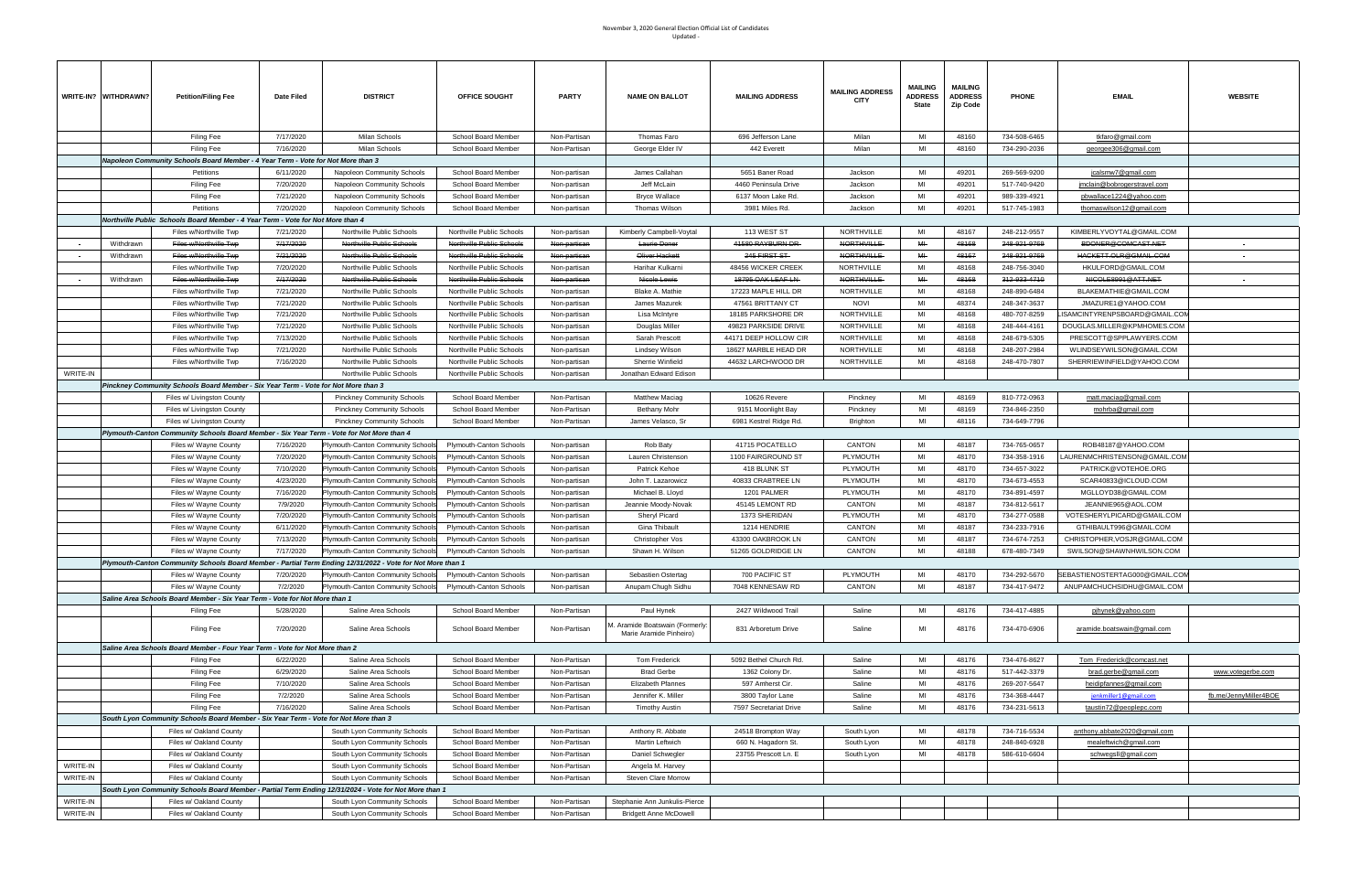|                 | WRITE-IN? WITHDRAWN?                                                                                          | <b>Petition/Filing Fee</b>                                                                        | Date Filed             | <b>DISTRICT</b>                                                                                   | OFFICE SOUGHT                                        | <b>PARTY</b>                 | <b>NAME ON BALLOT</b>                     | <b>MAILING ADDRESS</b>                              | <b>MAILING ADDRESS</b><br><b>CITY</b> | <b>MAILING</b><br><b>ADDRESS</b><br>State | <b>MAILING</b><br><b>ADDRESS</b><br><b>Zip Code</b> | <b>PHONE</b>                 | <b>EMAIL</b>                                            | <b>WEBSITE</b>        |
|-----------------|---------------------------------------------------------------------------------------------------------------|---------------------------------------------------------------------------------------------------|------------------------|---------------------------------------------------------------------------------------------------|------------------------------------------------------|------------------------------|-------------------------------------------|-----------------------------------------------------|---------------------------------------|-------------------------------------------|-----------------------------------------------------|------------------------------|---------------------------------------------------------|-----------------------|
| WRITE-IN        |                                                                                                               | Files w/ Oakland County                                                                           |                        | South Lyon Community Schools                                                                      | School Board Member                                  | Non-Partisan                 | Ann Marie Rimanelli                       |                                                     |                                       |                                           |                                                     |                              |                                                         |                       |
| WRITE-IN        |                                                                                                               | Files w/ Oakland County                                                                           |                        | South Lyon Community Schools                                                                      | School Board Member                                  | Non-Partisan                 | Patricia Joy Szewczyk                     |                                                     |                                       |                                           |                                                     |                              |                                                         |                       |
|                 |                                                                                                               | Stockbridge Community Schools Board Member - 6 Year Term - Vote for Not More than 3               |                        |                                                                                                   |                                                      |                              |                                           |                                                     |                                       |                                           |                                                     |                              |                                                         |                       |
|                 |                                                                                                               | Files w/ Ingham County                                                                            | 7/21/2020              | Stockbridge Community Schools                                                                     | Stockbridge Schools                                  | Non-partisan                 | Kary Gee                                  | 14808 BUNKERHILL RD                                 | <b>MUNITH</b>                         | MI                                        | 49259                                               | 517-206-7503                 | CONIFERKARY@GMAIL.COM                                   |                       |
|                 |                                                                                                               | Files w/ Ingham County                                                                            | 7/21/2020              | <b>Stockbridge Community Schools</b>                                                              | Stockbridge Schools                                  | Non-partisan                 | Keven Numinen                             | 18374 WALNUT LN                                     | <b>GREGORY</b>                        | MI                                        | 48137                                               | 313-244-7358                 | KNUMINEN@GMAIL.COM                                      |                       |
| WRITE-IN        |                                                                                                               | Files w/ Ingham County                                                                            | 9/24/2020              | Stockbridge Community Schools                                                                     | Stockbridge Schools                                  | Non-partisan                 | Cynthia Sue Lance                         | 10899 TERRITORIAL RD.                               | <b>MUNITH</b>                         | MI                                        | 49259                                               | 517-851-7284                 | cindyslance@yahoo.com                                   |                       |
|                 | Stockbridge Community Schools Board Member - Partial Term Ending December 31, 2024 - Vote for Not More than 1 |                                                                                                   |                        |                                                                                                   |                                                      |                              |                                           |                                                     |                                       |                                           |                                                     |                              |                                                         |                       |
|                 |                                                                                                               | Files w/ Ingham County                                                                            | 7/21/2020              | Stockbridge Community Schools                                                                     | Stockbridge Schools                                  | Non-partisan                 | Jill Marie Ogden                          | 302 S CENTER                                        | <b>STOCKBRIDGE</b>                    | MI                                        | 49285                                               | 734-223-6548                 | JILLREDFIELD1@GMAIL.COM                                 |                       |
|                 |                                                                                                               | Van Buren Public Schools Board Member - 4 Year Term - Vote for Not More than 4                    |                        |                                                                                                   |                                                      |                              |                                           |                                                     |                                       |                                           |                                                     |                              |                                                         |                       |
|                 |                                                                                                               | Files w/ Wayne County<br>Files w/ Wayne County                                                    | 6/16/2020<br>7/14/2020 | Van Buren Public Schools<br>Van Buren Public Schools                                              | Van Buren Public Schools<br>Van Buren Public Schools | Non-partisan<br>Non-partisan | Dionne Falconer<br>Susan K. Featheringill | 43705 DORCHESTER DR.<br>50385 SOUTH I-94 SERVICE DR | VAN BUREN TWP.<br>VAN BUREN           | MI<br>MI                                  | 48111<br>48111                                      | 313-505-5195<br>734-699-2647 | LCONER4SCHOOLBOARD@YAHOO.CO<br>FEATHERINGILLS@GMAIL.COM |                       |
|                 |                                                                                                               | Files w/ Wayne County                                                                             | 7/21/2020              | Van Buren Public Schools                                                                          | Van Buren Public Schools                             | Non-partisan                 | Terrance C. Goff                          | 43690 CEDARHURST DR                                 | VAN BUREN                             | MI                                        | 48111                                               | 248-388-1936                 | TERRANCEGOFFF@GMAIL.COM                                 |                       |
|                 |                                                                                                               | Files w/ Wayne County                                                                             | 7/21/2020              | Van Buren Public Schools                                                                          | Van Buren Public Schools                             | Non-partisan                 | Kelly Owen                                | 42607 MAUDE CT                                      | <b>BELLEVILLE</b>                     | MI                                        | 48111                                               | 734-644-6179                 | KO12345@ATT.NET                                         |                       |
|                 |                                                                                                               | Files w/ Wayne County                                                                             | 6/16/2020              | Van Buren Public Schools                                                                          | Van Buren Public Schools                             | Non-partisan                 | Simone Pinter                             | 48496 ELLEN CT.                                     | VAN BUREN TWP.                        | MI                                        | 48111                                               | 734-699-5054                 | SSP5162@GMAIL.COM                                       |                       |
|                 |                                                                                                               | Whitmore Lake Public Schools Board Member - Six Year Term - Vote for Not More than 2              |                        |                                                                                                   |                                                      |                              |                                           |                                                     |                                       |                                           |                                                     |                              |                                                         |                       |
|                 |                                                                                                               | <b>Filing Fee</b>                                                                                 | 7/7/2020               | Whitmore Lake Public Schools                                                                      | School Board Member                                  | Non-Partisan                 | Lee Cole                                  | 9062 Pine Cove Dr.                                  | Whitmore Lake                         | MI                                        | 48189                                               | 734-395-8964                 | leecole06@gmail.com                                     |                       |
|                 |                                                                                                               | Petitions                                                                                         | 7/13/2020              | Whitmore Lake PublicSchools                                                                       | School Board Member                                  | Non-Partisan                 | Lisa C. McCully                           | 9536 Main                                           | Whitmore Lake                         | MI                                        | 48189                                               | 734-645-5660                 | isamccully6@gmail.com                                   |                       |
|                 |                                                                                                               | Ypsilanti Community Schools Board Member - Six Year Term - Vote for Not More than 2               |                        |                                                                                                   |                                                      |                              |                                           |                                                     |                                       |                                           |                                                     |                              |                                                         |                       |
|                 |                                                                                                               | Filing Fee                                                                                        | 6/8/2020               | <b>Ypsilanti Community Schools</b>                                                                | School Board Member                                  | Non-Partisan                 | Yvonne Fields                             | 8259 Berkshire                                      | Ypsilanti                             | MI                                        | 48198                                               | 734-320-4044                 | vote4fields2020@gmail.com                               |                       |
|                 |                                                                                                               | Filing Fee                                                                                        | 7/6/2020               | <b>Ypsilanti Community Schools</b>                                                                | School Board Member                                  | Non-Partisan                 | Maria Goodrich                            | 1103 Grant Street                                   | Ypsilanti                             | MI                                        | 48197                                               | 734-478-5986                 | <u>maria.qoodrich@qmail.com</u>                         | www.mariagoodrich.con |
|                 |                                                                                                               | Filing Fee                                                                                        | 7/19/2020              | <b>Ypsilanti Community Schools</b>                                                                | School Board Member                                  | Non-Partisan                 | M. Jeanice Townsend                       | 1654 Knowles Street                                 | Ypsilanti                             | MI                                        | 48198                                               | 734-695-1164                 | m.jeanice.townsend@gmail.com                            |                       |
|                 |                                                                                                               | Oakland Community College Board of Trustees Member - Six Year Term - Vote for Not More than 2     |                        |                                                                                                   |                                                      |                              |                                           |                                                     |                                       |                                           |                                                     |                              |                                                         |                       |
|                 |                                                                                                               | Files w/ Oakland County                                                                           |                        | Oakland Community College                                                                         | Board of Trustees Member                             | Non-Partisan                 | Shirley J. Bryant                         | 29560 Ashford Pkwy                                  | Farmington Hills                      | MI                                        | 48334                                               | 248-432-7952                 | shirleyjbryant@gmail.com                                |                       |
|                 |                                                                                                               | Files w/ Oakland County                                                                           |                        | Oakland Community College                                                                         | Board of Trustees Member                             | Non-Partisan                 | Jason Michael Deneau                      | 14301 Hart St.                                      | Oak Park                              | MI                                        | 48237                                               | (586) 420-7525               | <u>electdeneau@gmail.com</u>                            |                       |
|                 |                                                                                                               | Files w/ Oakland County                                                                           |                        | Oakland Community College                                                                         | Board of Trustees Member                             | Non-Partisan                 | Dandridge Floyd                           | 24255 Lee Baker Dr.                                 | Southfield                            | MI<br>MI                                  | 48075<br>48360                                      | 313-999-0059<br>248-309-7177 |                                                         |                       |
|                 |                                                                                                               | Files w/ Oakland County<br>Files w/ Oakland County                                                |                        | Oakland Community College<br>Oakland Community College                                            | Board of Trustees Member<br>Board of Trustees Member | Non-Partisan<br>Non-Partisan | Susan Gibson<br>John P. McCulloch         | 2291 Monte Vista Ct.<br>1609 Cedar Hill Dr.         | Lake Orion<br>Royal Oak               | MI                                        | 48067                                               | 248-431-0066                 | gibson.sc@gmail.com                                     |                       |
|                 |                                                                                                               | Files w/ Oakland County                                                                           |                        | <b>Oakland Community College</b>                                                                  | Board of Trustees Member                             | Non-Partisar                 | E. Wadsworth Sherrod III                  | 6721 Edinborough Dr.                                | West Bloomfield                       | MI                                        | 48322                                               | 313-690-4500                 | sherrod.emerson@student.oaklandcc.edu                   |                       |
|                 |                                                                                                               | Files w/ Oakland County                                                                           |                        | Oakland Community College                                                                         | Board of Trustees Member                             | Non-Partisan                 | John D. Tolbert                           | 23191 Coventry Woods                                | Southfield                            | MI                                        | 48034                                               | 248-895-6568                 | drjohntolbert@gmail.com                                 |                       |
|                 |                                                                                                               |                                                                                                   |                        | Schoolcraft Community College Board of Trustees Member - Six Year Term - Vote for Not More than 3 |                                                      |                              |                                           |                                                     |                                       |                                           |                                                     |                              |                                                         |                       |
|                 |                                                                                                               |                                                                                                   | 1/10/2020              | Schoolcraft College                                                                               | Schoolcraft College                                  | Non-partisan                 | Brian D. Broderick                        | 10374 RED MAPLE DR.                                 | PLYMOUTH                              | MI                                        | 48170                                               | 734-634-3204                 | BDBRODERICK@YAHOO.COM                                   |                       |
|                 |                                                                                                               |                                                                                                   | 1/10/2020              | Schoolcraft College                                                                               | Schoolcraft College                                  | Non-partisan                 | Joan Gebhardt                             | 39468 VILLAGE RUN DR                                | NORHTVILLE                            | MI                                        | 48168                                               | 734-306-3998                 |                                                         |                       |
|                 |                                                                                                               |                                                                                                   | 1/10/2020              | Schoolcraft College                                                                               | Schoolcraft College                                  | Non-partisan                 | Terry A. Gilligan                         | 34761 NAVIN AVE.                                    | LIVONIA                               | MI                                        | 48152                                               | 248-939-2631                 | TGILLIGAN09@GMAIL.COM                                   |                       |
|                 |                                                                                                               |                                                                                                   | 7/13/2020              | Schoolcraft College                                                                               | Schoolcraft College                                  | Non-partisan                 | <b>Bill Irving</b>                        | 22077 GARFIELD RD                                   | NORTHVILLE                            | MI                                        | 48167                                               | 313-333-8080                 | WHIRVING@GMAIL.COM                                      |                       |
|                 |                                                                                                               |                                                                                                   |                        | Washtenaw Community College Board of Trustees Member - Six Year Term - Vote for Not More than 3   |                                                      |                              |                                           |                                                     |                                       |                                           |                                                     |                              |                                                         |                       |
|                 |                                                                                                               | Filing Fee                                                                                        | 6/22/2020              | Washtenaw Community College                                                                       | Board of Trustees Member                             | Non-Partisan                 | Ruth Hatcher                              | 4391 Deco Court                                     | Ann Arbor                             | MI                                        | 48105                                               | 734-973-2912                 | rhatcher@wccnet.edu                                     |                       |
|                 |                                                                                                               | Filing Fee                                                                                        | 6/30/2020              | <b>Washtenaw Community College</b>                                                                | Board of Trustees Member                             | Non-Partisan                 | Dave DeVarti                              | 1231 Baldwin                                        | Ann Arbor                             | MI                                        | 48104                                               | 734-995-2850                 | daveydinA2@comcast.net                                  |                       |
|                 |                                                                                                               | Filing Fee                                                                                        | 7/20/2020              | <b>Washtenaw Community College</b>                                                                | Board of Trustees Member                             | Non-Partisan                 | Christina Fleming                         | 7208 Ulrich                                         | Dexter                                | MI                                        | 48130                                               | 734-277-1217                 | fleming4trustee@gmail.com                               |                       |
|                 |                                                                                                               | Filing Fee<br>Ann Arbor District Library Board Member - Four Year Term - Vote for Not More than 4 | 7/20/2020              | <b>Washtenaw Community College</b>                                                                | <b>Board of Trustees Member</b>                      | Non-Partisan                 | Martin J. Thomas                          | 6069 South Miami St.                                | Ypsilanti                             | MI                                        | 48197                                               | 734-485-3903                 |                                                         |                       |
|                 |                                                                                                               | Filing Fee                                                                                        | 6/18/2020              | Ann Arbor District Library                                                                        | Library Board Member                                 | Non-Partisan                 | Onna Solomon                              | 621 Madison Place                                   | Ann Arbor                             | MI                                        | 48103                                               | 734-645-9918                 | onna4aadl@gmail.com                                     |                       |
|                 |                                                                                                               | Filing Fee                                                                                        | 6/24/2020              | Ann Arbor District Library                                                                        | Library Board Member                                 | Non-Partisan                 | Jamie Vander Broek                        | 625 Barber Avenue                                   | Ann Arbor                             | MI                                        | 48103                                               | 616-403-8665                 | jlausch@gmail.com                                       |                       |
|                 |                                                                                                               | Filing Fee                                                                                        | 6/25/2020              | Ann Arbor District Library                                                                        | Library Board Member                                 | Non-Partisan                 | Scott Trudeau                             | 526 N. Main St.                                     | Ann Arbor                             | MI                                        | 48104                                               | 347-694-0725                 | scott.trudeau@gmail.com                                 |                       |
|                 |                                                                                                               | Filing Fee                                                                                        | 6/25/2020              | Ann Arbor District Library                                                                        | Library Board Member                                 | Non-Partisan                 | Molly Kleinman                            | 1447 Harpst St.                                     | Ann Arbor                             | MI                                        | 48104                                               | 215-429-7096                 | mollykleinman@gmail.com                                 |                       |
|                 |                                                                                                               | Filing Fee                                                                                        | 7/15/2020              | Ann Arbor District Library                                                                        | <b>Library Board Member</b>                          | Non-Partisan                 | <b>Rich Foley</b>                         | 165 Ashley Mews Drive                               | Ann Arbor                             | MI                                        | 48104                                               | 513-262-4968                 | richfoley@outlook.com                                   |                       |
|                 |                                                                                                               | Northfield Township Area Library Board Member - Four Year Term - Vote for Not More than 6         |                        |                                                                                                   |                                                      |                              |                                           |                                                     |                                       |                                           |                                                     |                              |                                                         |                       |
|                 |                                                                                                               | Petitons                                                                                          | 2/27/2020              | Northfield Township Area Library                                                                  | Library Board Member                                 | Non-Partisan                 | Jack Secrist                              | 7140 Nollar Rd.                                     | Whitmore Lake                         | MI                                        | 48189                                               | 734-550-9291                 | secristi@aol.com                                        |                       |
|                 |                                                                                                               | Petitons                                                                                          | 3/3/2020               | Northfield Township Area Library                                                                  | Library Board Member                                 | Non-Partisan                 | Roger D. Spooner                          | 523 E. Shore Dr.                                    | Whitmore Lake                         | MI                                        | 48189                                               | 734-645-3935                 | spoonerr@charter.net                                    |                       |
|                 |                                                                                                               | Petitions                                                                                         | 4/21/2020              | Northfield Township Area Library                                                                  | Library Board Member                                 | Non-Partisan                 | Gerald F. Hermann                         | 8365 Earhart Rd.                                    | South Lyon                            | MI                                        | 48178                                               | 734-502-1565                 | gerryherman@me.com                                      |                       |
| <b>WRITE IN</b> |                                                                                                               |                                                                                                   | 10/2/2020              | Northfield Township Area Library                                                                  | Library Board Member                                 | Non-Partisan                 | <b>Carl Mitcheal Watkins</b>              | 438 Jennings                                        | Whitmore Lake                         | MI                                        | 48189                                               | 734-449-4880                 | cmwatkins10@yahoo.com                                   |                       |
| WRITE IN        |                                                                                                               |                                                                                                   | 10/13/2020             | Northfield Township Area Library                                                                  | Library Board Member                                 | Non-Partisan                 | Sandra Purrington                         | 9162 Posey Drive                                    | Whitmore Lake                         | MI                                        | 48189                                               | 734-449-4907                 | spurrington1@hotmail.com                                |                       |
| WRITE IN        |                                                                                                               |                                                                                                   | 10/13/2020             | Northfield Township Area Library                                                                  | Library Board Member                                 | Non-Partisan                 | James Purrington                          | 9162 Posey Drive                                    | Whitmore Lake                         | MI                                        | 48189                                               | 734-604-6290                 | jpurrington@hotmail.com                                 |                       |
| WRITE IN        |                                                                                                               |                                                                                                   | 10/5/2020              | Northfield Township Area Library                                                                  | Library Board Member                                 | Non-Partisan                 | Rebecca Ann Godek                         | 517 E. Shore Dr.                                    | Whitmore Lake                         | MI                                        | 48189                                               | 734-834-2279                 | godekr@gmail.com                                        |                       |
| WRITE IN        |                                                                                                               |                                                                                                   | 10/14/2020             | Northfield Township Area Library                                                                  | Library Board Member                                 | Non-Partisan                 | Linda Gail Strausbaugh                    | 3990 North Territorial Rd., E.                      | Ann Arbor                             | MI                                        | 48105                                               | 734-665-2891                 | rstrausbaugh@ymail.com                                  |                       |
|                 | Salem - South Lyon District Library Board Member - Four Year Term - Vote for Not More than 3                  |                                                                                                   |                        |                                                                                                   |                                                      |                              |                                           |                                                     |                                       |                                           |                                                     |                              |                                                         |                       |
|                 |                                                                                                               | Files w/ Oakland County<br>Files w/ Oakland County                                                |                        | Salem/South Lyon District Library<br>Salem/South Lyon District Library                            | Library Board Member<br>Library Board Member         | Non-Partisan<br>Non-Partisan | Pat Peruski<br>Denise Stacer              | PO Box 75243<br>PO Box 75313                        | Salem<br>Salem                        | MI<br>MI                                  | 48175<br>48175                                      | 248-348-7284<br>248-921-4046 | pperuski@charter.net<br>drstacer@dsemail.com            |                       |
| WRITE IN        |                                                                                                               | Files w/ Oakland County                                                                           |                        | Salem/South Lyon District Library                                                                 | Library Board Member                                 | Non-Partisan                 | Daniel G. Siivola                         |                                                     |                                       |                                           |                                                     |                              |                                                         |                       |
|                 |                                                                                                               |                                                                                                   |                        |                                                                                                   |                                                      |                              |                                           |                                                     |                                       |                                           |                                                     |                              |                                                         |                       |